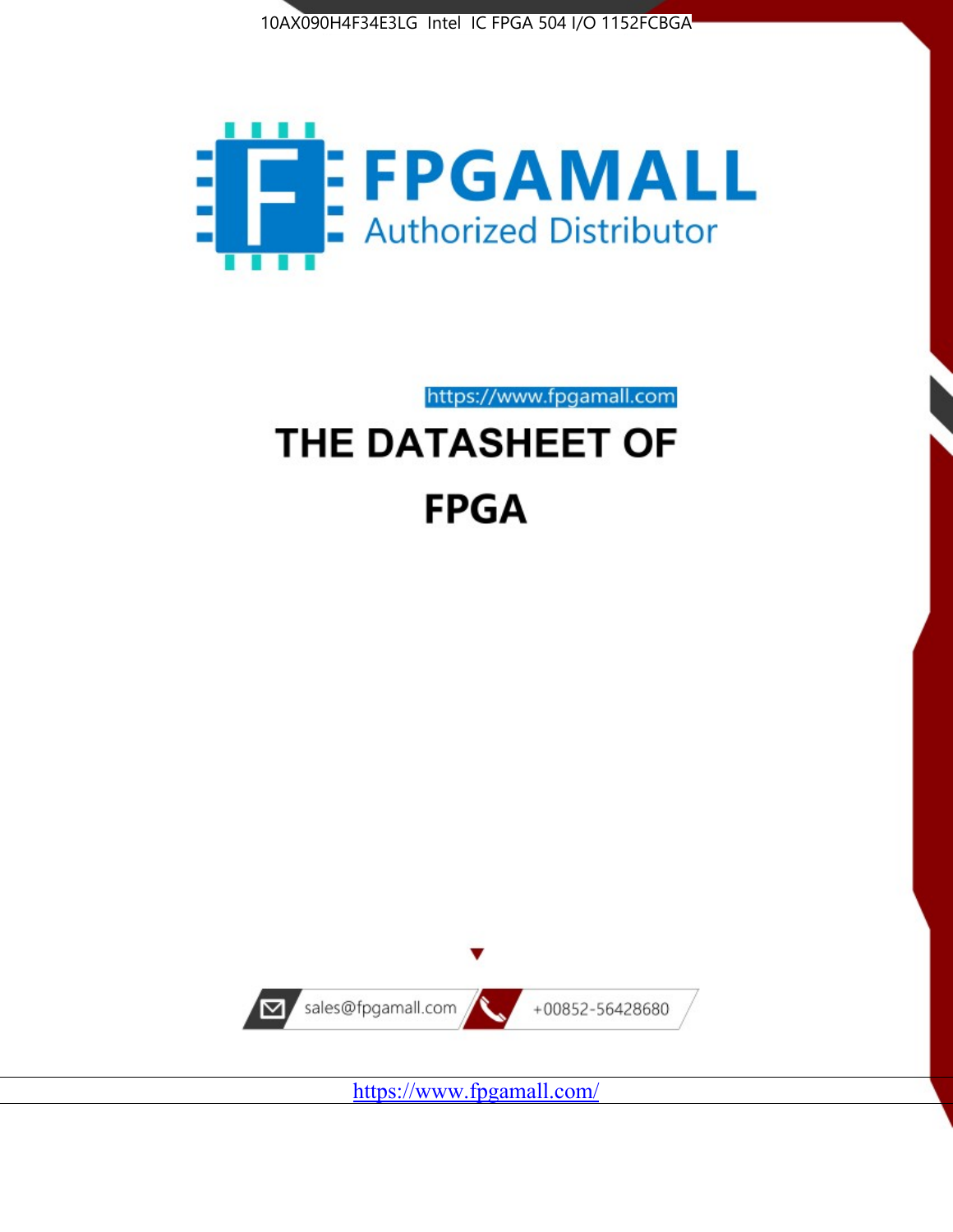10AX090H4F34E3LG Intel IC FPGA 504 I/O 1152FCBGA



# **Intel® Arria® 10 Device Overview**



**A10-OVERVIEW | 2018.12.06** Latest document on the web: **[PDF](https://www.intel.com/content/dam/www/programmable/us/en/pdfs/literature/hb/arria-10/a10_overview.pdf)** | **[HTML](https://www.intel.com/content/www/us/en/programmable/documentation/sam1403480274650.html)**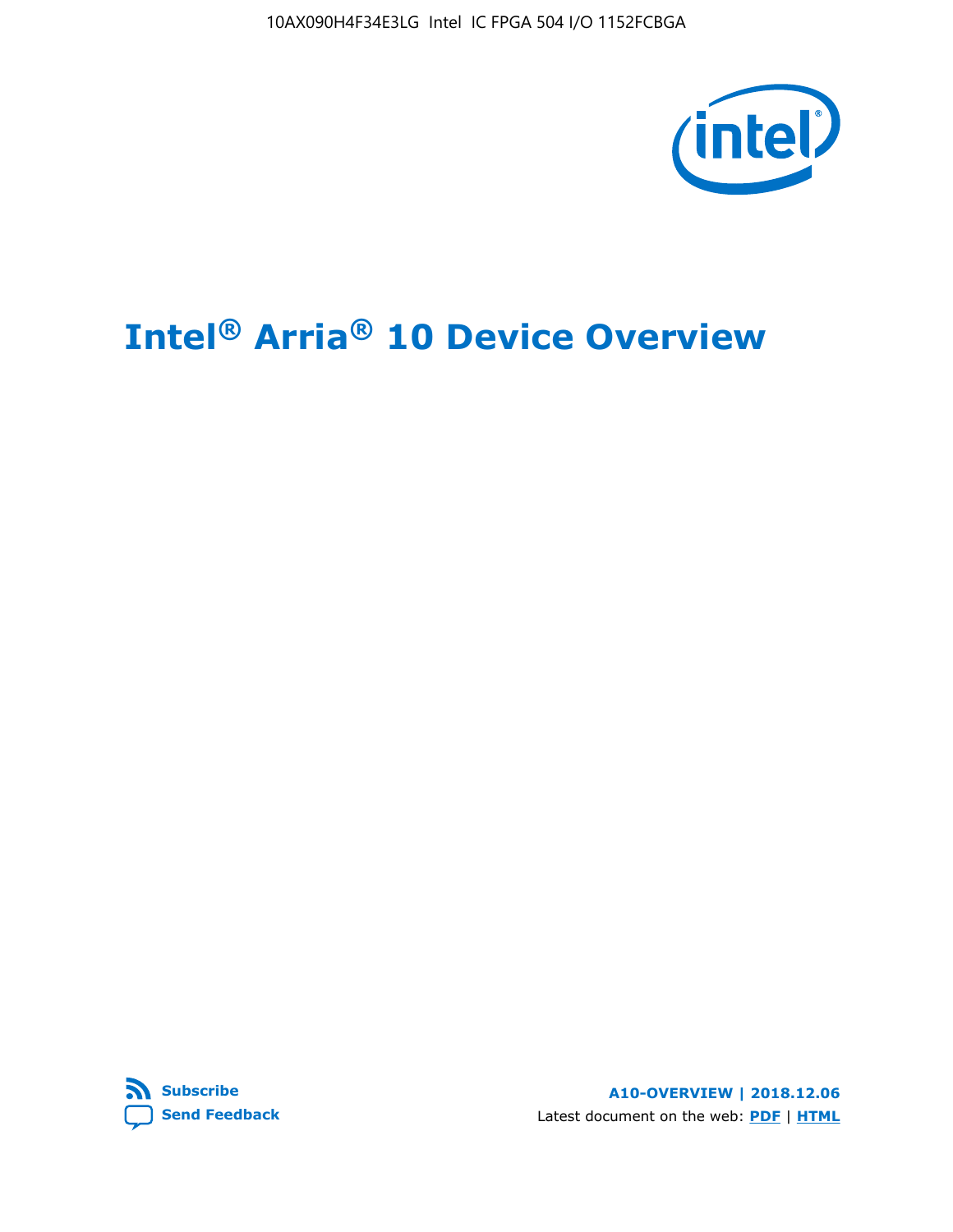

**Contents** 

# **Contents**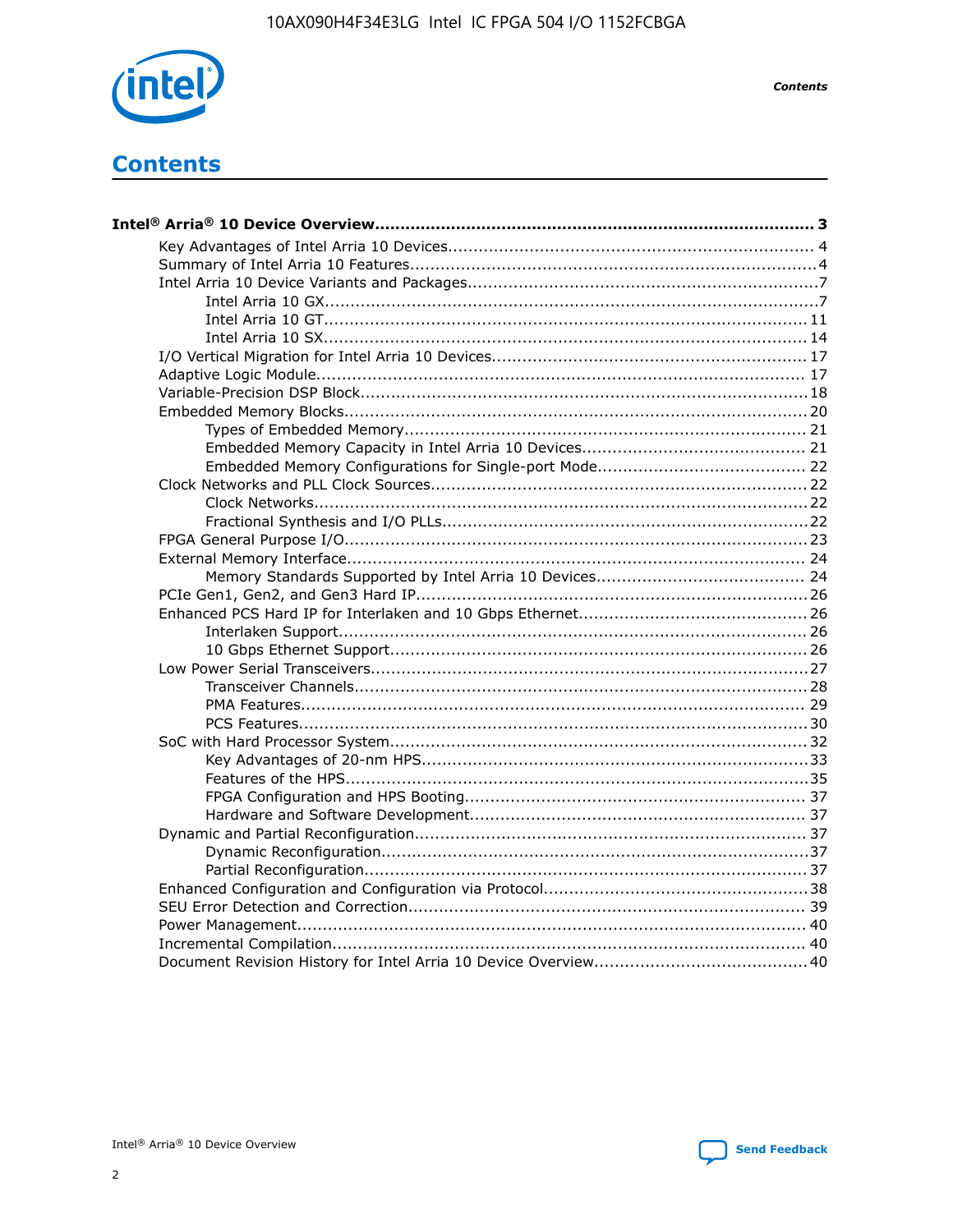**A10-OVERVIEW | 2018.12.06**

**[Send Feedback](mailto:FPGAtechdocfeedback@intel.com?subject=Feedback%20on%20Intel%20Arria%2010%20Device%20Overview%20(A10-OVERVIEW%202018.12.06)&body=We%20appreciate%20your%20feedback.%20In%20your%20comments,%20also%20specify%20the%20page%20number%20or%20paragraph.%20Thank%20you.)**



# **Intel® Arria® 10 Device Overview**

The Intel<sup>®</sup> Arria<sup>®</sup> 10 device family consists of high-performance and power-efficient 20 nm mid-range FPGAs and SoCs.

Intel Arria 10 device family delivers:

- Higher performance than the previous generation of mid-range and high-end FPGAs.
- Power efficiency attained through a comprehensive set of power-saving technologies.

The Intel Arria 10 devices are ideal for high performance, power-sensitive, midrange applications in diverse markets.

| <b>Market</b>         | <b>Applications</b>                                                                                               |
|-----------------------|-------------------------------------------------------------------------------------------------------------------|
| Wireless              | Channel and switch cards in remote radio heads<br>٠<br>Mobile backhaul<br>٠                                       |
| Wireline              | 40G/100G muxponders and transponders<br>٠<br>100G line cards<br>٠<br><b>Bridging</b><br>٠<br>Aggregation<br>٠     |
| <b>Broadcast</b>      | Studio switches<br>٠<br>Servers and transport<br>٠<br>Videoconferencing<br>٠<br>Professional audio and video<br>٠ |
| Computing and Storage | Flash cache<br>٠<br>Cloud computing servers<br>٠<br>Server acceleration<br>٠                                      |
| Medical               | Diagnostic scanners<br>٠<br>Diagnostic imaging<br>٠                                                               |
| Military              | Missile guidance and control<br>٠<br>Radar<br>٠<br>Electronic warfare<br>٠<br>Secure communications<br>٠          |

#### **Table 1. Sample Markets and Ideal Applications for Intel Arria 10 Devices**

#### **Related Information**

- [Intel Arria 10 Device Handbook: Known Issues](http://www.altera.com/support/kdb/solutions/rd07302013_646.html) Lists the planned updates to the *Intel Arria 10 Device Handbook* chapters.
- [Intel Arria 10 GX/GT Device Errata and Design Recommendations](https://www.intel.com/content/www/us/en/programmable/documentation/agz1493851706374.html#yqz1494433888646)
- [Intel Arria 10 SX Device Errata and Design Recommendations](https://www.intel.com/content/www/us/en/programmable/documentation/cru1462832385668.html#cru1462832558642)

Intel Corporation. All rights reserved. Intel, the Intel logo, Altera, Arria, Cyclone, Enpirion, MAX, Nios, Quartus and Stratix words and logos are trademarks of Intel Corporation or its subsidiaries in the U.S. and/or other countries. Intel warrants performance of its FPGA and semiconductor products to current specifications in accordance with Intel's standard warranty, but reserves the right to make changes to any products and services at any time without notice. Intel assumes no responsibility or liability arising out of the application or use of any information, product, or service described herein except as expressly agreed to in writing by Intel. Intel customers are advised to obtain the latest version of device specifications before relying on any published information and before placing orders for products or services. \*Other names and brands may be claimed as the property of others.

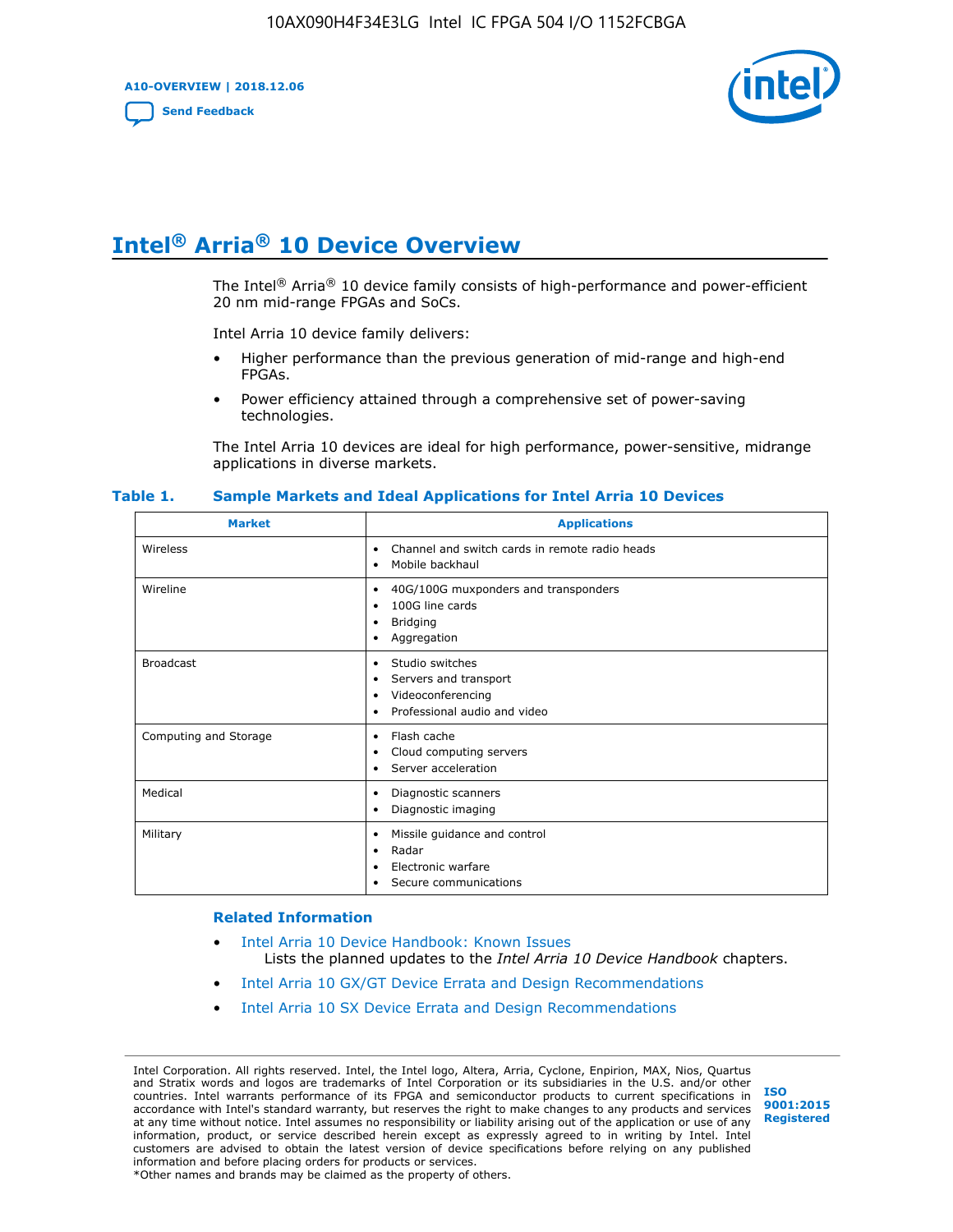

# **Key Advantages of Intel Arria 10 Devices**

## **Table 2. Key Advantages of the Intel Arria 10 Device Family**

| <b>Advantage</b>                                                                                          | <b>Supporting Feature</b>                                                                                                                                                                                                                                                                                                |  |  |  |  |  |  |
|-----------------------------------------------------------------------------------------------------------|--------------------------------------------------------------------------------------------------------------------------------------------------------------------------------------------------------------------------------------------------------------------------------------------------------------------------|--|--|--|--|--|--|
| Enhanced core architecture                                                                                | Built on TSMC's 20 nm process technology<br>٠<br>60% higher performance than the previous generation of mid-range FPGAs<br>٠<br>15% higher performance than the fastest previous-generation FPGA<br>٠                                                                                                                    |  |  |  |  |  |  |
| High-bandwidth integrated<br>transceivers                                                                 | Short-reach rates up to 25.8 Gigabits per second (Gbps)<br>٠<br>Backplane capability up to 12.5 Gbps<br>٠<br>Integrated 10GBASE-KR and 40GBASE-KR4 Forward Error Correction (FEC)<br>٠                                                                                                                                   |  |  |  |  |  |  |
| Improved logic integration and<br>hard IP blocks                                                          | 8-input adaptive logic module (ALM)<br>٠<br>Up to 65.6 megabits (Mb) of embedded memory<br>٠<br>Variable-precision digital signal processing (DSP) blocks<br>Fractional synthesis phase-locked loops (PLLs)<br>Hard PCI Express Gen3 IP blocks<br>Hard memory controllers and PHY up to 2,400 Megabits per second (Mbps) |  |  |  |  |  |  |
| Second generation hard<br>processor system (HPS) with<br>integrated ARM* Cortex*-A9*<br>MPCore* processor | Tight integration of a dual-core ARM Cortex-A9 MPCore processor, hard IP, and an<br>٠<br>FPGA in a single Intel Arria 10 system-on-a-chip (SoC)<br>Supports over 128 Gbps peak bandwidth with integrated data coherency between<br>$\bullet$<br>the processor and the FPGA fabric                                        |  |  |  |  |  |  |
| Advanced power savings                                                                                    | Comprehensive set of advanced power saving features<br>٠<br>Power-optimized MultiTrack routing and core architecture<br>٠<br>Up to 40% lower power compared to previous generation of mid-range FPGAs<br>٠<br>Up to 60% lower power compared to previous generation of high-end FPGAs                                    |  |  |  |  |  |  |

# **Summary of Intel Arria 10 Features**

## **Table 3. Summary of Features for Intel Arria 10 Devices**

| <b>Feature</b>                  | <b>Description</b>                                                                                                                                                                                                                                                                                                                                                                                           |
|---------------------------------|--------------------------------------------------------------------------------------------------------------------------------------------------------------------------------------------------------------------------------------------------------------------------------------------------------------------------------------------------------------------------------------------------------------|
| Technology                      | TSMC's 20-nm SoC process technology<br>Allows operation at a lower $V_{\text{CC}}$ level of 0.82 V instead of the 0.9 V standard $V_{\text{CC}}$ core voltage                                                                                                                                                                                                                                                |
| Packaging                       | 1.0 mm ball-pitch Fineline BGA packaging<br>٠<br>0.8 mm ball-pitch Ultra Fineline BGA packaging<br>Multiple devices with identical package footprints for seamless migration between different<br><b>FPGA</b> densities<br>Devices with compatible package footprints allow migration to next generation high-end<br>Stratix <sup>®</sup> 10 devices<br>RoHS, leaded $(1)$ , and lead-free (Pb-free) options |
| High-performance<br>FPGA fabric | Enhanced 8-input ALM with four registers<br>Improved multi-track routing architecture to reduce congestion and improve compilation time<br>Hierarchical core clocking architecture<br>Fine-grained partial reconfiguration                                                                                                                                                                                   |
| Internal memory<br>blocks       | M20K-20-Kb memory blocks with hard error correction code (ECC)<br>Memory logic array block (MLAB)-640-bit memory                                                                                                                                                                                                                                                                                             |
|                                 | continued                                                                                                                                                                                                                                                                                                                                                                                                    |



<sup>(1)</sup> Contact Intel for availability.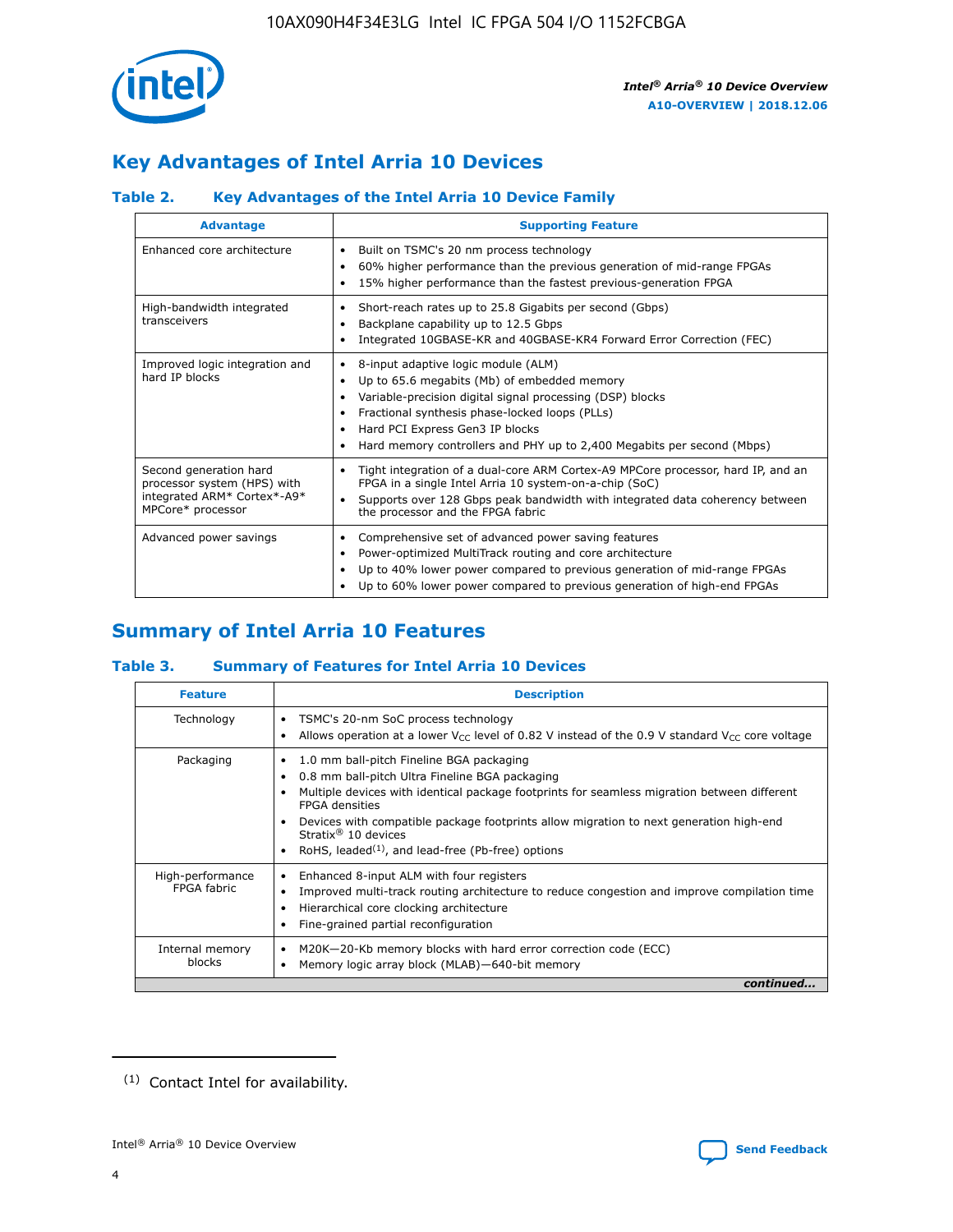r



| <b>Feature</b>                         | <b>Description</b>                                                                                             |                                                                                                                                                                                                                                                                                                                                                                                                                                                                                                                                                                                                                                                                                                                                                                                                                                                                  |  |  |  |  |  |
|----------------------------------------|----------------------------------------------------------------------------------------------------------------|------------------------------------------------------------------------------------------------------------------------------------------------------------------------------------------------------------------------------------------------------------------------------------------------------------------------------------------------------------------------------------------------------------------------------------------------------------------------------------------------------------------------------------------------------------------------------------------------------------------------------------------------------------------------------------------------------------------------------------------------------------------------------------------------------------------------------------------------------------------|--|--|--|--|--|
| Embedded Hard IP<br>blocks             | Variable-precision DSP                                                                                         | Native support for signal processing precision levels from $18 \times 19$ to<br>$\bullet$<br>54 x 54<br>Native support for 27 x 27 multiplier mode<br>$\bullet$<br>64-bit accumulator and cascade for systolic finite impulse responses<br>(FIRs)<br>Internal coefficient memory banks<br>$\bullet$<br>Preadder/subtractor for improved efficiency<br>Additional pipeline register to increase performance and reduce<br>power<br>Supports floating point arithmetic:<br>- Perform multiplication, addition, subtraction, multiply-add,<br>multiply-subtract, and complex multiplication.<br>- Supports multiplication with accumulation capability, cascade<br>summation, and cascade subtraction capability.<br>- Dynamic accumulator reset control.<br>- Support direct vector dot and complex multiplication chaining<br>multiply floating point DSP blocks. |  |  |  |  |  |
|                                        | Memory controller                                                                                              | DDR4, DDR3, and DDR3L                                                                                                                                                                                                                                                                                                                                                                                                                                                                                                                                                                                                                                                                                                                                                                                                                                            |  |  |  |  |  |
|                                        | PCI Express*                                                                                                   | PCI Express (PCIe*) Gen3 (x1, x2, x4, or x8), Gen2 (x1, x2, x4, or x8)<br>and Gen1 (x1, x2, x4, or x8) hard IP with complete protocol stack,<br>endpoint, and root port                                                                                                                                                                                                                                                                                                                                                                                                                                                                                                                                                                                                                                                                                          |  |  |  |  |  |
|                                        | Transceiver I/O                                                                                                | 10GBASE-KR/40GBASE-KR4 Forward Error Correction (FEC)<br>PCS hard IPs that support:<br>- 10-Gbps Ethernet (10GbE)<br>- PCIe PIPE interface<br>- Interlaken<br>- Gbps Ethernet (GbE)<br>- Common Public Radio Interface (CPRI) with deterministic latency<br>support<br>- Gigabit-capable passive optical network (GPON) with fast lock-<br>time support<br>13.5G JESD204b<br>$\bullet$<br>8B/10B, 64B/66B, 64B/67B encoders and decoders<br>Custom mode support for proprietary protocols                                                                                                                                                                                                                                                                                                                                                                        |  |  |  |  |  |
| Core clock networks                    | $\bullet$                                                                                                      | Up to 800 MHz fabric clocking, depending on the application:<br>- 667 MHz external memory interface clocking with 2,400 Mbps DDR4 interface<br>- 800 MHz LVDS interface clocking with 1,600 Mbps LVDS interface<br>Global, regional, and peripheral clock networks<br>Clock networks that are not used can be gated to reduce dynamic power                                                                                                                                                                                                                                                                                                                                                                                                                                                                                                                      |  |  |  |  |  |
| Phase-locked loops<br>(PLLs)           | High-resolution fractional synthesis PLLs:<br>$\bullet$<br>Integer PLLs:<br>- Adjacent to general purpose I/Os | - Precision clock synthesis, clock delay compensation, and zero delay buffering (ZDB)<br>- Support integer mode and fractional mode<br>- Fractional mode support with third-order delta-sigma modulation<br>- Support external memory and LVDS interfaces                                                                                                                                                                                                                                                                                                                                                                                                                                                                                                                                                                                                        |  |  |  |  |  |
| FPGA General-purpose<br>$I/Os$ (GPIOs) | On-chip termination (OCT)<br>٠<br>$\bullet$                                                                    | 1.6 Gbps LVDS-every pair can be configured as receiver or transmitter<br>1.2 V to 3.0 V single-ended LVTTL/LVCMOS interfacing                                                                                                                                                                                                                                                                                                                                                                                                                                                                                                                                                                                                                                                                                                                                    |  |  |  |  |  |
| <b>External Memory</b><br>Interface    | $\bullet$                                                                                                      | Hard memory controller- DDR4, DDR3, and DDR3L support<br>$-$ DDR4-speeds up to 1,200 MHz/2,400 Mbps<br>- DDR3-speeds up to 1,067 MHz/2,133 Mbps<br>Soft memory controller—provides support for RLDRAM $3^{(2)}$ , QDR IV $^{(2)}$ , and QDR II+<br>continued                                                                                                                                                                                                                                                                                                                                                                                                                                                                                                                                                                                                     |  |  |  |  |  |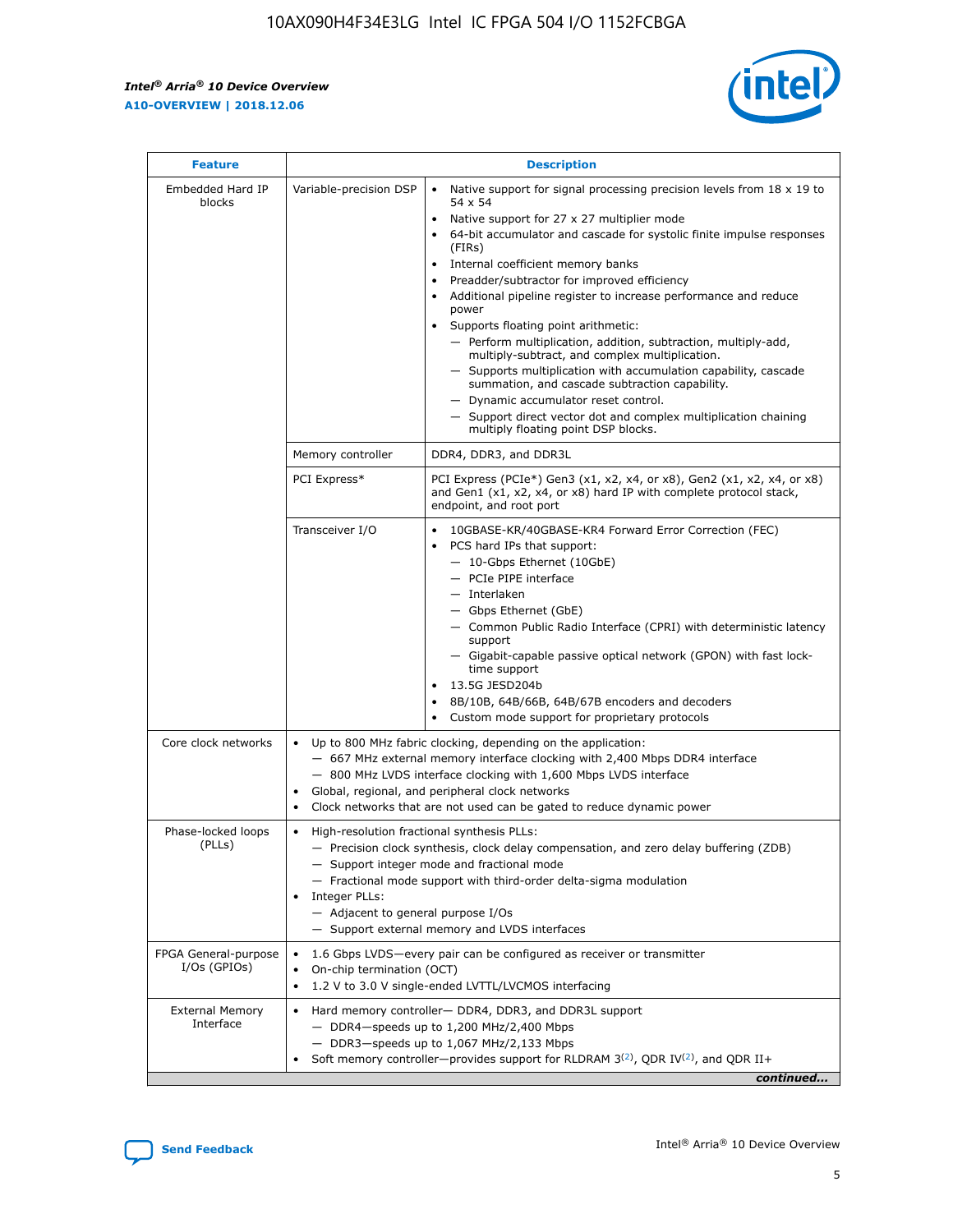

| <b>Feature</b>                                    | <b>Description</b>                                                                                                                                                                                                                                                                                                                                                                                                                                                                                                                                                                                                                         |
|---------------------------------------------------|--------------------------------------------------------------------------------------------------------------------------------------------------------------------------------------------------------------------------------------------------------------------------------------------------------------------------------------------------------------------------------------------------------------------------------------------------------------------------------------------------------------------------------------------------------------------------------------------------------------------------------------------|
| Low-power serial<br>transceivers                  | • Continuous operating range:<br>- Intel Arria 10 GX-1 Gbps to 17.4 Gbps<br>- Intel Arria 10 GT-1 Gbps to 25.8 Gbps<br>Backplane support:<br>$-$ Intel Arria 10 GX-up to 12.5<br>- Intel Arria 10 GT-up to 12.5<br>Extended range down to 125 Mbps with oversampling<br>ATX transmit PLLs with user-configurable fractional synthesis capability<br>Electronic Dispersion Compensation (EDC) support for XFP, SFP+, QSFP, and CFP optical<br>module<br>• Adaptive linear and decision feedback equalization<br>Transmitter pre-emphasis and de-emphasis<br>$\bullet$<br>Dynamic partial reconfiguration of individual transceiver channels |
| <b>HPS</b><br>(Intel Arria 10 SX<br>devices only) | Dual-core ARM Cortex-A9 MPCore processor-1.2 GHz CPU with<br>Processor and system<br>$\bullet$<br>1.5 GHz overdrive capability<br>256 KB on-chip RAM and 64 KB on-chip ROM<br>System peripherals-general-purpose timers, watchdog timers, direct<br>memory access (DMA) controller, FPGA configuration manager, and<br>clock and reset managers<br>Security features-anti-tamper, secure boot, Advanced Encryption<br>$\bullet$<br>Standard (AES) and authentication (SHA)<br>ARM CoreSight* JTAG debug access port, trace port, and on-chip<br>trace storage                                                                              |
|                                                   | <b>External interfaces</b><br>Hard memory interface-Hard memory controller (2,400 Mbps DDR4,<br>$\bullet$<br>and 2,133 Mbps DDR3), Quad serial peripheral interface (QSPI) flash<br>controller, NAND flash controller, direct memory access (DMA)<br>controller, Secure Digital/MultiMediaCard (SD/MMC) controller<br>Communication interface-10/100/1000 Ethernet media access<br>$\bullet$<br>control (MAC), USB On-The-GO (OTG) controllers, I <sup>2</sup> C controllers,<br>UART 16550, serial peripheral interface (SPI), and up to 62<br>HPS GPIO interfaces (48 direct-share I/Os)                                                 |
|                                                   | High-performance ARM AMBA* AXI bus bridges that support<br>Interconnects to core<br>$\bullet$<br>simultaneous read and write<br>HPS-FPGA bridges-include the FPGA-to-HPS, HPS-to-FPGA, and<br>$\bullet$<br>lightweight HPS-to-FPGA bridges that allow the FPGA fabric to issue<br>transactions to slaves in the HPS, and vice versa<br>Configuration bridge that allows HPS configuration manager to<br>configure the core logic via dedicated 32-bit configuration port<br>FPGA-to-HPS SDRAM controller bridge-provides configuration<br>interfaces for the multiport front end (MPFE) of the HPS SDRAM<br>controller                     |
| Configuration                                     | Tamper protection—comprehensive design protection to protect your valuable IP investments<br>Enhanced 256-bit advanced encryption standard (AES) design security with authentication<br>٠<br>Configuration via protocol (CvP) using PCIe Gen1, Gen2, or Gen3<br>continued                                                                                                                                                                                                                                                                                                                                                                  |

<sup>(2)</sup> Intel Arria 10 devices support this external memory interface using hard PHY with soft memory controller.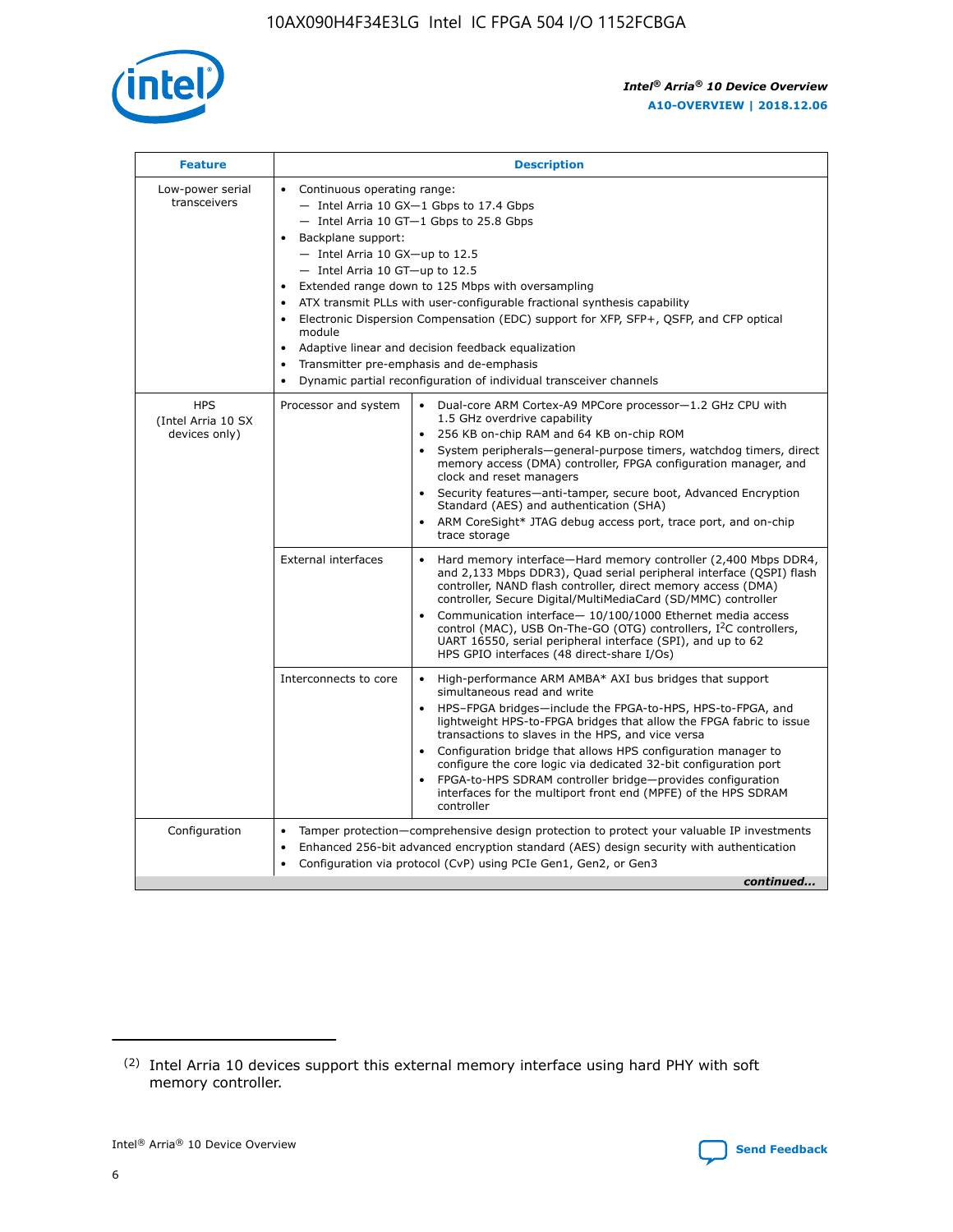

| <b>Feature</b>     | <b>Description</b>                                                                                                                                                                                               |
|--------------------|------------------------------------------------------------------------------------------------------------------------------------------------------------------------------------------------------------------|
|                    | Dynamic reconfiguration of the transceivers and PLLs<br>Fine-grained partial reconfiguration of the core fabric<br>Active Serial x4 Interface<br>$\bullet$                                                       |
| Power management   | SmartVID<br>Low static power device options<br>Programmable Power Technology<br>Intel Quartus <sup>®</sup> Prime integrated power analysis                                                                       |
| Software and tools | Intel Quartus Prime design suite<br>Transceiver toolkit<br>Platform Designer system integration tool<br>DSP Builder for Intel FPGAs<br>OpenCL <sup>™</sup> support<br>Intel SoC FPGA Embedded Design Suite (EDS) |

## **Related Information**

[Intel Arria 10 Transceiver PHY Overview](https://www.intel.com/content/www/us/en/programmable/documentation/nik1398707230472.html#nik1398706768037) Provides details on Intel Arria 10 transceivers.

# **Intel Arria 10 Device Variants and Packages**

#### **Table 4. Device Variants for the Intel Arria 10 Device Family**

| <b>Variant</b>    | <b>Description</b>                                                                                                                                                                                                     |
|-------------------|------------------------------------------------------------------------------------------------------------------------------------------------------------------------------------------------------------------------|
| Intel Arria 10 GX | FPGA featuring 17.4 Gbps transceivers for short reach applications with 12.5 backplane driving<br>capability.                                                                                                          |
| Intel Arria 10 GT | FPGA featuring:<br>17.4 Gbps transceivers for short reach applications with 12.5 backplane driving capability.<br>25.8 Gbps transceivers for supporting CAUI-4 and CEI-25G applications with CFP2 and CFP4<br>modules. |
| Intel Arria 10 SX | SoC integrating ARM-based HPS and FPGA featuring 17.4 Gbps transceivers for short reach<br>applications with 12.5 backplane driving capability.                                                                        |

# **Intel Arria 10 GX**

This section provides the available options, maximum resource counts, and package plan for the Intel Arria 10 GX devices.

The information in this section is correct at the time of publication. For the latest information and to get more details, refer to the Intel FPGA Product Selector.

#### **Related Information**

#### [Intel FPGA Product Selector](http://www.altera.com/products/selector/psg-selector.html) Provides the latest information on Intel products.

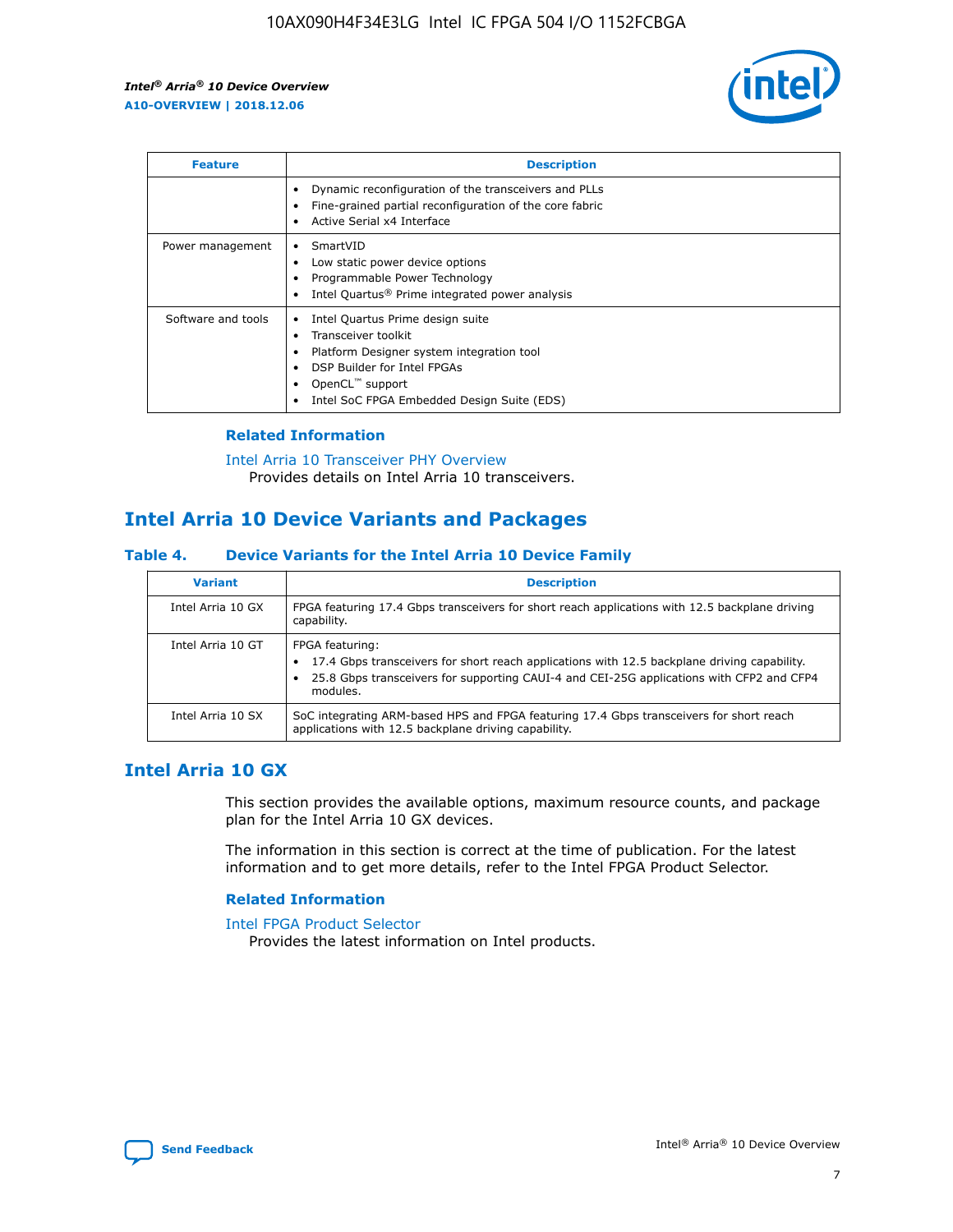

# **Available Options**





#### **Related Information**

[Transceiver Performance for Intel Arria 10 GX/SX Devices](https://www.intel.com/content/www/us/en/programmable/documentation/mcn1413182292568.html#mcn1413213965502) Provides more information about the transceiver speed grade.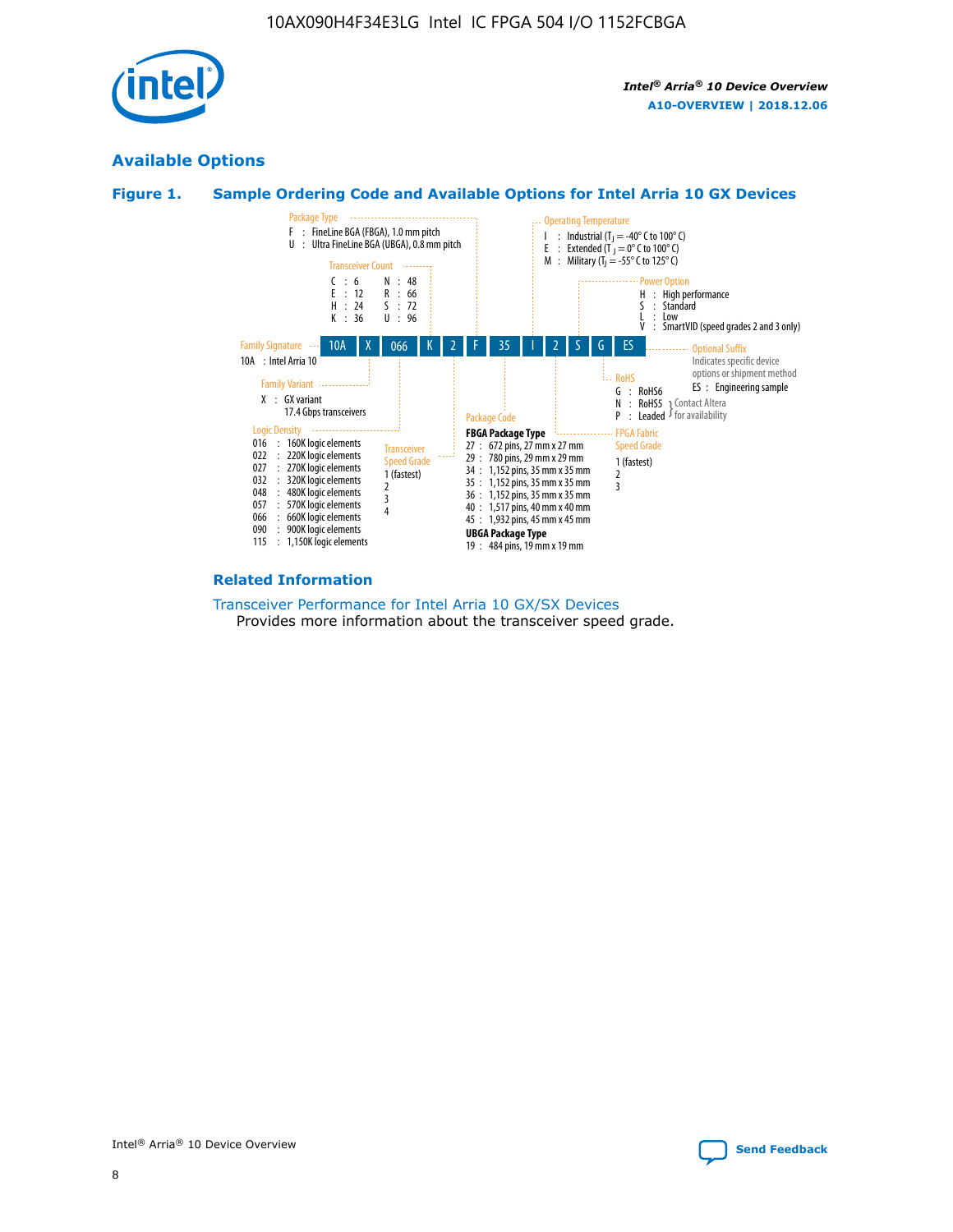

## **Maximum Resources**

#### **Table 5. Maximum Resource Counts for Intel Arria 10 GX Devices (GX 160, GX 220, GX 270, GX 320, and GX 480)**

| <b>Resource</b>              |                          | <b>Product Line</b> |                                                 |         |                |                |  |  |  |
|------------------------------|--------------------------|---------------------|-------------------------------------------------|---------|----------------|----------------|--|--|--|
|                              |                          | <b>GX 160</b>       | <b>GX 220</b><br><b>GX 270</b><br><b>GX 320</b> |         |                | <b>GX 480</b>  |  |  |  |
| Logic Elements (LE) (K)      |                          | 160                 | 220                                             | 270     | 320            | 480            |  |  |  |
| <b>ALM</b>                   |                          | 61,510              | 80,330                                          | 101,620 | 119,900        | 183,590        |  |  |  |
| Register                     |                          | 246,040             | 321,320                                         | 406,480 | 479,600        | 734,360        |  |  |  |
| Memory (Kb)                  | M <sub>20</sub> K        | 8,800               | 11,740                                          | 15,000  | 17,820         | 28,620         |  |  |  |
| <b>MLAB</b>                  |                          | 1,050               | 1,690                                           | 2,452   | 2,727          | 4,164          |  |  |  |
| Variable-precision DSP Block | 156<br>192<br>830<br>985 |                     |                                                 |         | 1,368          |                |  |  |  |
| 18 x 19 Multiplier           |                          | 312                 | 384                                             | 1,660   | 1,970          | 2,736          |  |  |  |
| PLL                          | Fractional<br>Synthesis  | 6                   | 6                                               | 8       | 8              | 12             |  |  |  |
|                              | I/O                      | 6                   | 6                                               | 8       | 8              | 12             |  |  |  |
| 17.4 Gbps Transceiver        |                          | 12                  | 12                                              | 24      | 24             | 36             |  |  |  |
| GPIO <sup>(3)</sup>          |                          | 288                 | 288                                             | 384     | 384            | 492            |  |  |  |
| LVDS Pair $(4)$              |                          | 120                 | 120                                             | 168     | 168            | 222            |  |  |  |
| PCIe Hard IP Block           |                          | 1                   | 1                                               | 2       | $\overline{2}$ | $\overline{2}$ |  |  |  |
| Hard Memory Controller       |                          | 6                   | 6                                               | 8       | 8              | 12             |  |  |  |

<sup>(4)</sup> Each LVDS I/O pair can be used as differential input or output.



<sup>(3)</sup> The number of GPIOs does not include transceiver I/Os. In the Intel Quartus Prime software, the number of user I/Os includes transceiver I/Os.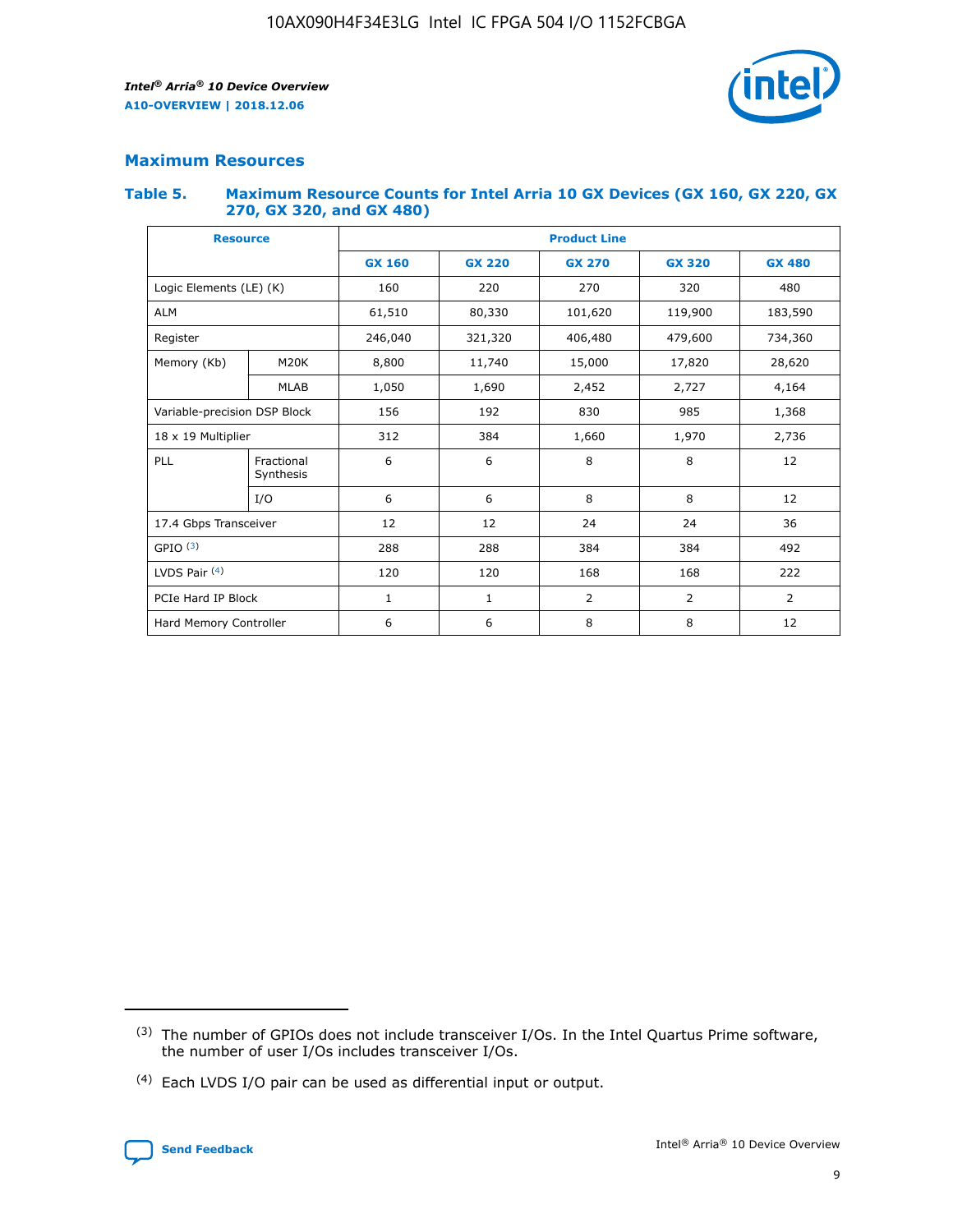

## **Table 6. Maximum Resource Counts for Intel Arria 10 GX Devices (GX 570, GX 660, GX 900, and GX 1150)**

|                              | <b>Resource</b>         | <b>Product Line</b> |                |                |                |  |  |  |
|------------------------------|-------------------------|---------------------|----------------|----------------|----------------|--|--|--|
|                              |                         | <b>GX 570</b>       | <b>GX 660</b>  | <b>GX 900</b>  | <b>GX 1150</b> |  |  |  |
| Logic Elements (LE) (K)      |                         | 570                 | 660            | 900            | 1,150          |  |  |  |
| <b>ALM</b>                   |                         | 217,080             | 251,680        | 339,620        | 427,200        |  |  |  |
| Register                     |                         | 868,320             | 1,006,720      | 1,358,480      | 1,708,800      |  |  |  |
| Memory (Kb)                  | <b>M20K</b>             | 36,000              | 42,620         | 48,460         | 54,260         |  |  |  |
|                              | <b>MLAB</b>             | 5,096               | 5,788          | 9,386          | 12,984         |  |  |  |
| Variable-precision DSP Block |                         | 1,523               | 1,687          | 1,518          | 1,518          |  |  |  |
|                              | 18 x 19 Multiplier      |                     | 3,374          | 3,036          | 3,036          |  |  |  |
| PLL                          | Fractional<br>Synthesis | 16                  | 16             | 32             | 32             |  |  |  |
|                              | I/O                     | 16                  | 16             | 16             | 16             |  |  |  |
| 17.4 Gbps Transceiver        |                         | 48                  | 48             | 96             | 96             |  |  |  |
| GPIO <sup>(3)</sup>          |                         | 696                 | 696            | 768            | 768            |  |  |  |
| LVDS Pair $(4)$              |                         | 324                 | 324            | 384            | 384            |  |  |  |
| PCIe Hard IP Block           |                         | 2                   | $\overline{2}$ | $\overline{4}$ | $\overline{4}$ |  |  |  |
| Hard Memory Controller       |                         | 16                  | 16             | 16             | 16             |  |  |  |

# **Package Plan**

## **Table 7. Package Plan for Intel Arria 10 GX Devices (U19, F27, and F29)**

Refer to I/O and High Speed I/O in Intel Arria 10 Devices chapter for the number of 3 V I/O, LVDS I/O, and LVDS channels in each device package.

| <b>Product Line</b> | U <sub>19</sub><br>$(19 \text{ mm} \times 19 \text{ mm})$<br>484-pin UBGA) |          |             |         | <b>F27</b><br>(27 mm × 27 mm,<br>672-pin FBGA) |             | <b>F29</b><br>(29 mm × 29 mm,<br>780-pin FBGA) |          |             |  |
|---------------------|----------------------------------------------------------------------------|----------|-------------|---------|------------------------------------------------|-------------|------------------------------------------------|----------|-------------|--|
|                     | 3 V I/O                                                                    | LVDS I/O | <b>XCVR</b> | 3 V I/O | LVDS I/O                                       | <b>XCVR</b> | 3 V I/O                                        | LVDS I/O | <b>XCVR</b> |  |
| GX 160              | 48                                                                         | 192      | 6           | 48      | 192                                            | 12          | 48                                             | 240      | 12          |  |
| GX 220              | 48                                                                         | 192      | 6           | 48      | 192                                            | 12          | 48                                             | 240      | 12          |  |
| GX 270              |                                                                            |          |             | 48      | 192                                            | 12          | 48                                             | 312      | 12          |  |
| GX 320              |                                                                            |          |             | 48      | 192                                            | 12          | 48                                             | 312      | 12          |  |
| GX 480              |                                                                            |          |             |         |                                                |             | 48                                             | 312      | 12          |  |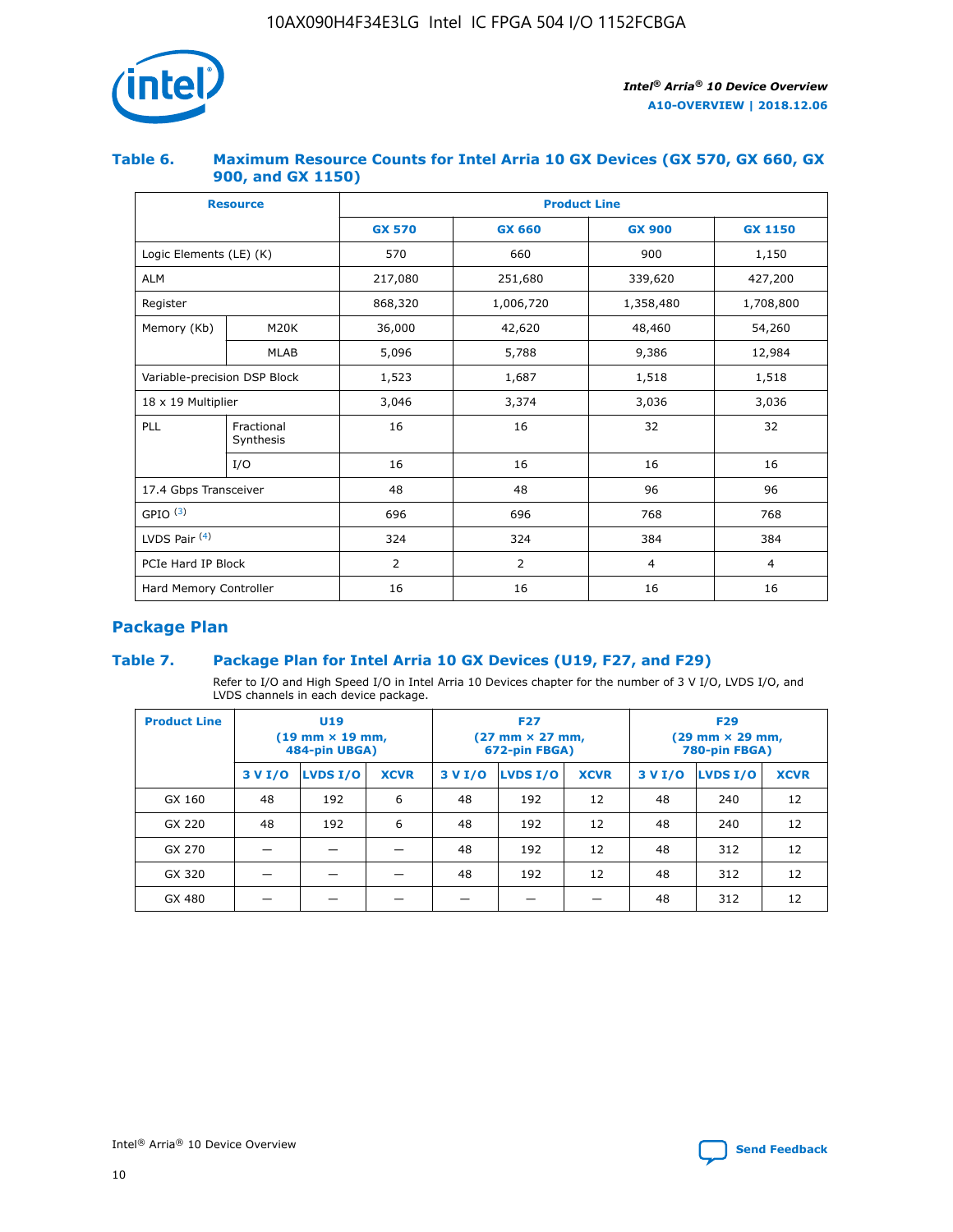

#### **Table 8. Package Plan for Intel Arria 10 GX Devices (F34, F35, NF40, and KF40)**

Refer to I/O and High Speed I/O in Intel Arria 10 Devices chapter for the number of 3 V I/O, LVDS I/O, and LVDS channels in each device package.

| <b>Product Line</b> | <b>F34</b><br>$(35 \text{ mm} \times 35 \text{ mm})$<br>1152-pin FBGA) |                    | <b>F35</b><br>$(35 \text{ mm} \times 35 \text{ mm})$<br><b>1152-pin FBGA)</b> |           | <b>KF40</b><br>$(40 \text{ mm} \times 40 \text{ mm})$<br>1517-pin FBGA) |             |            | <b>NF40</b><br>$(40 \text{ mm} \times 40 \text{ mm})$<br><b>1517-pin FBGA)</b> |             |            |                    |             |
|---------------------|------------------------------------------------------------------------|--------------------|-------------------------------------------------------------------------------|-----------|-------------------------------------------------------------------------|-------------|------------|--------------------------------------------------------------------------------|-------------|------------|--------------------|-------------|
|                     | 3V<br>I/O                                                              | <b>LVDS</b><br>I/O | <b>XCVR</b>                                                                   | 3V<br>I/O | <b>LVDS</b><br>I/O                                                      | <b>XCVR</b> | 3 V<br>I/O | <b>LVDS</b><br>I/O                                                             | <b>XCVR</b> | 3 V<br>I/O | <b>LVDS</b><br>I/O | <b>XCVR</b> |
| GX 270              | 48                                                                     | 336                | 24                                                                            | 48        | 336                                                                     | 24          |            |                                                                                |             |            |                    |             |
| GX 320              | 48                                                                     | 336                | 24                                                                            | 48        | 336                                                                     | 24          |            |                                                                                |             |            |                    |             |
| GX 480              | 48                                                                     | 444                | 24                                                                            | 48        | 348                                                                     | 36          |            |                                                                                |             |            |                    |             |
| GX 570              | 48                                                                     | 444                | 24                                                                            | 48        | 348                                                                     | 36          | 96         | 600                                                                            | 36          | 48         | 540                | 48          |
| GX 660              | 48                                                                     | 444                | 24                                                                            | 48        | 348                                                                     | 36          | 96         | 600                                                                            | 36          | 48         | 540                | 48          |
| GX 900              |                                                                        | 504                | 24                                                                            | -         |                                                                         |             |            |                                                                                |             |            | 600                | 48          |
| GX 1150             |                                                                        | 504                | 24                                                                            |           |                                                                         |             |            |                                                                                |             |            | 600                | 48          |

#### **Table 9. Package Plan for Intel Arria 10 GX Devices (RF40, NF45, SF45, and UF45)**

Refer to I/O and High Speed I/O in Intel Arria 10 Devices chapter for the number of 3 V I/O, LVDS I/O, and LVDS channels in each device package.

| <b>Product Line</b> | <b>RF40</b><br>$(40$ mm $\times$ 40 mm,<br>1517-pin FBGA) |                    | <b>NF45</b><br>$(45 \text{ mm} \times 45 \text{ mm})$<br><b>1932-pin FBGA)</b> |            |                    | <b>SF45</b><br>$(45 \text{ mm} \times 45 \text{ mm})$<br><b>1932-pin FBGA)</b> |            |                    | <b>UF45</b><br>$(45 \text{ mm} \times 45 \text{ mm})$<br><b>1932-pin FBGA)</b> |           |                    |             |
|---------------------|-----------------------------------------------------------|--------------------|--------------------------------------------------------------------------------|------------|--------------------|--------------------------------------------------------------------------------|------------|--------------------|--------------------------------------------------------------------------------|-----------|--------------------|-------------|
|                     | 3V<br>I/O                                                 | <b>LVDS</b><br>I/O | <b>XCVR</b>                                                                    | 3 V<br>I/O | <b>LVDS</b><br>I/O | <b>XCVR</b>                                                                    | 3 V<br>I/O | <b>LVDS</b><br>I/O | <b>XCVR</b>                                                                    | 3V<br>I/O | <b>LVDS</b><br>I/O | <b>XCVR</b> |
| GX 900              |                                                           | 342                | 66                                                                             | _          | 768                | 48                                                                             |            | 624                | 72                                                                             |           | 480                | 96          |
| GX 1150             |                                                           | 342                | 66                                                                             | _          | 768                | 48                                                                             |            | 624                | 72                                                                             |           | 480                | 96          |

#### **Related Information**

[I/O and High-Speed Differential I/O Interfaces in Intel Arria 10 Devices chapter, Intel](https://www.intel.com/content/www/us/en/programmable/documentation/sam1403482614086.html#sam1403482030321) [Arria 10 Device Handbook](https://www.intel.com/content/www/us/en/programmable/documentation/sam1403482614086.html#sam1403482030321)

Provides the number of 3 V and LVDS I/Os, and LVDS channels for each Intel Arria 10 device package.

# **Intel Arria 10 GT**

This section provides the available options, maximum resource counts, and package plan for the Intel Arria 10 GT devices.

The information in this section is correct at the time of publication. For the latest information and to get more details, refer to the Intel FPGA Product Selector.

#### **Related Information**

#### [Intel FPGA Product Selector](http://www.altera.com/products/selector/psg-selector.html)

Provides the latest information on Intel products.

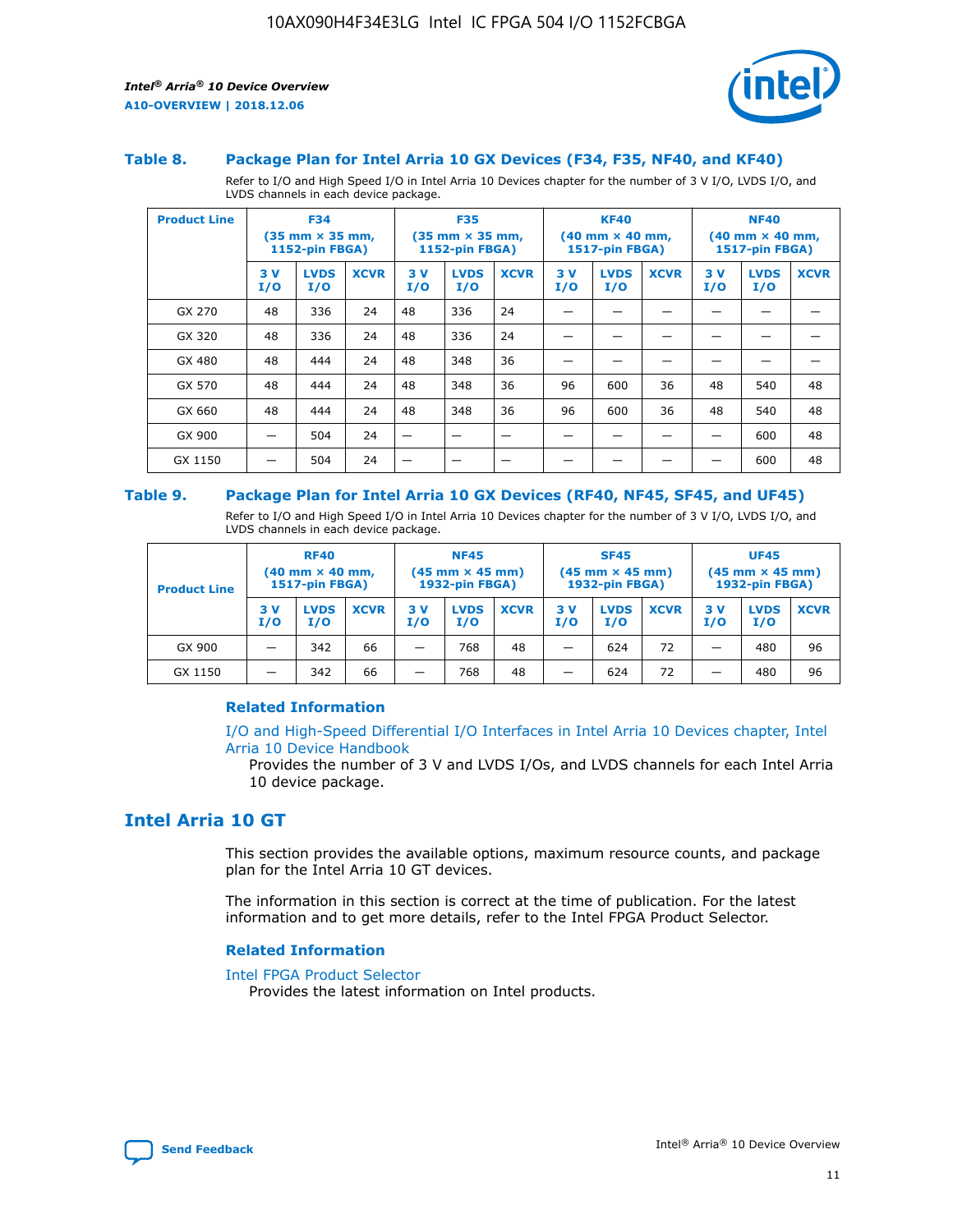

# **Available Options**

# **Figure 2. Sample Ordering Code and Available Options for Intel Arria 10 GT Devices**

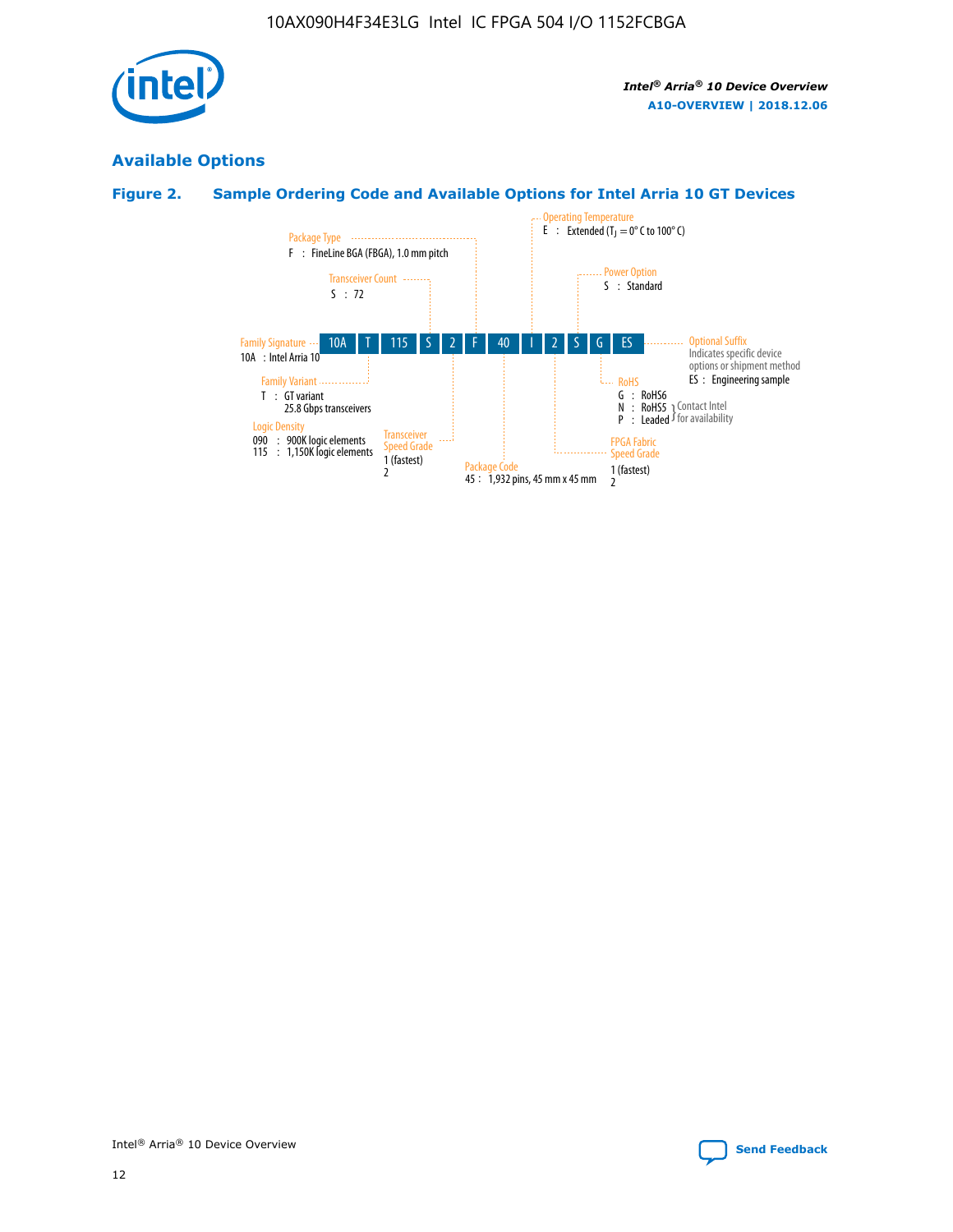

## **Maximum Resources**

#### **Table 10. Maximum Resource Counts for Intel Arria 10 GT Devices**

| <b>Resource</b>              |                      |                | <b>Product Line</b> |  |
|------------------------------|----------------------|----------------|---------------------|--|
|                              |                      | <b>GT 900</b>  | <b>GT 1150</b>      |  |
| Logic Elements (LE) (K)      |                      | 900            | 1,150               |  |
| <b>ALM</b>                   |                      | 339,620        | 427,200             |  |
| Register                     |                      | 1,358,480      | 1,708,800           |  |
| Memory (Kb)                  | M20K                 | 48,460         | 54,260              |  |
|                              | <b>MLAB</b>          | 9,386          | 12,984              |  |
| Variable-precision DSP Block |                      | 1,518          | 1,518               |  |
| 18 x 19 Multiplier           |                      | 3,036          | 3,036               |  |
| PLL                          | Fractional Synthesis | 32             | 32                  |  |
|                              | I/O                  | 16             | 16                  |  |
| Transceiver                  | 17.4 Gbps            | 72(5)          | 72(5)               |  |
|                              | 25.8 Gbps            | 6              | 6                   |  |
| GPIO <sup>(6)</sup>          |                      | 624            | 624                 |  |
| LVDS Pair $(7)$              |                      | 312            | 312                 |  |
| PCIe Hard IP Block           |                      | $\overline{4}$ | $\overline{4}$      |  |
| Hard Memory Controller       |                      | 16             | 16                  |  |

#### **Related Information**

#### [Intel Arria 10 GT Channel Usage](https://www.intel.com/content/www/us/en/programmable/documentation/nik1398707230472.html#nik1398707008178)

Configuring GT/GX channels in Intel Arria 10 GT devices.

## **Package Plan**

#### **Table 11. Package Plan for Intel Arria 10 GT Devices**

Refer to I/O and High Speed I/O in Intel Arria 10 Devices chapter for the number of 3 V I/O, LVDS I/O, and LVDS channels in each device package.

| <b>Product Line</b> | <b>SF45</b><br>(45 mm × 45 mm, 1932-pin FBGA) |                 |             |  |  |  |  |
|---------------------|-----------------------------------------------|-----------------|-------------|--|--|--|--|
|                     | 3 V I/O                                       | <b>LVDS I/O</b> | <b>XCVR</b> |  |  |  |  |
| GT 900              |                                               | 624             | 72          |  |  |  |  |
| GT 1150             |                                               | 624             | 72          |  |  |  |  |

<sup>(7)</sup> Each LVDS I/O pair can be used as differential input or output.



 $(5)$  If all 6 GT channels are in use, 12 of the GX channels are not usable.

<sup>(6)</sup> The number of GPIOs does not include transceiver I/Os. In the Intel Quartus Prime software, the number of user I/Os includes transceiver I/Os.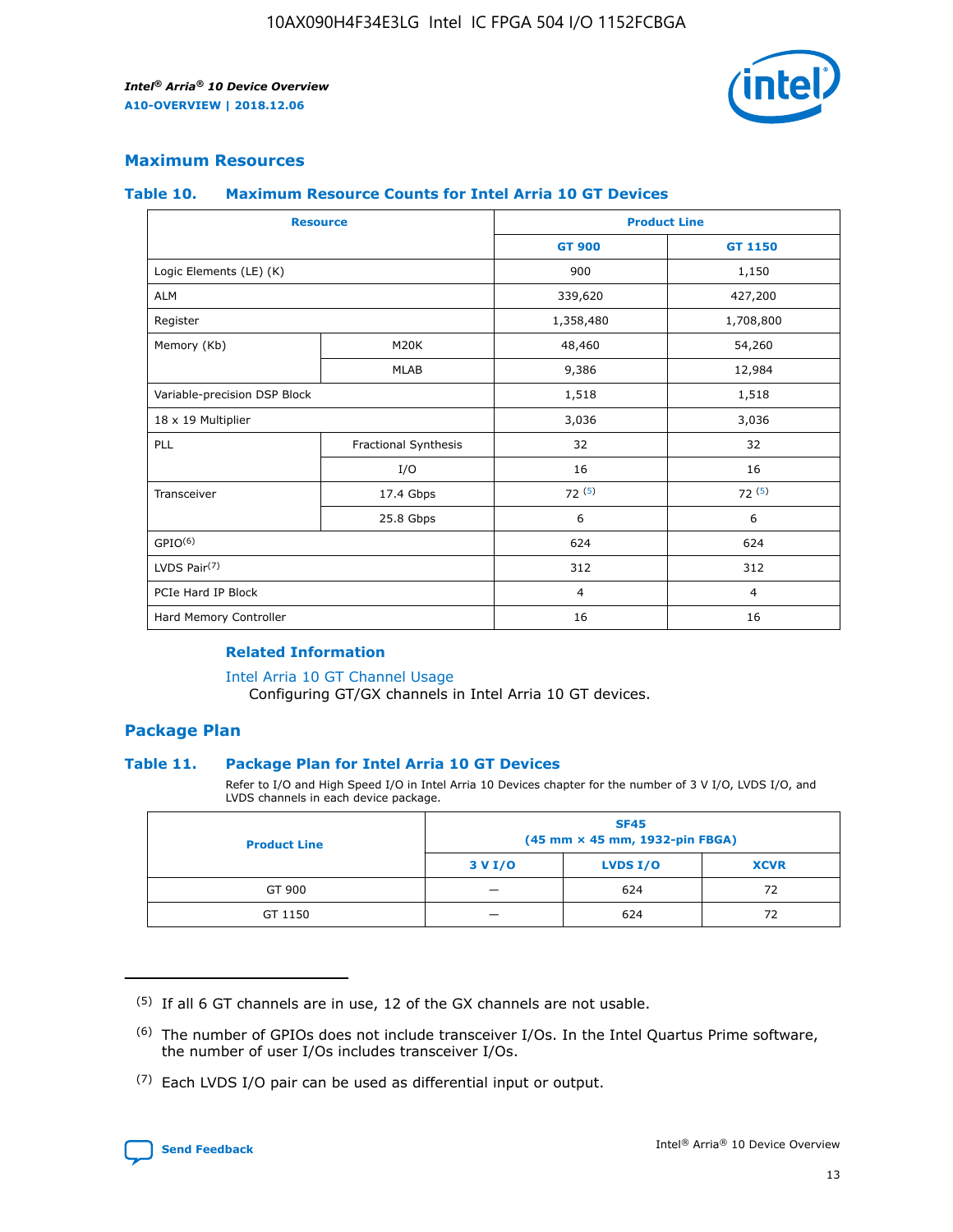

#### **Related Information**

[I/O and High-Speed Differential I/O Interfaces in Intel Arria 10 Devices chapter, Intel](https://www.intel.com/content/www/us/en/programmable/documentation/sam1403482614086.html#sam1403482030321) [Arria 10 Device Handbook](https://www.intel.com/content/www/us/en/programmable/documentation/sam1403482614086.html#sam1403482030321)

Provides the number of 3 V and LVDS I/Os, and LVDS channels for each Intel Arria 10 device package.

# **Intel Arria 10 SX**

This section provides the available options, maximum resource counts, and package plan for the Intel Arria 10 SX devices.

The information in this section is correct at the time of publication. For the latest information and to get more details, refer to the Intel FPGA Product Selector.

#### **Related Information**

[Intel FPGA Product Selector](http://www.altera.com/products/selector/psg-selector.html) Provides the latest information on Intel products.

#### **Available Options**

#### **Figure 3. Sample Ordering Code and Available Options for Intel Arria 10 SX Devices**



#### **Related Information**

[Transceiver Performance for Intel Arria 10 GX/SX Devices](https://www.intel.com/content/www/us/en/programmable/documentation/mcn1413182292568.html#mcn1413213965502) Provides more information about the transceiver speed grade.

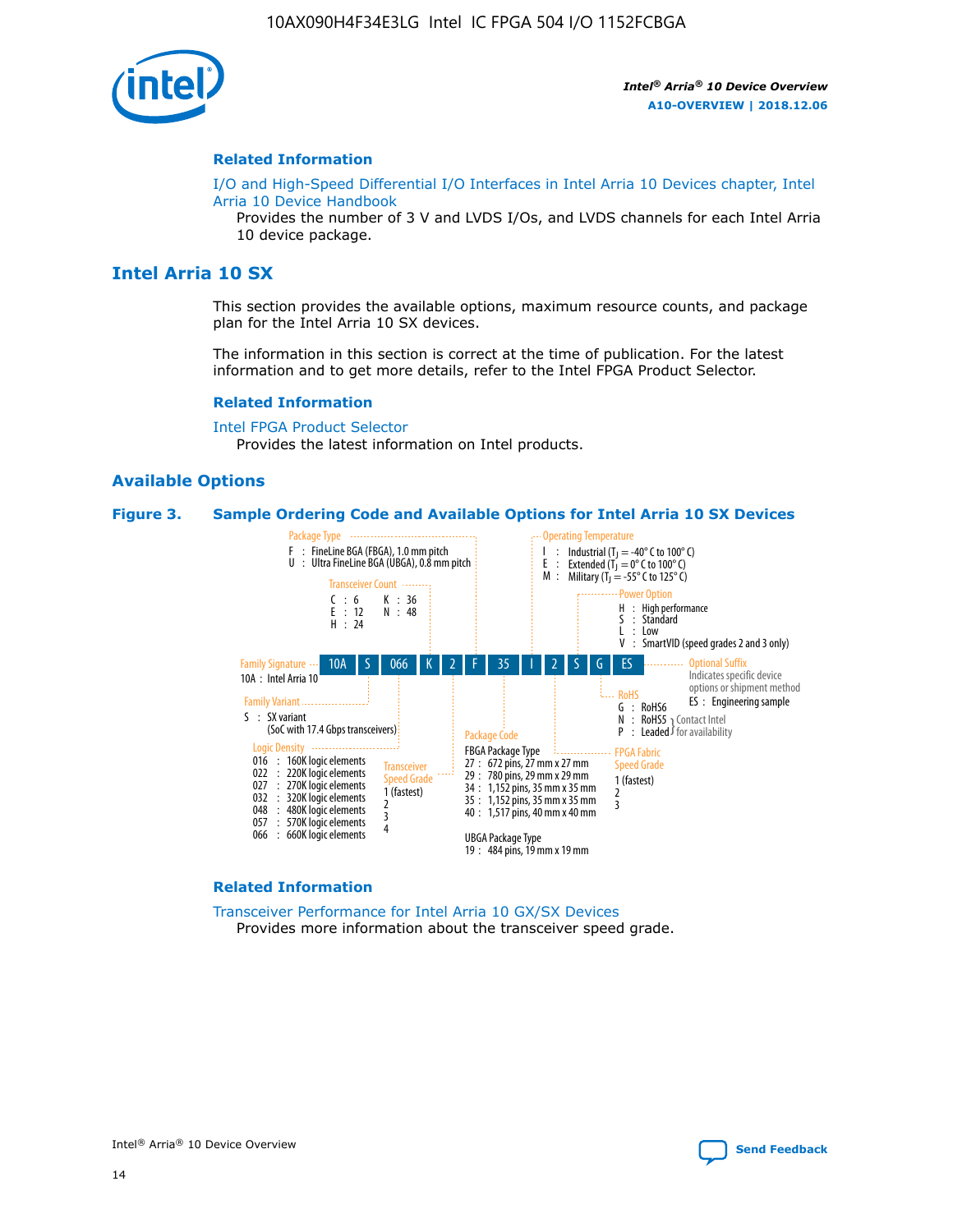

## **Maximum Resources**

#### **Table 12. Maximum Resource Counts for Intel Arria 10 SX Devices**

| <b>Resource</b>                   |                         | <b>Product Line</b> |               |               |                |               |               |               |  |  |
|-----------------------------------|-------------------------|---------------------|---------------|---------------|----------------|---------------|---------------|---------------|--|--|
|                                   |                         | <b>SX 160</b>       | <b>SX 220</b> | <b>SX 270</b> | <b>SX 320</b>  | <b>SX 480</b> | <b>SX 570</b> | <b>SX 660</b> |  |  |
| Logic Elements (LE) (K)           |                         | 160                 | 220           | 270           | 320            | 480           | 570           | 660           |  |  |
| <b>ALM</b>                        |                         | 61,510              | 80,330        | 101,620       | 119,900        | 183,590       | 217,080       | 251,680       |  |  |
| Register                          |                         | 246,040             | 321,320       | 406,480       | 479,600        | 734,360       | 868,320       | 1,006,720     |  |  |
| Memory (Kb)                       | M20K                    | 8,800               | 11,740        | 15,000        | 17,820         | 28,620        | 36,000        | 42,620        |  |  |
|                                   | <b>MLAB</b>             | 1,050               | 1,690         | 2,452         | 2,727          | 4,164         | 5,096         | 5,788         |  |  |
| Variable-precision DSP Block      |                         | 156                 | 192           | 830           | 985            | 1,368         | 1,523         | 1,687         |  |  |
| 18 x 19 Multiplier                |                         | 312                 | 384           | 1,660         | 1,970          | 2,736         | 3,046         | 3,374         |  |  |
| PLL                               | Fractional<br>Synthesis | 6                   | 6             | 8             | 8              | 12            | 16            | 16            |  |  |
|                                   | I/O                     | 6                   | 6             | 8             | 8              | 12            | 16            | 16            |  |  |
| 17.4 Gbps Transceiver             |                         | 12                  | 12            | 24            | 24             | 36            | 48            | 48            |  |  |
| GPIO <sup>(8)</sup>               |                         | 288                 | 288           | 384           | 384            | 492           | 696           | 696           |  |  |
| LVDS Pair $(9)$                   |                         | 120                 | 120           | 168           | 168            | 174           | 324           | 324           |  |  |
| PCIe Hard IP Block                |                         | $\mathbf{1}$        | $\mathbf{1}$  | 2             | $\overline{2}$ | 2             | 2             | 2             |  |  |
| Hard Memory Controller            |                         | 6                   | 6             | 8             | 8              | 12            | 16            | 16            |  |  |
| ARM Cortex-A9 MPCore<br>Processor |                         | Yes                 | Yes           | Yes           | Yes            | Yes           | Yes           | Yes           |  |  |

## **Package Plan**

#### **Table 13. Package Plan for Intel Arria 10 SX Devices (U19, F27, F29, and F34)**

Refer to I/O and High Speed I/O in Intel Arria 10 Devices chapter for the number of 3 V I/O, LVDS I/O, and LVDS channels in each device package.

| <b>Product Line</b> | U19<br>$(19 \text{ mm} \times 19 \text{ mm})$<br>484-pin UBGA) |                    |             | <b>F27</b><br>$(27 \text{ mm} \times 27 \text{ mm})$<br>672-pin FBGA) |                    | <b>F29</b><br>$(29 \text{ mm} \times 29 \text{ mm})$<br>780-pin FBGA) |           |                    | <b>F34</b><br>$(35 \text{ mm} \times 35 \text{ mm})$<br><b>1152-pin FBGA)</b> |           |                    |             |
|---------------------|----------------------------------------------------------------|--------------------|-------------|-----------------------------------------------------------------------|--------------------|-----------------------------------------------------------------------|-----------|--------------------|-------------------------------------------------------------------------------|-----------|--------------------|-------------|
|                     | 3V<br>I/O                                                      | <b>LVDS</b><br>I/O | <b>XCVR</b> | 3V<br>I/O                                                             | <b>LVDS</b><br>I/O | <b>XCVR</b>                                                           | 3V<br>I/O | <b>LVDS</b><br>I/O | <b>XCVR</b>                                                                   | 3V<br>I/O | <b>LVDS</b><br>I/O | <b>XCVR</b> |
| SX 160              | 48                                                             | 144                | 6           | 48                                                                    | 192                | 12                                                                    | 48        | 240                | 12                                                                            |           |                    |             |
| SX 220              | 48                                                             | 144                | 6           | 48                                                                    | 192                | 12                                                                    | 48        | 240                | 12                                                                            |           |                    |             |
| SX 270              |                                                                |                    |             | 48                                                                    | 192                | 12                                                                    | 48        | 312                | 12                                                                            | 48        | 336                | 24          |
| SX 320              |                                                                |                    |             | 48                                                                    | 192                | 12                                                                    | 48        | 312                | 12                                                                            | 48        | 336                | 24          |
|                     |                                                                |                    |             |                                                                       |                    |                                                                       |           |                    |                                                                               |           |                    | continued   |

 $(8)$  The number of GPIOs does not include transceiver I/Os. In the Intel Quartus Prime software, the number of user I/Os includes transceiver I/Os.

 $(9)$  Each LVDS I/O pair can be used as differential input or output.

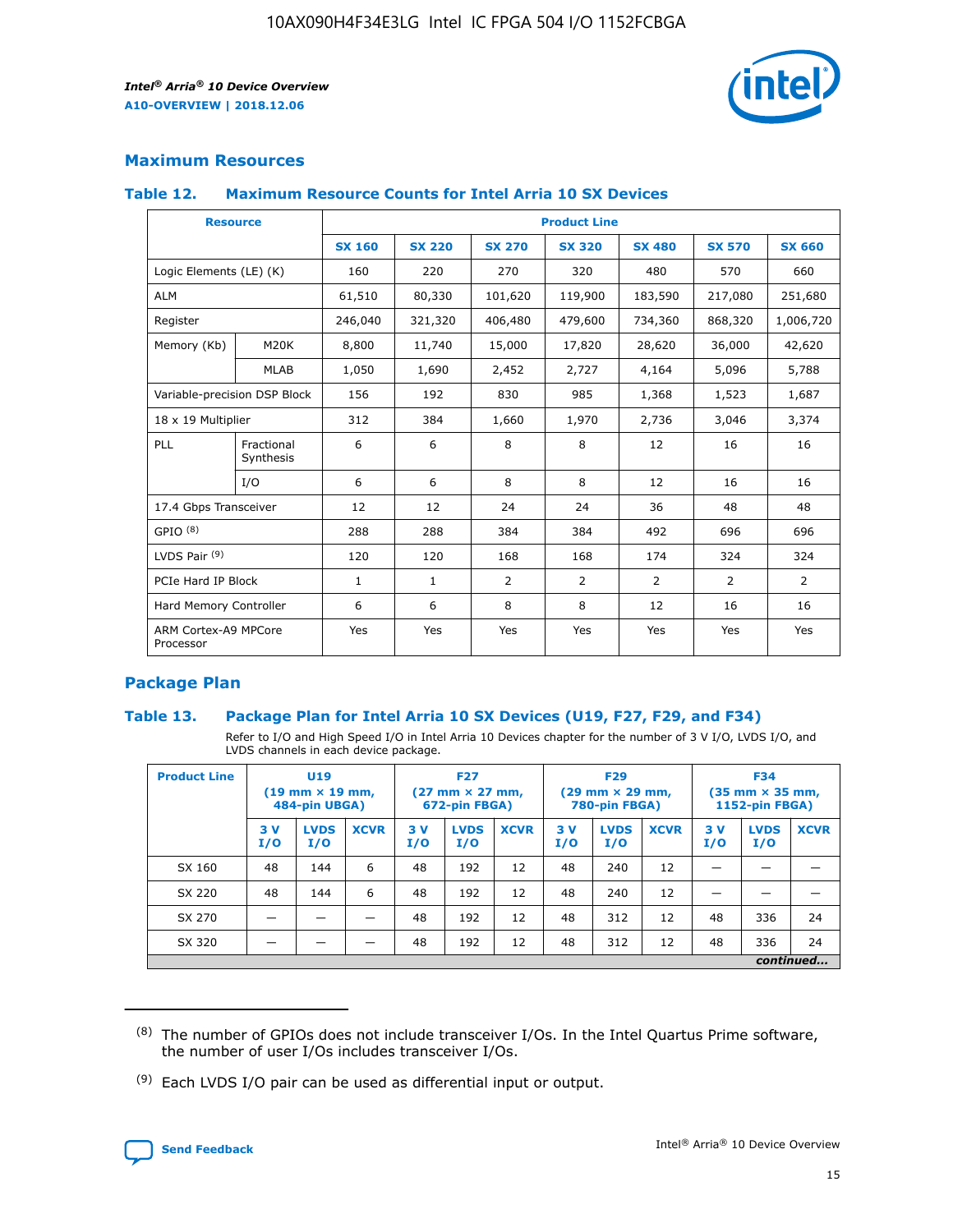

| <b>Product Line</b> | <b>U19</b><br>$(19 \text{ mm} \times 19 \text{ mm})$<br>484-pin UBGA) |                    | <b>F27</b><br>$(27 \text{ mm} \times 27 \text{ mm})$<br>672-pin FBGA) |           | <b>F29</b><br>$(29$ mm $\times$ 29 mm,<br>780-pin FBGA) |             |           | <b>F34</b><br>$(35$ mm $\times$ 35 mm,<br><b>1152-pin FBGA)</b> |             |           |                    |             |
|---------------------|-----------------------------------------------------------------------|--------------------|-----------------------------------------------------------------------|-----------|---------------------------------------------------------|-------------|-----------|-----------------------------------------------------------------|-------------|-----------|--------------------|-------------|
|                     | 3 V<br>I/O                                                            | <b>LVDS</b><br>I/O | <b>XCVR</b>                                                           | 3V<br>I/O | <b>LVDS</b><br>I/O                                      | <b>XCVR</b> | 3V<br>I/O | <b>LVDS</b><br>I/O                                              | <b>XCVR</b> | 3V<br>I/O | <b>LVDS</b><br>I/O | <b>XCVR</b> |
| SX 480              |                                                                       |                    |                                                                       |           |                                                         |             | 48        | 312                                                             | 12          | 48        | 444                | 24          |
| SX 570              |                                                                       |                    |                                                                       |           |                                                         |             |           |                                                                 |             | 48        | 444                | 24          |
| SX 660              |                                                                       |                    |                                                                       |           |                                                         |             |           |                                                                 |             | 48        | 444                | 24          |

## **Table 14. Package Plan for Intel Arria 10 SX Devices (F35, KF40, and NF40)**

Refer to I/O and High Speed I/O in Intel Arria 10 Devices chapter for the number of 3 V I/O, LVDS I/O, and LVDS channels in each device package.

| <b>Product Line</b> | <b>F35</b><br>$(35 \text{ mm} \times 35 \text{ mm})$<br><b>1152-pin FBGA)</b> |          |             |                                           | <b>KF40</b><br>(40 mm × 40 mm,<br>1517-pin FBGA) |    | <b>NF40</b><br>$(40 \text{ mm} \times 40 \text{ mm})$<br>1517-pin FBGA) |          |             |  |
|---------------------|-------------------------------------------------------------------------------|----------|-------------|-------------------------------------------|--------------------------------------------------|----|-------------------------------------------------------------------------|----------|-------------|--|
|                     | 3 V I/O                                                                       | LVDS I/O | <b>XCVR</b> | <b>LVDS I/O</b><br><b>XCVR</b><br>3 V I/O |                                                  |    | 3 V I/O                                                                 | LVDS I/O | <b>XCVR</b> |  |
| SX 270              | 48                                                                            | 336      | 24          |                                           |                                                  |    |                                                                         |          |             |  |
| SX 320              | 48                                                                            | 336      | 24          |                                           |                                                  |    |                                                                         |          |             |  |
| SX 480              | 48                                                                            | 348      | 36          |                                           |                                                  |    |                                                                         |          |             |  |
| SX 570              | 48                                                                            | 348      | 36          | 96                                        | 600                                              | 36 | 48                                                                      | 540      | 48          |  |
| SX 660              | 48                                                                            | 348      | 36          | 96                                        | 600                                              | 36 | 48                                                                      | 540      | 48          |  |

# **Related Information**

[I/O and High-Speed Differential I/O Interfaces in Intel Arria 10 Devices chapter, Intel](https://www.intel.com/content/www/us/en/programmable/documentation/sam1403482614086.html#sam1403482030321) [Arria 10 Device Handbook](https://www.intel.com/content/www/us/en/programmable/documentation/sam1403482614086.html#sam1403482030321)

Provides the number of 3 V and LVDS I/Os, and LVDS channels for each Intel Arria 10 device package.

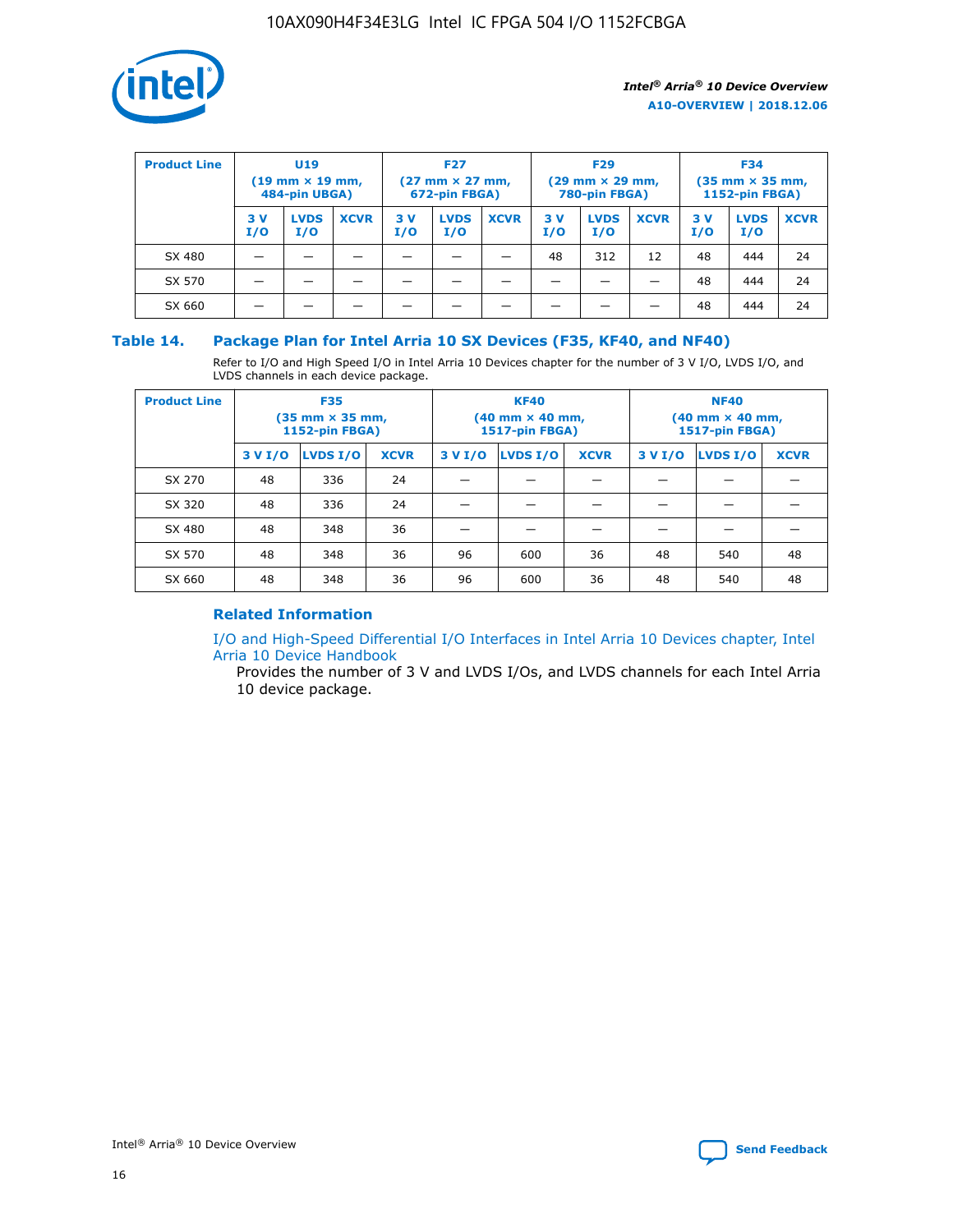

# **I/O Vertical Migration for Intel Arria 10 Devices**

#### **Figure 4. Migration Capability Across Intel Arria 10 Product Lines**

- The arrows indicate the migration paths. The devices included in each vertical migration path are shaded. Devices with fewer resources in the same path have lighter shades.
- To achieve the full I/O migration across product lines in the same migration path, restrict I/Os and transceivers usage to match the product line with the lowest I/O and transceiver counts.
- An LVDS I/O bank in the source device may be mapped to a 3 V I/O bank in the target device. To use memory interface clock frequency higher than 533 MHz, assign external memory interface pins only to banks that are LVDS I/O in both devices.
- There may be nominal 0.15 mm package height difference between some product lines in the same package type.
	- **Variant Product Line Package U19 F27 F29 F34 F35 KF40 NF40 RF40 NF45 SF45 UF45** Intel® Arria® 10 GX GX 160 GX 220 GX 270 GX 320 GX 480 GX 570 GX 660 GX 900 GX 1150 Intel Arria 10 GT GT 900 GT 1150 Intel Arria 10 SX SX 160 SX 220 SX 270 SX 320 SX 480 SX 570 SX 660
- Some migration paths are not shown in the Intel Quartus Prime software **Pin Migration View**.

*Note:* To verify the pin migration compatibility, use the **Pin Migration View** window in the Intel Quartus Prime software Pin Planner.

# **Adaptive Logic Module**

Intel Arria 10 devices use a 20 nm ALM as the basic building block of the logic fabric.

The ALM architecture is the same as the previous generation FPGAs, allowing for efficient implementation of logic functions and easy conversion of IP between the device generations.

The ALM, as shown in following figure, uses an 8-input fracturable look-up table (LUT) with four dedicated registers to help improve timing closure in register-rich designs and achieve an even higher design packing capability than the traditional two-register per LUT architecture.

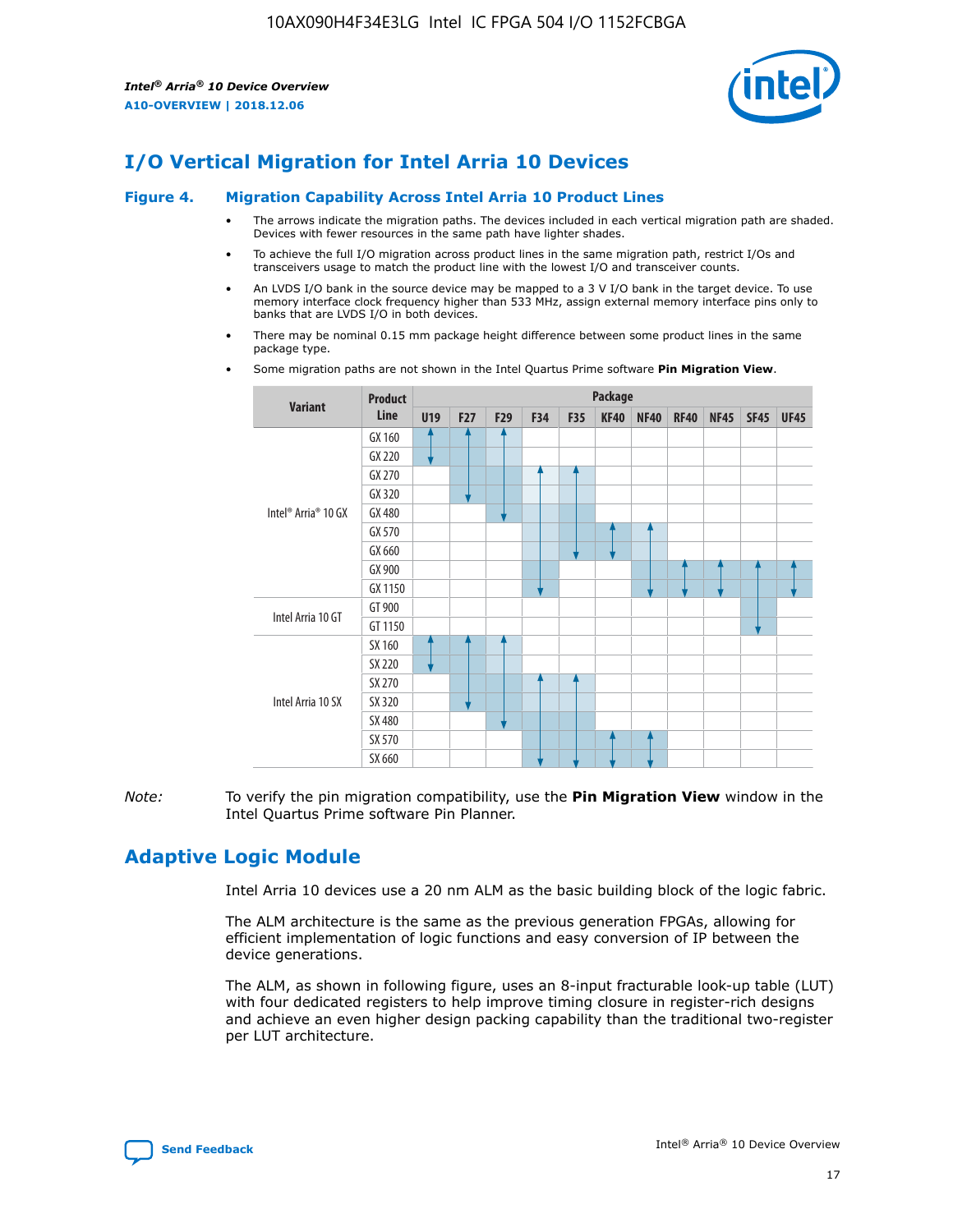

**Figure 5. ALM for Intel Arria 10 Devices**



The Intel Quartus Prime software optimizes your design according to the ALM logic structure and automatically maps legacy designs into the Intel Arria 10 ALM architecture.

# **Variable-Precision DSP Block**

The Intel Arria 10 variable precision DSP blocks support fixed-point arithmetic and floating-point arithmetic.

Features for fixed-point arithmetic:

- High-performance, power-optimized, and fully registered multiplication operations
- 18-bit and 27-bit word lengths
- Two 18 x 19 multipliers or one 27 x 27 multiplier per DSP block
- Built-in addition, subtraction, and 64-bit double accumulation register to combine multiplication results
- Cascading 19-bit or 27-bit when pre-adder is disabled and cascading 18-bit when pre-adder is used to form the tap-delay line for filtering applications
- Cascading 64-bit output bus to propagate output results from one block to the next block without external logic support
- Hard pre-adder supported in 19-bit and 27-bit modes for symmetric filters
- Internal coefficient register bank in both 18-bit and 27-bit modes for filter implementation
- 18-bit and 27-bit systolic finite impulse response (FIR) filters with distributed output adder
- Biased rounding support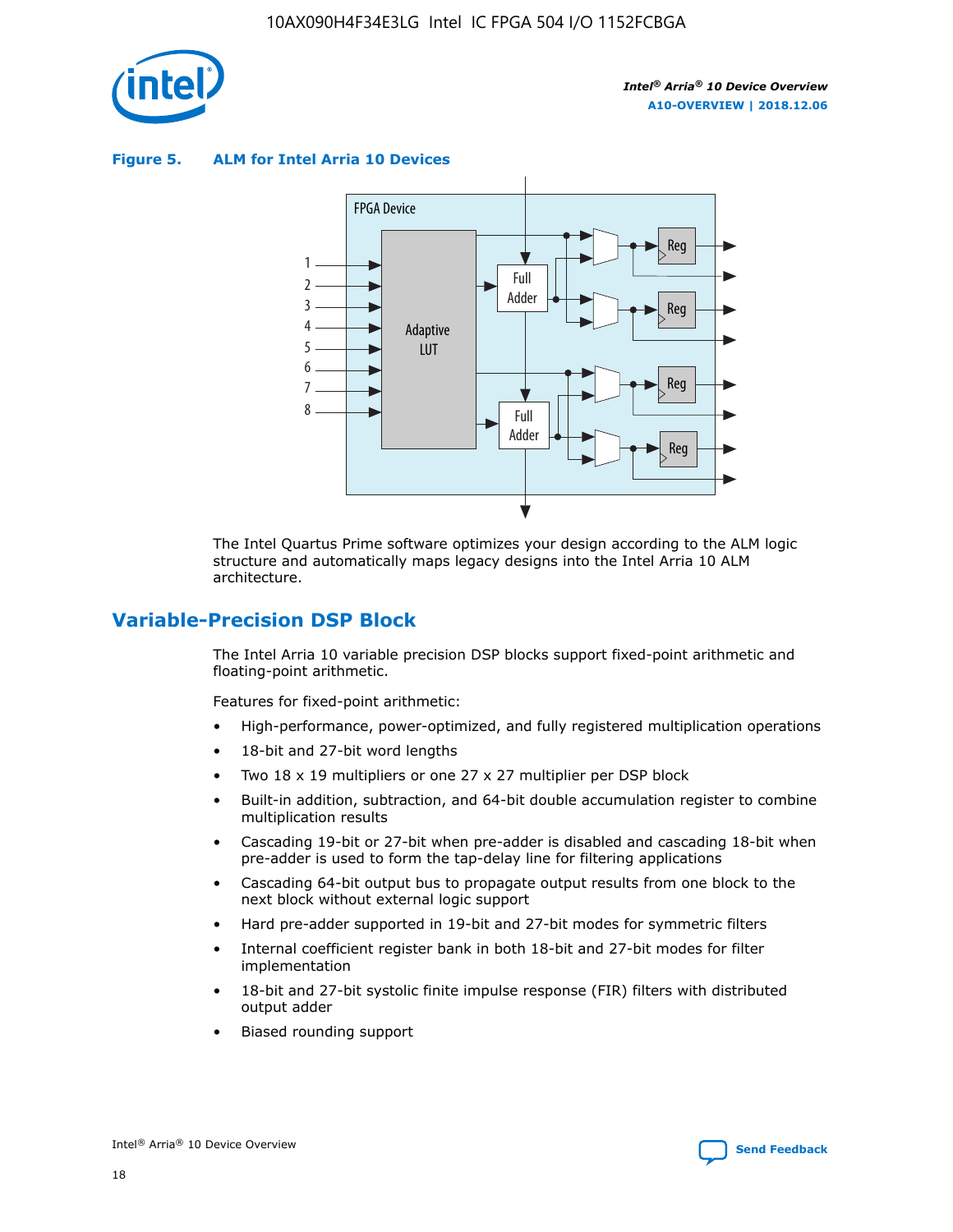

Features for floating-point arithmetic:

- A completely hardened architecture that supports multiplication, addition, subtraction, multiply-add, and multiply-subtract
- Multiplication with accumulation capability and a dynamic accumulator reset control
- Multiplication with cascade summation capability
- Multiplication with cascade subtraction capability
- Complex multiplication
- Direct vector dot product
- Systolic FIR filter

#### **Table 15. Variable-Precision DSP Block Configurations for Intel Arria 10 Devices**

| <b>Usage Example</b>                                       | <b>Multiplier Size (Bit)</b>    | <b>DSP Block Resources</b> |
|------------------------------------------------------------|---------------------------------|----------------------------|
| Medium precision fixed point                               | Two 18 x 19                     |                            |
| High precision fixed or Single precision<br>floating point | One 27 x 27                     |                            |
| Fixed point FFTs                                           | One 19 x 36 with external adder |                            |
| Very high precision fixed point                            | One 36 x 36 with external adder |                            |
| Double precision floating point                            | One 54 x 54 with external adder | 4                          |

#### **Table 16. Resources for Fixed-Point Arithmetic in Intel Arria 10 Devices**

The table lists the variable-precision DSP resources by bit precision for each Intel Arria 10 device.

| <b>Variant</b>  | <b>Product Line</b> | Variable-<br>precision<br><b>DSP Block</b> | <b>Independent Input and Output</b><br><b>Multiplications Operator</b> |                                     | 18 x 19<br><b>Multiplier</b><br><b>Adder Sum</b> | $18 \times 18$<br><b>Multiplier</b><br><b>Adder</b> |
|-----------------|---------------------|--------------------------------------------|------------------------------------------------------------------------|-------------------------------------|--------------------------------------------------|-----------------------------------------------------|
|                 |                     |                                            | 18 x 19<br><b>Multiplier</b>                                           | $27 \times 27$<br><b>Multiplier</b> | <b>Mode</b>                                      | <b>Summed with</b><br>36 bit Input                  |
| AIntel Arria 10 | GX 160              | 156                                        | 312                                                                    | 156                                 | 156                                              | 156                                                 |
| GX              | GX 220              | 192                                        | 384                                                                    | 192                                 | 192                                              | 192                                                 |
|                 | GX 270              | 830                                        | 1,660                                                                  | 830                                 | 830                                              | 830                                                 |
|                 | GX 320              | 984                                        | 1,968                                                                  | 984                                 | 984                                              | 984                                                 |
|                 | GX 480              | 1,368                                      | 2,736                                                                  | 1,368                               | 1,368                                            | 1,368                                               |
|                 | GX 570              | 1,523                                      | 3,046                                                                  | 1,523                               | 1,523                                            | 1,523                                               |
|                 | GX 660              | 1,687                                      | 3,374                                                                  | 1,687                               | 1,687                                            | 1,687                                               |
|                 | GX 900              | 1,518                                      | 3,036                                                                  | 1,518                               | 1,518                                            | 1,518                                               |
|                 | GX 1150             | 1,518                                      | 3,036                                                                  | 1,518                               | 1,518                                            | 1,518                                               |
| Intel Arria 10  | GT 900              | 1,518                                      | 3,036                                                                  | 1,518                               | 1,518                                            | 1,518                                               |
| GT              | GT 1150             | 1,518                                      | 3,036                                                                  | 1,518                               | 1,518                                            | 1,518                                               |
| Intel Arria 10  | SX 160              | 156                                        | 312                                                                    | 156                                 | 156                                              | 156                                                 |
| <b>SX</b>       | SX 220              | 192                                        | 384                                                                    | 192                                 | 192                                              | 192                                                 |
|                 | SX 270              | 830                                        | 1,660                                                                  | 830                                 | 830                                              | 830                                                 |
|                 |                     |                                            |                                                                        |                                     |                                                  | continued                                           |

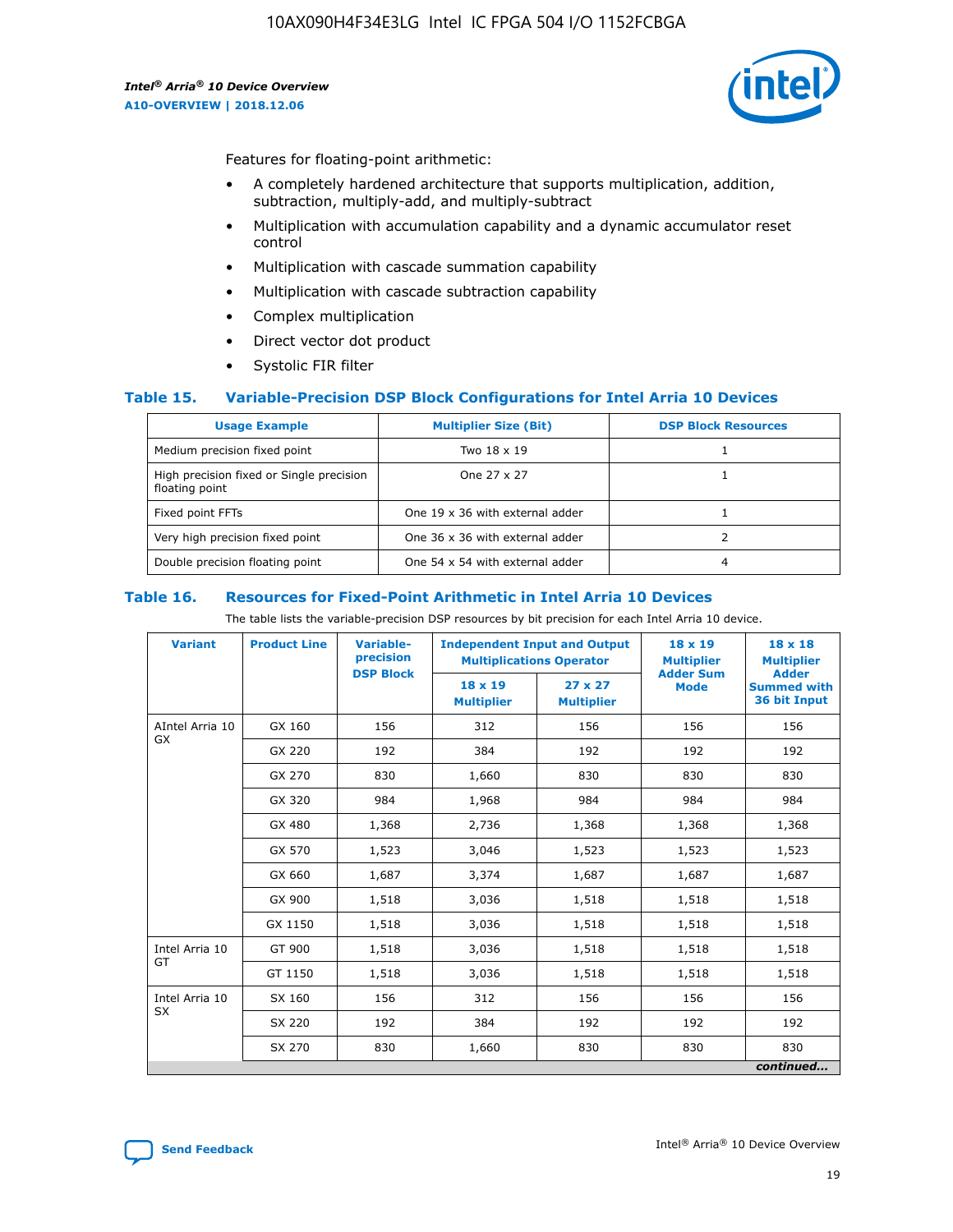

| <b>Variant</b> | <b>Product Line</b> | Variable-<br>precision | <b>Independent Input and Output</b><br><b>Multiplications Operator</b> |                                     | $18 \times 19$<br><b>Multiplier</b> | $18 \times 18$<br><b>Multiplier</b><br><b>Adder</b> |  |
|----------------|---------------------|------------------------|------------------------------------------------------------------------|-------------------------------------|-------------------------------------|-----------------------------------------------------|--|
|                |                     | <b>DSP Block</b>       | $18 \times 19$<br><b>Multiplier</b>                                    | $27 \times 27$<br><b>Multiplier</b> | <b>Adder Sum</b><br><b>Mode</b>     | <b>Summed with</b><br>36 bit Input                  |  |
|                | SX 320              | 984                    | 1,968                                                                  | 984                                 | 984                                 | 984                                                 |  |
|                | SX 480              | 1,368                  | 2,736                                                                  | 1,368                               | 1,368                               | 1,368                                               |  |
|                | SX 570              | 1,523                  | 3,046                                                                  | 1,523                               | 1,523                               | 1,523                                               |  |
|                | SX 660              | 1,687                  | 3,374                                                                  | 1,687                               | 1,687                               | 1,687                                               |  |

# **Table 17. Resources for Floating-Point Arithmetic in Intel Arria 10 Devices**

The table lists the variable-precision DSP resources by bit precision for each Intel Arria 10 device.

| <b>Variant</b> | <b>Product Line</b> | <b>Variable-</b><br>precision<br><b>DSP Block</b> | <b>Single</b><br><b>Precision</b><br><b>Floating-Point</b><br><b>Multiplication</b><br><b>Mode</b> | <b>Single-Precision</b><br><b>Floating-Point</b><br><b>Adder Mode</b> | Single-<br><b>Precision</b><br><b>Floating-Point</b><br><b>Multiply</b><br><b>Accumulate</b><br><b>Mode</b> | <b>Peak</b><br><b>Giga Floating-</b><br><b>Point</b><br><b>Operations</b><br>per Second<br>(GFLOPs) |
|----------------|---------------------|---------------------------------------------------|----------------------------------------------------------------------------------------------------|-----------------------------------------------------------------------|-------------------------------------------------------------------------------------------------------------|-----------------------------------------------------------------------------------------------------|
| Intel Arria 10 | GX 160              | 156                                               | 156                                                                                                | 156                                                                   | 156                                                                                                         | 140                                                                                                 |
| GX             | GX 220              | 192                                               | 192                                                                                                | 192                                                                   | 192                                                                                                         | 173                                                                                                 |
|                | GX 270              | 830                                               | 830                                                                                                | 830                                                                   | 830                                                                                                         | 747                                                                                                 |
|                | GX 320              | 984                                               | 984                                                                                                | 984                                                                   | 984                                                                                                         | 886                                                                                                 |
|                | GX 480              | 1,369                                             | 1,368                                                                                              | 1,368                                                                 | 1,368                                                                                                       | 1,231                                                                                               |
|                | GX 570              | 1,523                                             | 1,523                                                                                              | 1,523                                                                 | 1,523                                                                                                       | 1,371                                                                                               |
|                | GX 660              | 1,687                                             | 1,687                                                                                              | 1,687                                                                 | 1,687                                                                                                       | 1,518                                                                                               |
|                | GX 900              | 1,518                                             | 1,518                                                                                              | 1,518                                                                 | 1,518                                                                                                       | 1,366                                                                                               |
|                | GX 1150             | 1,518                                             | 1,518                                                                                              | 1,518                                                                 | 1,518                                                                                                       | 1,366                                                                                               |
| Intel Arria 10 | GT 900              | 1,518                                             | 1,518                                                                                              | 1,518                                                                 | 1,518                                                                                                       | 1,366                                                                                               |
| GT             | GT 1150             | 1,518                                             | 1,518                                                                                              | 1,518                                                                 | 1,518                                                                                                       | 1,366                                                                                               |
| Intel Arria 10 | SX 160              | 156                                               | 156                                                                                                | 156                                                                   | 156                                                                                                         | 140                                                                                                 |
| <b>SX</b>      | SX 220              | 192                                               | 192                                                                                                | 192                                                                   | 192                                                                                                         | 173                                                                                                 |
|                | SX 270              | 830                                               | 830                                                                                                | 830                                                                   | 830                                                                                                         | 747                                                                                                 |
|                | SX 320              | 984                                               | 984                                                                                                | 984                                                                   | 984                                                                                                         | 886                                                                                                 |
|                | SX 480              | 1,369                                             | 1,368                                                                                              | 1,368                                                                 | 1,368                                                                                                       | 1,231                                                                                               |
|                | SX 570              | 1,523                                             | 1,523                                                                                              | 1,523                                                                 | 1,523                                                                                                       | 1,371                                                                                               |
|                | SX 660              | 1,687                                             | 1,687                                                                                              | 1,687                                                                 | 1,687                                                                                                       | 1,518                                                                                               |

# **Embedded Memory Blocks**

The embedded memory blocks in the devices are flexible and designed to provide an optimal amount of small- and large-sized memory arrays to fit your design requirements.

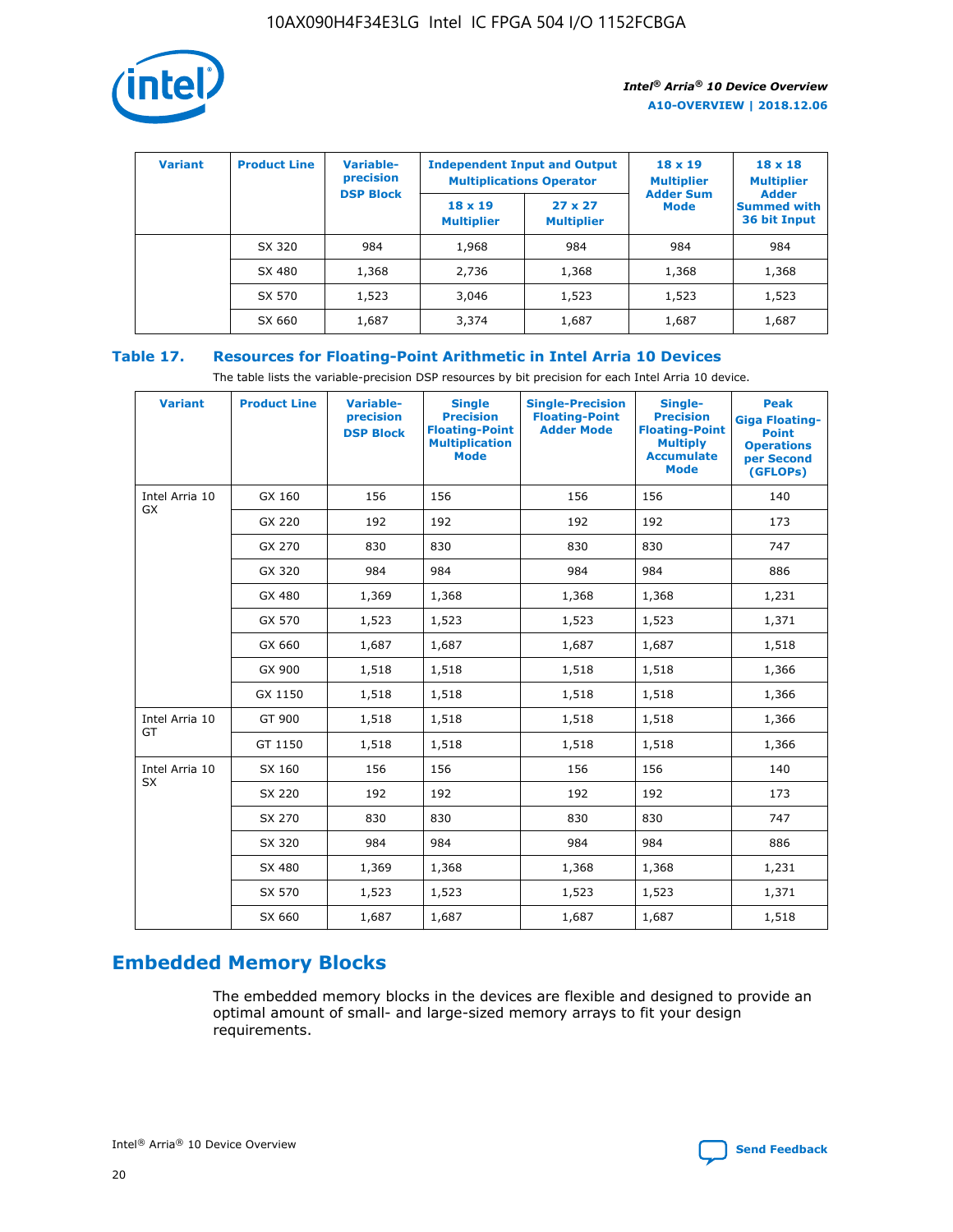

# **Types of Embedded Memory**

The Intel Arria 10 devices contain two types of memory blocks:

- 20 Kb M20K blocks—blocks of dedicated memory resources. The M20K blocks are ideal for larger memory arrays while still providing a large number of independent ports.
- 640 bit memory logic array blocks (MLABs)—enhanced memory blocks that are configured from dual-purpose logic array blocks (LABs). The MLABs are ideal for wide and shallow memory arrays. The MLABs are optimized for implementation of shift registers for digital signal processing (DSP) applications, wide and shallow FIFO buffers, and filter delay lines. Each MLAB is made up of ten adaptive logic modules (ALMs). In the Intel Arria 10 devices, you can configure these ALMs as ten 32 x 2 blocks, giving you one 32 x 20 simple dual-port SRAM block per MLAB.

# **Embedded Memory Capacity in Intel Arria 10 Devices**

|                   | <b>Product</b> |              | <b>M20K</b>         | <b>MLAB</b>  |                     | <b>Total RAM Bit</b> |
|-------------------|----------------|--------------|---------------------|--------------|---------------------|----------------------|
| <b>Variant</b>    | Line           | <b>Block</b> | <b>RAM Bit (Kb)</b> | <b>Block</b> | <b>RAM Bit (Kb)</b> | (Kb)                 |
| Intel Arria 10 GX | GX 160         | 440          | 8,800               | 1,680        | 1,050               | 9,850                |
|                   | GX 220         | 587          | 11,740              | 2,703        | 1,690               | 13,430               |
|                   | GX 270         | 750          | 15,000              | 3,922        | 2,452               | 17,452               |
|                   | GX 320         | 891          | 17,820              | 4,363        | 2,727               | 20,547               |
|                   | GX 480         | 1,431        | 28,620              | 6,662        | 4,164               | 32,784               |
|                   | GX 570         | 1,800        | 36,000              | 8,153        | 5,096               | 41,096               |
|                   | GX 660         | 2,131        | 42,620              | 9,260        | 5,788               | 48,408               |
|                   | GX 900         | 2,423        | 48,460              | 15,017       | 9,386               | 57,846               |
|                   | GX 1150        | 2,713        | 54,260              | 20,774       | 12,984              | 67,244               |
| Intel Arria 10 GT | GT 900         | 2,423        | 48,460              | 15,017       | 9,386               | 57,846               |
|                   | GT 1150        | 2,713        | 54,260              | 20,774       | 12,984              | 67,244               |
| Intel Arria 10 SX | SX 160         | 440          | 8,800               | 1,680        | 1,050               | 9,850                |
|                   | SX 220         | 587          | 11,740              | 2,703        | 1,690               | 13,430               |
|                   | SX 270         | 750          | 15,000              | 3,922        | 2,452               | 17,452               |
|                   | SX 320         | 891          | 17,820              | 4,363        | 2,727               | 20,547               |
|                   | SX 480         | 1,431        | 28,620              | 6,662        | 4,164               | 32,784               |
|                   | SX 570         | 1,800        | 36,000              | 8,153        | 5,096               | 41,096               |
|                   | SX 660         | 2,131        | 42,620              | 9,260        | 5,788               | 48,408               |

#### **Table 18. Embedded Memory Capacity and Distribution in Intel Arria 10 Devices**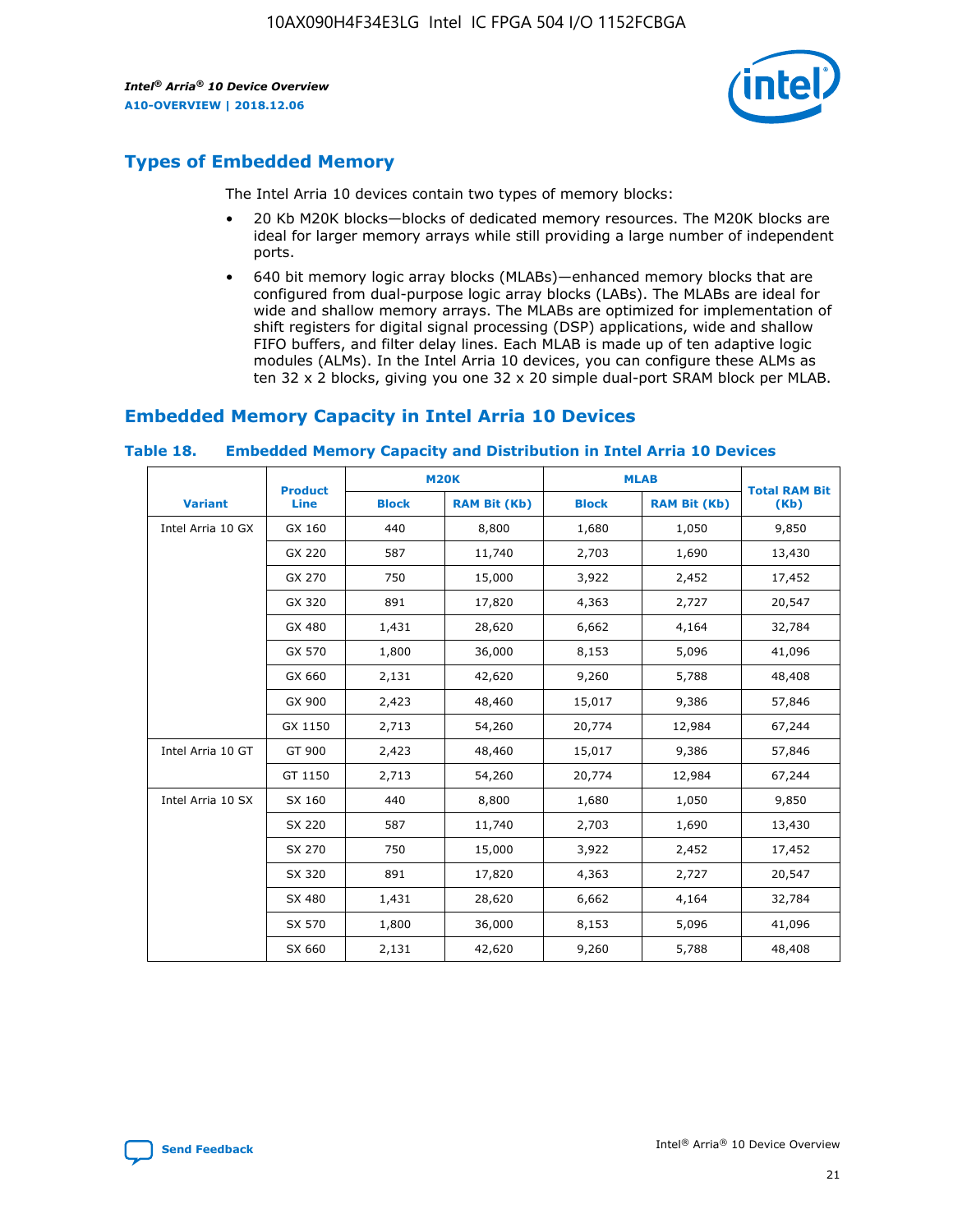

# **Embedded Memory Configurations for Single-port Mode**

#### **Table 19. Single-port Embedded Memory Configurations for Intel Arria 10 Devices**

This table lists the maximum configurations supported for single-port RAM and ROM modes.

| <b>Memory Block</b> | Depth (bits) | <b>Programmable Width</b> |
|---------------------|--------------|---------------------------|
| MLAB                | 32           | x16, x18, or x20          |
|                     | 64(10)       | x8, x9, x10               |
| M20K                | 512          | x40, x32                  |
|                     | 1K           | x20, x16                  |
|                     | 2K           | x10, x8                   |
|                     | 4K           | x5, x4                    |
|                     | 8K           | x2                        |
|                     | 16K          | x1                        |

# **Clock Networks and PLL Clock Sources**

The clock network architecture is based on Intel's global, regional, and peripheral clock structure. This clock structure is supported by dedicated clock input pins, fractional clock synthesis PLLs, and integer I/O PLLs.

# **Clock Networks**

The Intel Arria 10 core clock networks are capable of up to 800 MHz fabric operation across the full industrial temperature range. For the external memory interface, the clock network supports the hard memory controller with speeds up to 2,400 Mbps in a quarter-rate transfer.

To reduce power consumption, the Intel Quartus Prime software identifies all unused sections of the clock network and powers them down.

# **Fractional Synthesis and I/O PLLs**

Intel Arria 10 devices contain up to 32 fractional synthesis PLLs and up to 16 I/O PLLs that are available for both specific and general purpose uses in the core:

- Fractional synthesis PLLs—located in the column adjacent to the transceiver blocks
- I/O PLLs—located in each bank of the 48 I/Os

## **Fractional Synthesis PLLs**

You can use the fractional synthesis PLLs to:

- Reduce the number of oscillators that are required on your board
- Reduce the number of clock pins that are used in the device by synthesizing multiple clock frequencies from a single reference clock source

<sup>(10)</sup> Supported through software emulation and consumes additional MLAB blocks.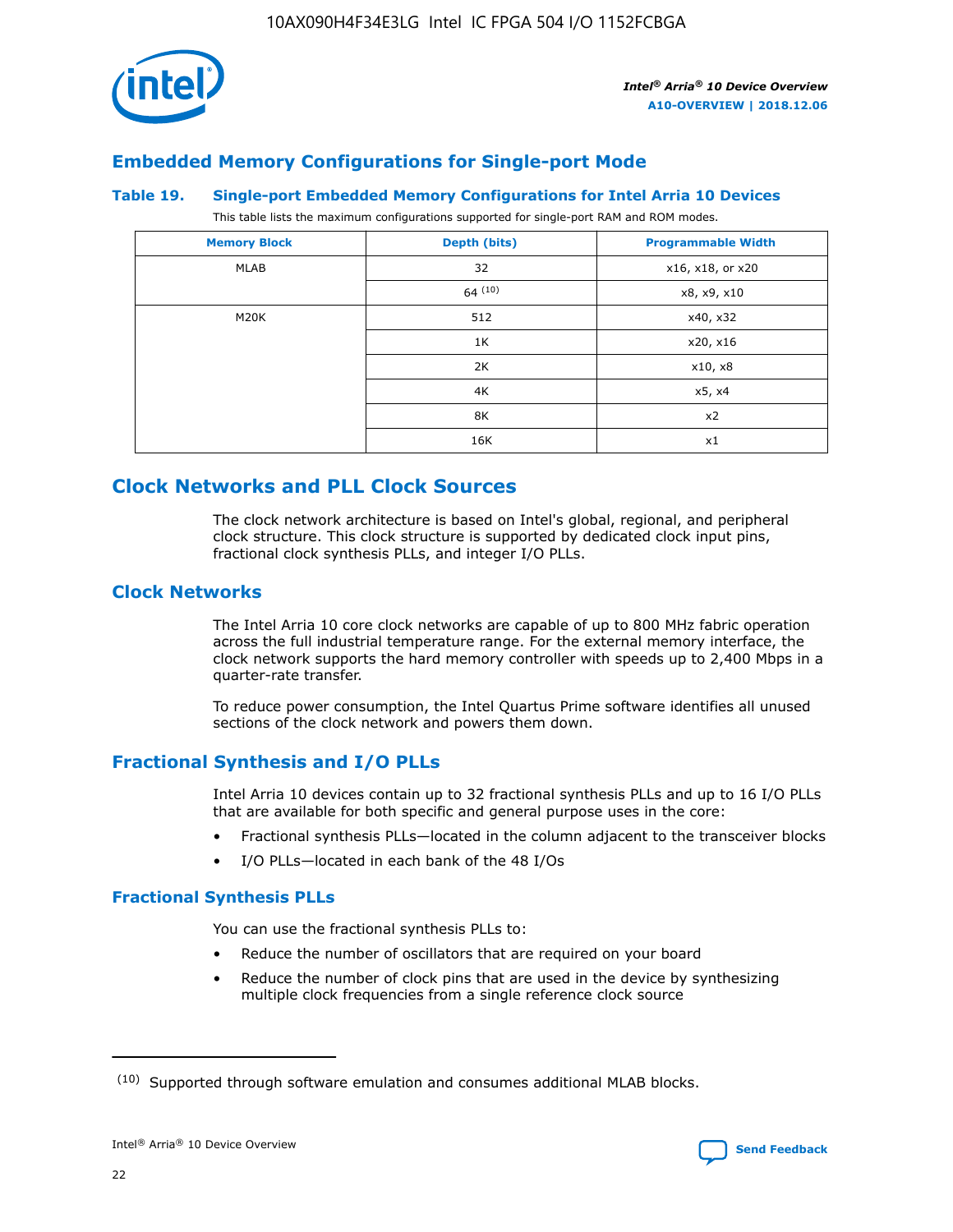10AX090H4F34E3LG Intel IC FPGA 504 I/O 1152FCBGA

*Intel® Arria® 10 Device Overview* **A10-OVERVIEW | 2018.12.06**



The fractional synthesis PLLs support the following features:

- Reference clock frequency synthesis for transceiver CMU and Advanced Transmit (ATX) PLLs
- Clock network delay compensation
- Zero-delay buffering
- Direct transmit clocking for transceivers
- Independently configurable into two modes:
	- Conventional integer mode equivalent to the general purpose PLL
	- Enhanced fractional mode with third order delta-sigma modulation
- PLL cascading

## **I/O PLLs**

The integer mode I/O PLLs are located in each bank of 48 I/Os. You can use the I/O PLLs to simplify the design of external memory and high-speed LVDS interfaces.

In each I/O bank, the I/O PLLs are adjacent to the hard memory controllers and LVDS SERDES. Because these PLLs are tightly coupled with the I/Os that need to use them, it makes it easier to close timing.

You can use the I/O PLLs for general purpose applications in the core such as clock network delay compensation and zero-delay buffering.

Intel Arria 10 devices support PLL-to-PLL cascading.

# **FPGA General Purpose I/O**

Intel Arria 10 devices offer highly configurable GPIOs. Each I/O bank contains 48 general purpose I/Os and a high-efficiency hard memory controller.

The following list describes the features of the GPIOs:

- Consist of 3 V I/Os for high-voltage application and LVDS I/Os for differential signaling
	- Up to two 3 V I/O banks, available in some devices, that support up to 3 V I/O standards
	- LVDS I/O banks that support up to 1.8 V I/O standards
- Support a wide range of single-ended and differential I/O interfaces
- LVDS speeds up to 1.6 Gbps
- Each LVDS pair of pins has differential input and output buffers, allowing you to configure the LVDS direction for each pair.
- Programmable bus hold and weak pull-up
- Programmable differential output voltage  $(V_{OD})$  and programmable pre-emphasis

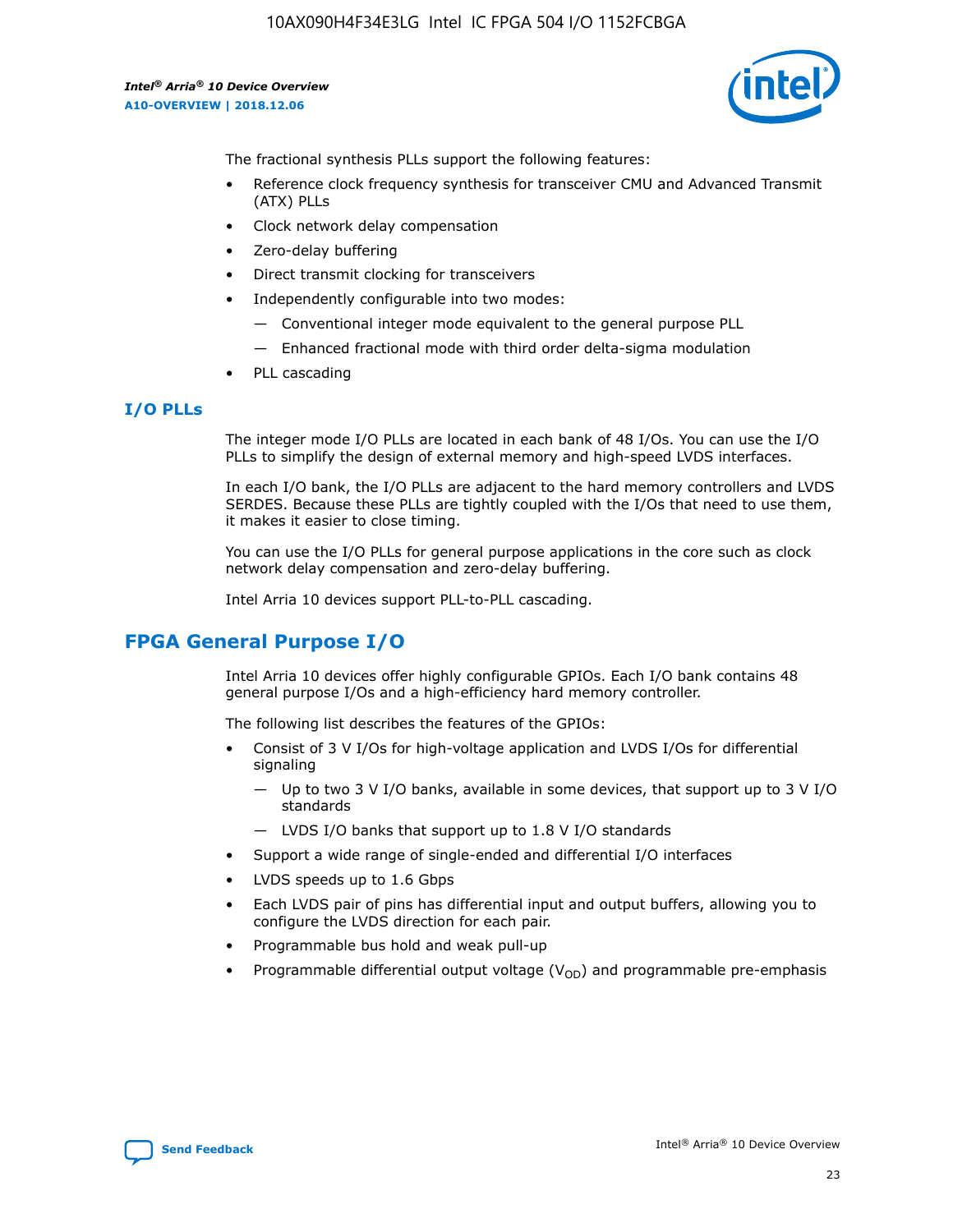

- Series (R<sub>S</sub>) and parallel (R<sub>T</sub>) on-chip termination (OCT) for all I/O banks with OCT calibration to limit the termination impedance variation
- On-chip dynamic termination that has the ability to swap between series and parallel termination, depending on whether there is read or write on a common bus for signal integrity
- Easy timing closure support using the hard read FIFO in the input register path, and delay-locked loop (DLL) delay chain with fine and coarse architecture

# **External Memory Interface**

Intel Arria 10 devices offer massive external memory bandwidth, with up to seven 32 bit DDR4 memory interfaces running at up to 2,400 Mbps. This bandwidth provides additional ease of design, lower power, and resource efficiencies of hardened highperformance memory controllers.

The memory interface within Intel Arria 10 FPGAs and SoCs delivers the highest performance and ease of use. You can configure up to a maximum width of 144 bits when using the hard or soft memory controllers. If required, you can bypass the hard memory controller and use a soft controller implemented in the user logic.

Each I/O contains a hardened DDR read/write path (PHY) capable of performing key memory interface functionality such as read/write leveling, FIFO buffering to lower latency and improve margin, timing calibration, and on-chip termination.

The timing calibration is aided by the inclusion of hard microcontrollers based on Intel's Nios® II technology, specifically tailored to control the calibration of multiple memory interfaces. This calibration allows the Intel Arria 10 device to compensate for any changes in process, voltage, or temperature either within the Intel Arria 10 device itself, or within the external memory device. The advanced calibration algorithms ensure maximum bandwidth and robust timing margin across all operating conditions.

In addition to parallel memory interfaces, Intel Arria 10 devices support serial memory technologies such as the Hybrid Memory Cube (HMC). The HMC is supported by the Intel Arria 10 high-speed serial transceivers which connect up to four HMC links, with each link running at data rates up to 15 Gbps.

#### **Related Information**

#### [External Memory Interface Spec Estimator](http://www.altera.com/technology/memory/estimator/mem-emif-index.html)

Provides a parametric tool that allows you to find and compare the performance of the supported external memory interfaces in IntelFPGAs.

# **Memory Standards Supported by Intel Arria 10 Devices**

The I/Os are designed to provide high performance support for existing and emerging external memory standards.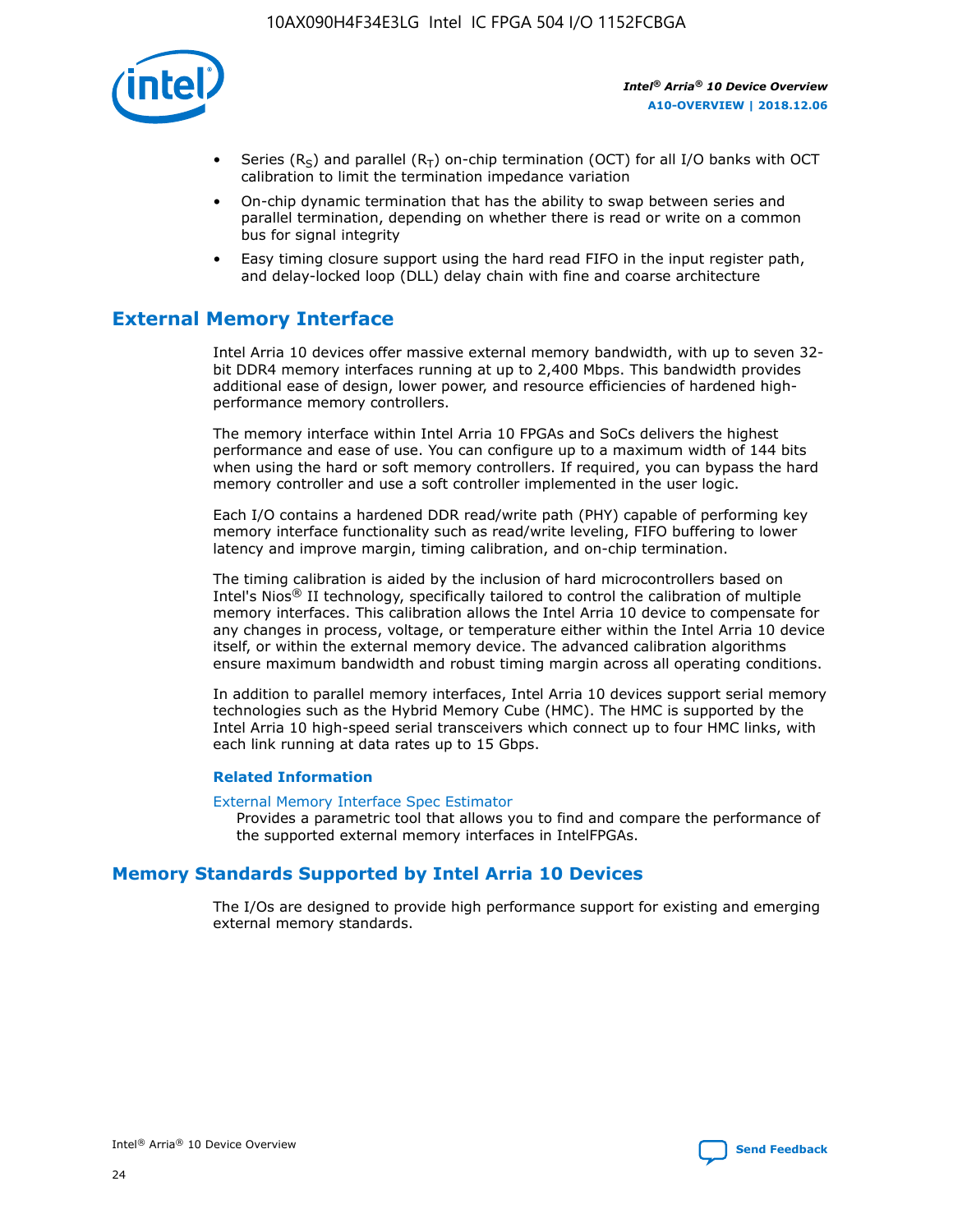

#### **Table 20. Memory Standards Supported by the Hard Memory Controller**

This table lists the overall capability of the hard memory controller. For specific details, refer to the External Memory Interface Spec Estimator and Intel Arria 10 Device Datasheet.

| <b>Memory Standard</b> | <b>Rate Support</b> | <b>Ping Pong PHY Support</b> | <b>Maximum Frequency</b><br>(MHz) |
|------------------------|---------------------|------------------------------|-----------------------------------|
| <b>DDR4 SDRAM</b>      | Quarter rate        | Yes                          | 1,067                             |
|                        |                     |                              | 1,200                             |
| DDR3 SDRAM             | Half rate           | Yes                          | 533                               |
|                        |                     |                              | 667                               |
|                        | Quarter rate        | Yes                          | 1,067                             |
|                        |                     |                              | 1,067                             |
| <b>DDR3L SDRAM</b>     | Half rate           | Yes                          | 533                               |
|                        |                     |                              | 667                               |
|                        | Quarter rate        | Yes                          | 933                               |
|                        |                     |                              | 933                               |
| LPDDR3 SDRAM           | Half rate           |                              | 533                               |
|                        | Quarter rate        |                              | 800                               |

#### **Table 21. Memory Standards Supported by the Soft Memory Controller**

| <b>Memory Standard</b>      | <b>Rate Support</b> | <b>Maximum Frequency</b><br>(MHz) |
|-----------------------------|---------------------|-----------------------------------|
| <b>RLDRAM 3 (11)</b>        | Quarter rate        | 1,200                             |
| ODR IV SRAM <sup>(11)</sup> | Quarter rate        | 1,067                             |
| <b>ODR II SRAM</b>          | Full rate           | 333                               |
|                             | Half rate           | 633                               |
| <b>ODR II+ SRAM</b>         | Full rate           | 333                               |
|                             | Half rate           | 633                               |
| <b>ODR II+ Xtreme SRAM</b>  | Full rate           | 333                               |
|                             | Half rate           | 633                               |

#### **Table 22. Memory Standards Supported by the HPS Hard Memory Controller**

The hard processor system (HPS) is available in Intel Arria 10 SoC devices only.

| <b>Memory Standard</b> | <b>Rate Support</b> | <b>Maximum Frequency</b><br>(MHz) |
|------------------------|---------------------|-----------------------------------|
| <b>DDR4 SDRAM</b>      | Half rate           | 1,200                             |
| <b>DDR3 SDRAM</b>      | Half rate           | 1,067                             |
| <b>DDR3L SDRAM</b>     | Half rate           | 933                               |

<sup>(11)</sup> Intel Arria 10 devices support this external memory interface using hard PHY with soft memory controller.

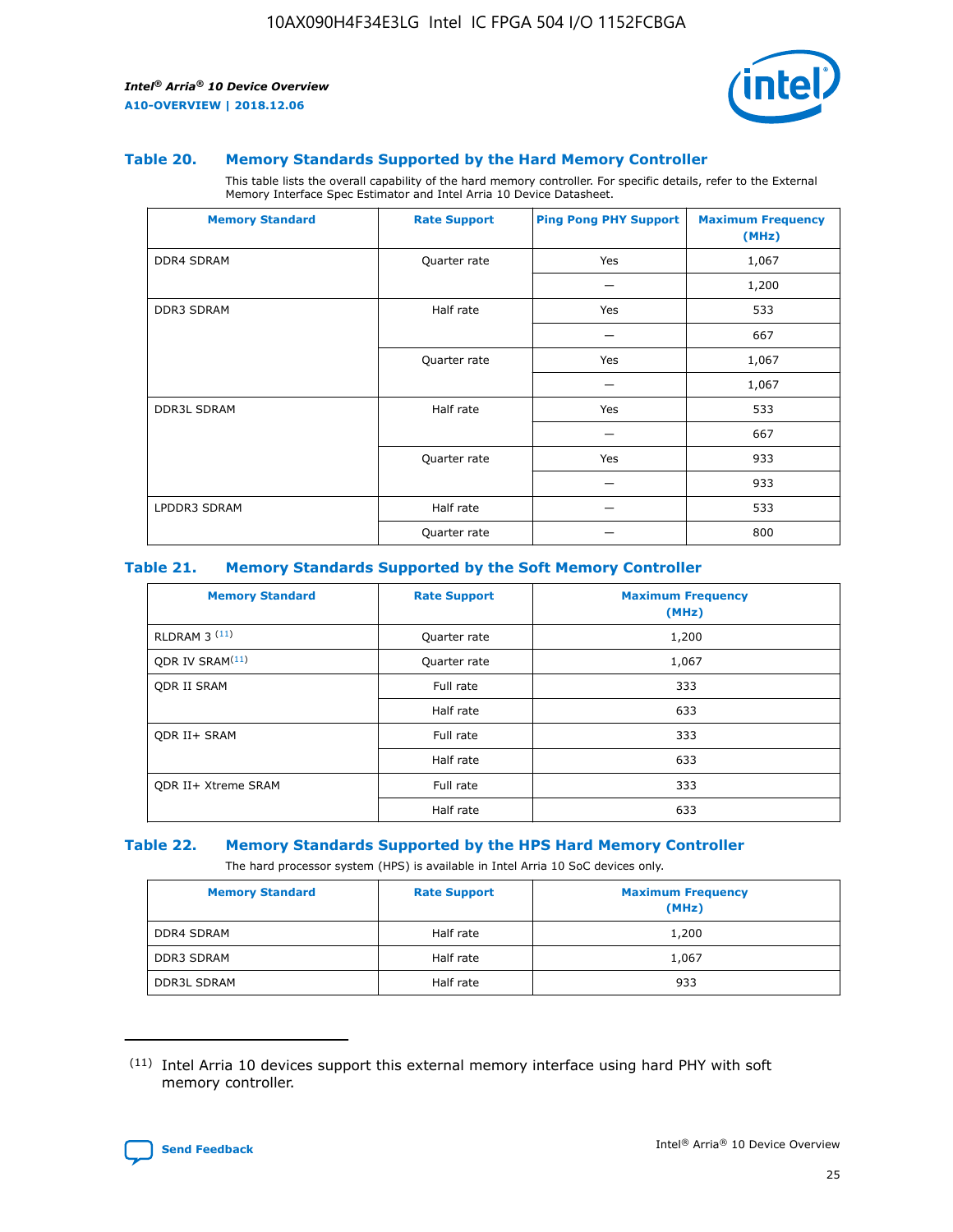

#### **Related Information**

#### [Intel Arria 10 Device Datasheet](https://www.intel.com/content/www/us/en/programmable/documentation/mcn1413182292568.html#mcn1413182153340)

Lists the memory interface performance according to memory interface standards, rank or chip select configurations, and Intel Arria 10 device speed grades.

# **PCIe Gen1, Gen2, and Gen3 Hard IP**

Intel Arria 10 devices contain PCIe hard IP that is designed for performance and ease-of-use:

- Includes all layers of the PCIe stack—transaction, data link and physical layers.
- Supports PCIe Gen3, Gen2, and Gen1 Endpoint and Root Port in x1, x2, x4, or x8 lane configuration.
- Operates independently from the core logic—optional configuration via protocol (CvP) allows the PCIe link to power up and complete link training in less than 100 ms while the Intel Arria 10 device completes loading the programming file for the rest of the FPGA.
- Provides added functionality that makes it easier to support emerging features such as Single Root I/O Virtualization (SR-IOV) and optional protocol extensions.
- Provides improved end-to-end datapath protection using ECC.
- Supports FPGA configuration via protocol (CvP) using PCIe at Gen3, Gen2, or Gen1 speed.

#### **Related Information**

PCS Features on page 30

# **Enhanced PCS Hard IP for Interlaken and 10 Gbps Ethernet**

# **Interlaken Support**

The Intel Arria 10 enhanced PCS hard IP provides integrated Interlaken PCS supporting rates up to 25.8 Gbps per lane.

The Interlaken PCS is based on the proven functionality of the PCS developed for Intel's previous generation FPGAs, which demonstrated interoperability with Interlaken ASSP vendors and third-party IP suppliers. The Interlaken PCS is present in every transceiver channel in Intel Arria 10 devices.

#### **Related Information**

PCS Features on page 30

## **10 Gbps Ethernet Support**

The Intel Arria 10 enhanced PCS hard IP supports 10GBASE-R PCS compliant with IEEE 802.3 10 Gbps Ethernet (10GbE). The integrated hard IP support for 10GbE and the 10 Gbps transceivers save external PHY cost, board space, and system power.

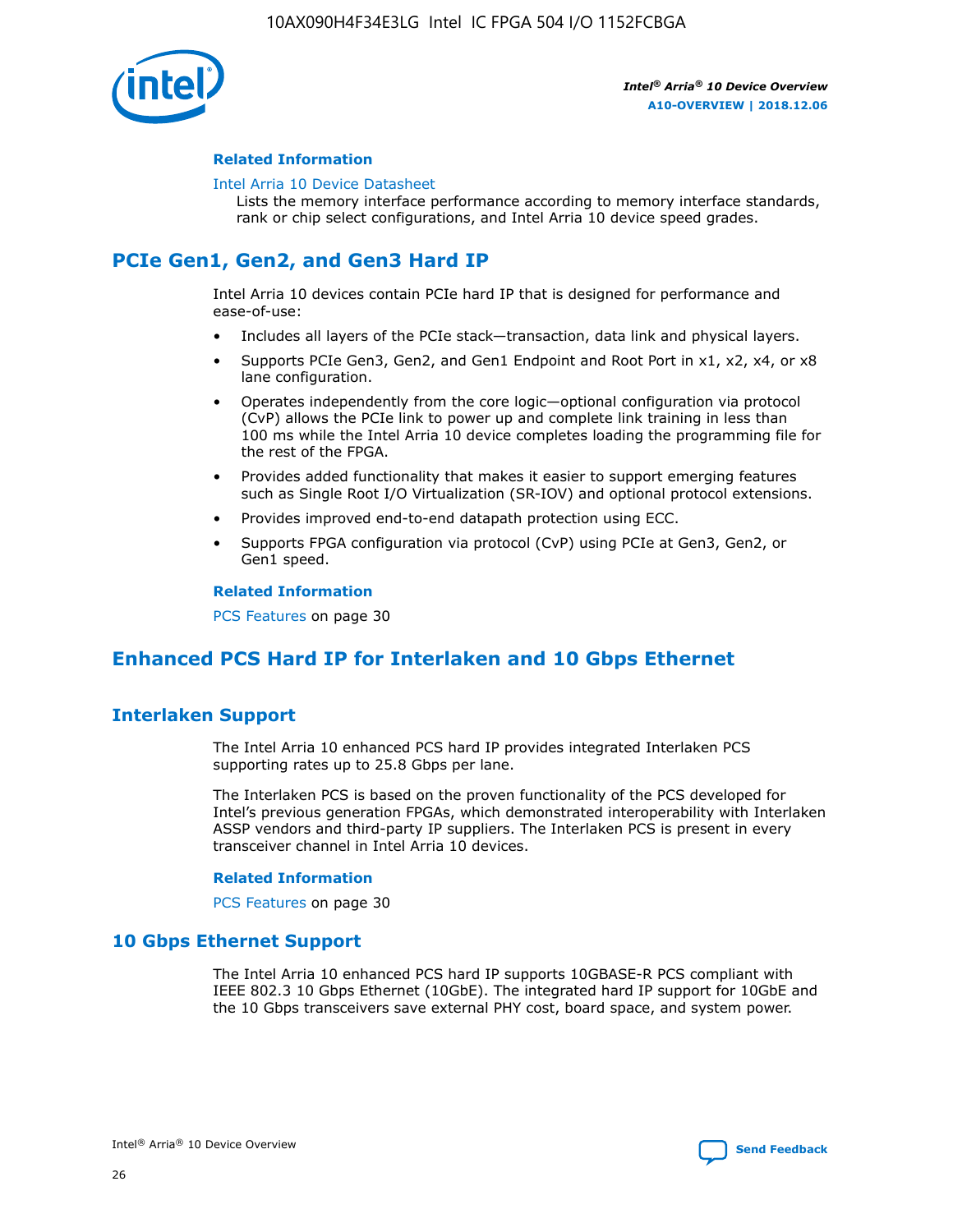

The scalable hard IP supports multiple independent 10GbE ports while using a single PLL for all the 10GBASE-R PCS instantiations, which saves on core logic resources and clock networks:

- Simplifies multiport 10GbE systems compared to XAUI interfaces that require an external XAUI-to-10G PHY.
- Incorporates Electronic Dispersion Compensation (EDC), which enables direct connection to standard 10 Gbps XFP and SFP+ pluggable optical modules.
- Supports backplane Ethernet applications and includes a hard 10GBASE-KR Forward Error Correction (FEC) circuit that you can use for 10 Gbps and 40 Gbps applications.

The 10 Gbps Ethernet PCS hard IP and 10GBASE-KR FEC are present in every transceiver channel.

#### **Related Information**

PCS Features on page 30

# **Low Power Serial Transceivers**

Intel Arria 10 FPGAs and SoCs include lowest power transceivers that deliver high bandwidth, throughput and low latency.

Intel Arria 10 devices deliver the industry's lowest power consumption per transceiver channel:

- 12.5 Gbps transceivers at as low as 242 mW
- 10 Gbps transceivers at as low as 168 mW
- 6 Gbps transceivers at as low as 117 mW

Intel Arria 10 transceivers support various data rates according to application:

- Chip-to-chip and chip-to-module applications—from 1 Gbps up to 25.8 Gbps
- Long reach and backplane applications—from 1 Gbps up to 12.5 with advanced adaptive equalization
- Critical power sensitive applications—from 1 Gbps up to 11.3 Gbps using lower power modes

The combination of 20 nm process technology and architectural advances provide the following benefits:

- Significant reduction in die area and power consumption
- Increase of up to two times in transceiver I/O density compared to previous generation devices while maintaining optimal signal integrity
- Up to 72 total transceiver channels—you can configure up to 6 of these channels to run as fast as 25.8 Gbps
- All channels feature continuous data rate support up to the maximum rated speed

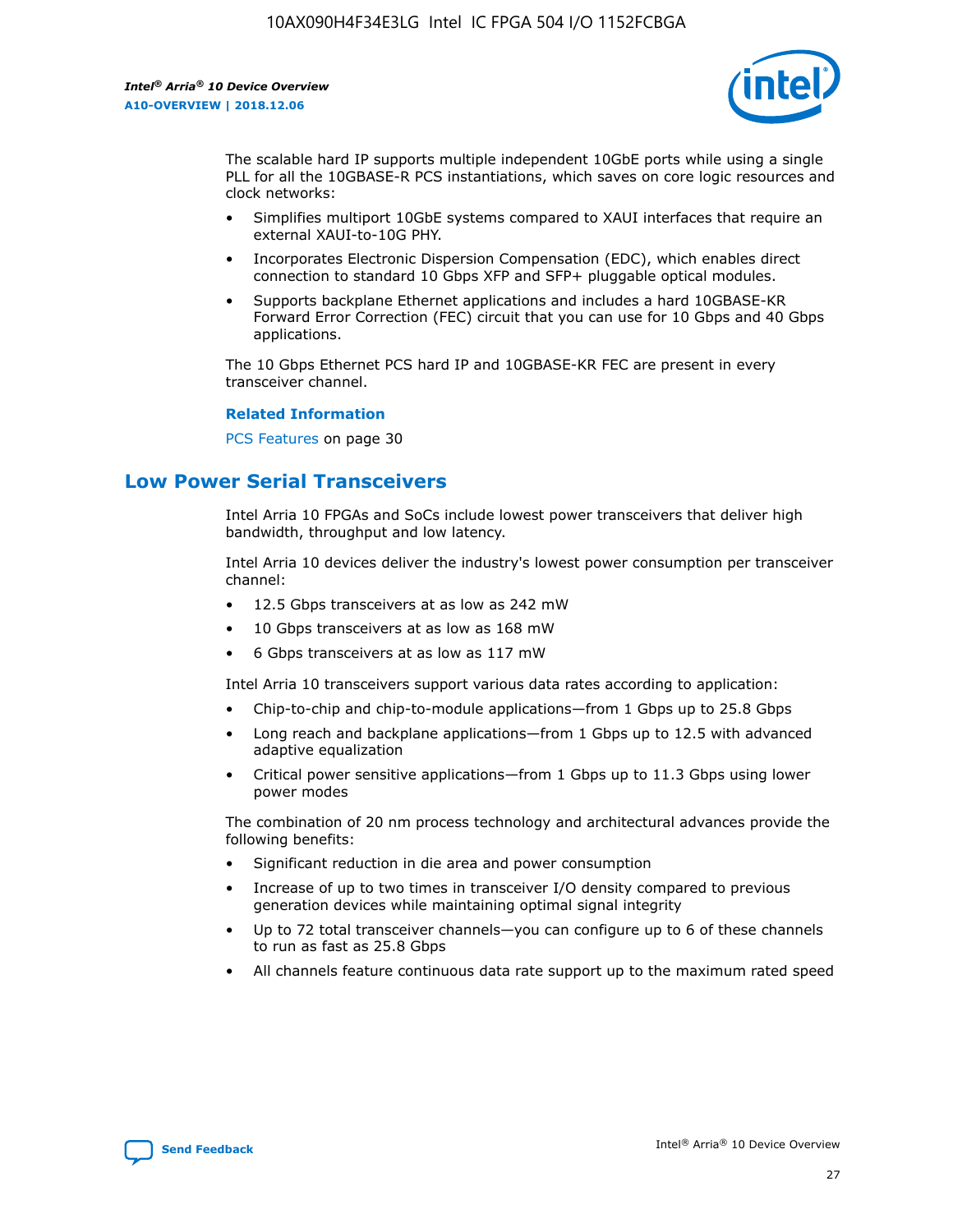



## **Figure 6. Intel Arria 10 Transceiver Block Architecture**

# **Transceiver Channels**

All transceiver channels feature a dedicated Physical Medium Attachment (PMA) and a hardened Physical Coding Sublayer (PCS).

- The PMA provides primary interfacing capabilities to physical channels.
- The PCS typically handles encoding/decoding, word alignment, and other preprocessing functions before transferring data to the FPGA core fabric.

A transceiver channel consists of a PMA and a PCS block. Most transceiver banks have 6 channels. There are some transceiver banks that contain only 3 channels.

A wide variety of bonded and non-bonded data rate configurations is possible using a highly configurable clock distribution network. Up to 80 independent transceiver data rates can be configured.

The following figures are graphical representations of top views of the silicon die, which correspond to reverse views for flip chip packages. Different Intel Arria 10 devices may have different floorplans than the ones shown in the figures.

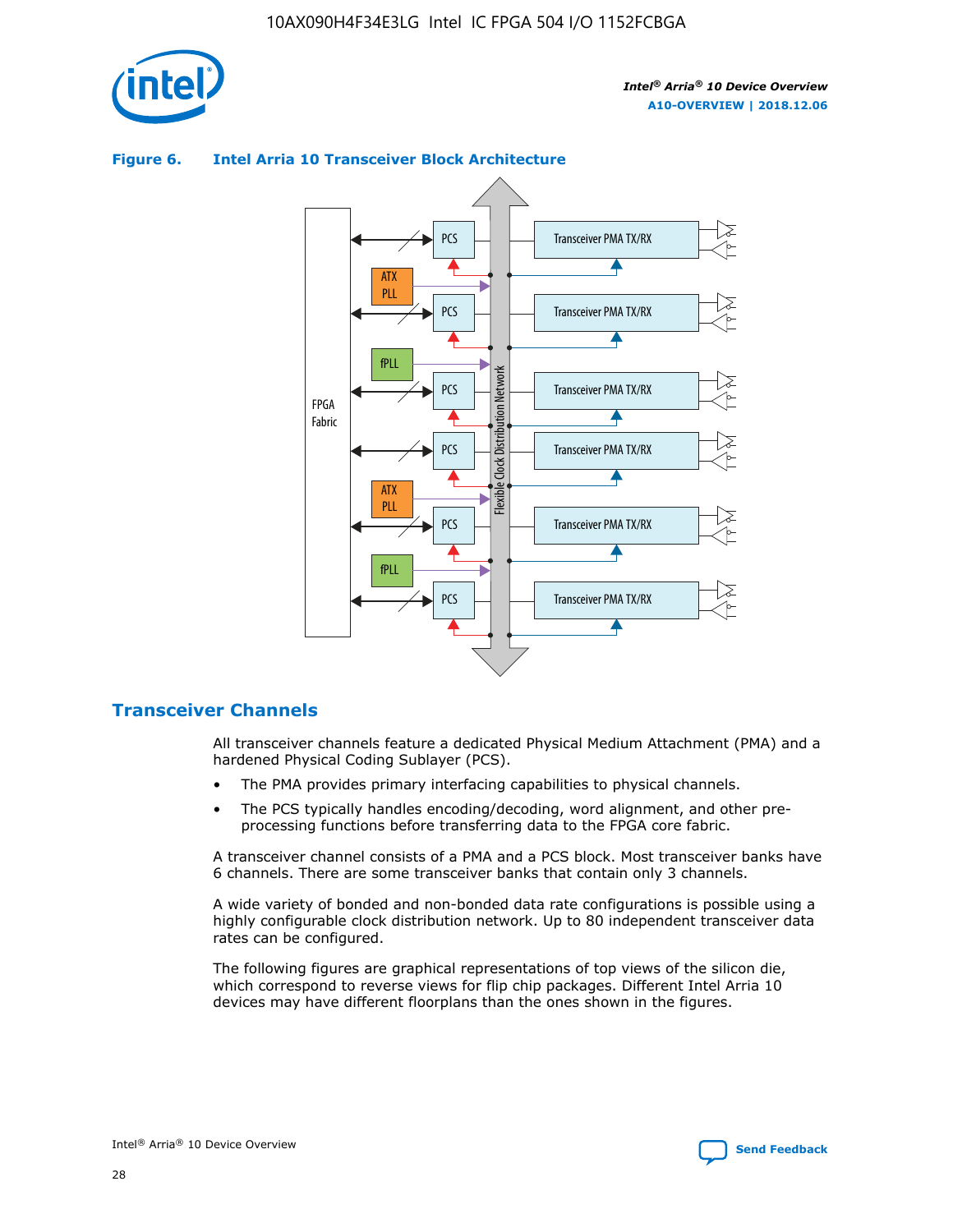

## **Figure 7. Device Chip Overview for Intel Arria 10 GX and GT Devices**



M20K Internal Memory Blocks Core Logic Fabric Transceiver Channels Hard IP Per Transceiver: Standard PCS and Enhanced PCS Hard IPs PCI Express Gen3 Hard IP Fractional PLLs M20K Internal Memory Blocks PCI Express Gen3 Hard IP Variable Precision DSP Blocks I/O PLLs Hard Memory Controllers, General-Purpose I/O Cells, LVDS Hard Processor Subsystem, Dual-Core ARM Cortex A9 M20K Internal Memory Blocks Variable Precision DSP Blocks M20K Internal Memory Blocks Core Logic Fabric I/O PLLs Hard Memory Controllers, General-Purpose I/O Cells, LVDS M20K Internal Memory Blocks Variable Precision DSP Blocks M20K Internal Memory Blocks Transceiver Channels Hard IP Per Transceiver: Standard PCS and Enhanced PCS Hard IPs PCI Express Gen3 Hard IP Fractional PLLs PCI Express Gen3 Hard IP Hard PCS Hard PCS Hard PCS Hard PCS Hard PCS Hard PCS Hard PCS Hard PCS Transceiver PMA Transceiver PMA Transceiver PMA Transceiver PMA Transceiver PMA Transceiver PMA Unused transceiver chann can be used as additional transceiver transmit PLLs Transceiver PMA Transceiver PMA Transceiver Clock Networks ATX (LC) **Transmit** PLL fPLL ATX (LC) Transmi PLL fPLL ATX (LC) **Transmit** PLL

## **PMA Features**

Intel Arria 10 transceivers provide exceptional signal integrity at data rates up to 25.8 Gbps. Clocking options include ultra-low jitter ATX PLLs (LC tank based), clock multiplier unit (CMU) PLLs, and fractional PLLs.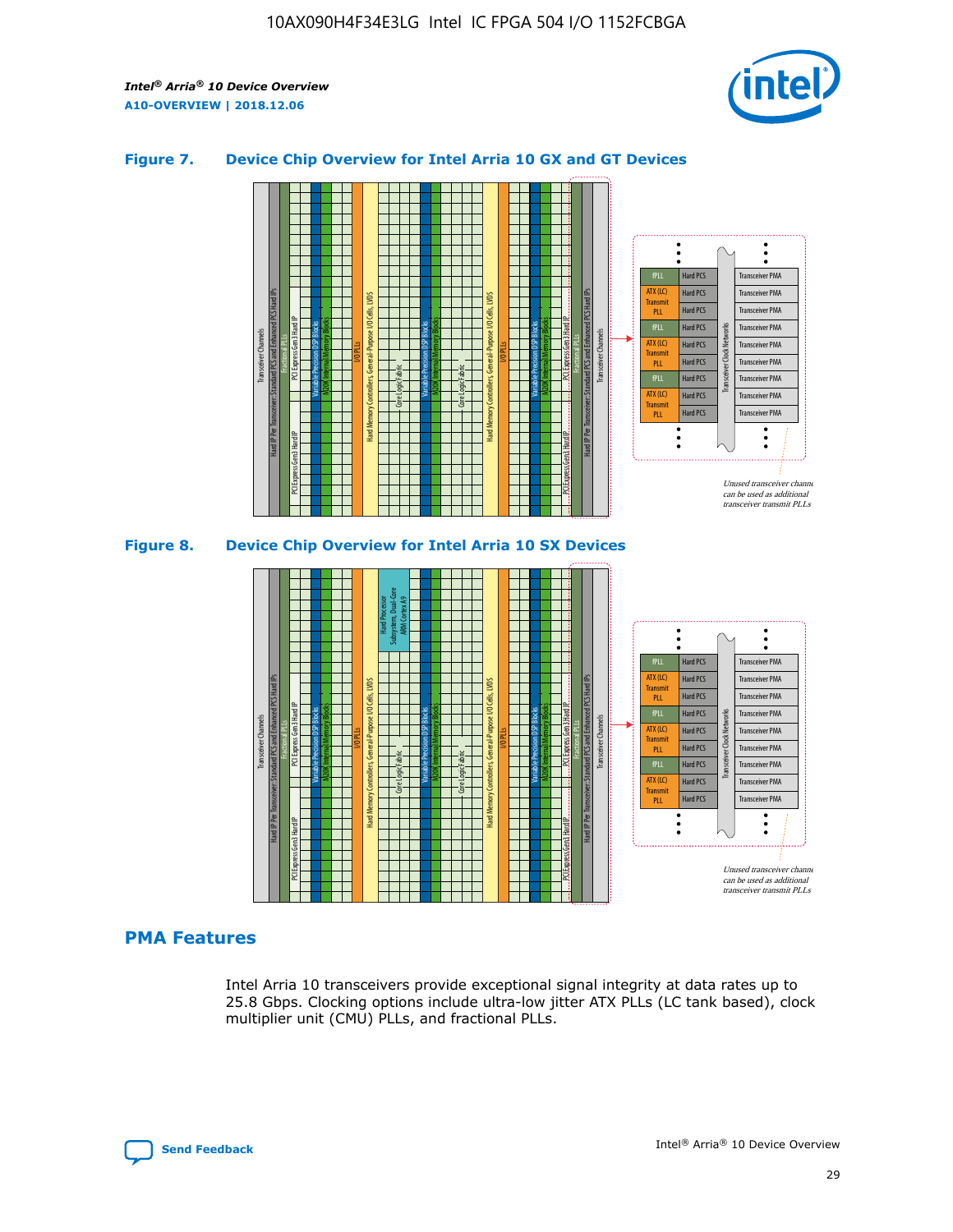

Each transceiver channel contains a channel PLL that can be used as the CMU PLL or clock data recovery (CDR) PLL. In CDR mode, the channel PLL recovers the receiver clock and data in the transceiver channel. Up to 80 independent data rates can be configured on a single Intel Arria 10 device.

## **Table 23. PMA Features of the Transceivers in Intel Arria 10 Devices**

| <b>Feature</b>                                             | <b>Capability</b>                                                                                                                                                                                                             |
|------------------------------------------------------------|-------------------------------------------------------------------------------------------------------------------------------------------------------------------------------------------------------------------------------|
| Chip-to-Chip Data Rates                                    | 1 Gbps to 17.4 Gbps (Intel Arria 10 GX devices)<br>1 Gbps to 25.8 Gbps (Intel Arria 10 GT devices)                                                                                                                            |
| <b>Backplane Support</b>                                   | Drive backplanes at data rates up to 12.5 Gbps                                                                                                                                                                                |
| <b>Optical Module Support</b>                              | SFP+/SFP, XFP, CXP, QSFP/QSFP28, CFP/CFP2/CFP4                                                                                                                                                                                |
| Cable Driving Support                                      | SFP+ Direct Attach, PCI Express over cable, eSATA                                                                                                                                                                             |
| Transmit Pre-Emphasis                                      | 4-tap transmit pre-emphasis and de-emphasis to compensate for system channel loss                                                                                                                                             |
| Continuous Time Linear<br>Equalizer (CTLE)                 | Dual mode, high-gain, and high-data rate, linear receive equalization to compensate for<br>system channel loss                                                                                                                |
| Decision Feedback Equalizer<br>(DFE)                       | 7-fixed and 4-floating tap DFE to equalize backplane channel loss in the presence of<br>crosstalk and noisy environments                                                                                                      |
| Variable Gain Amplifier                                    | Optimizes the signal amplitude prior to the CDR sampling and operates in fixed and<br>adaptive modes                                                                                                                          |
| Altera Digital Adaptive<br>Parametric Tuning (ADAPT)       | Fully digital adaptation engine to automatically adjust all link equalization parameters-<br>including CTLE, DFE, and variable gain amplifier blocks—that provide optimal link margin<br>without intervention from user logic |
| Precision Signal Integrity<br>Calibration Engine (PreSICE) | Hardened calibration controller to quickly calibrate all transceiver control parameters on<br>power-up, which provides the optimal signal integrity and jitter performance                                                    |
| Advanced Transmit (ATX)<br>PLL                             | Low jitter ATX (LC tank based) PLLs with continuous tuning range to cover a wide range of<br>standard and proprietary protocols                                                                                               |
| <b>Fractional PLLs</b>                                     | On-chip fractional frequency synthesizers to replace on-board crystal oscillators and reduce<br>system cost                                                                                                                   |
| Digitally Assisted Analog<br><b>CDR</b>                    | Superior jitter tolerance with fast lock time                                                                                                                                                                                 |
| Dynamic Partial<br>Reconfiguration                         | Allows independent control of the Avalon memory-mapped interface of each transceiver<br>channel for the highest transceiver flexibility                                                                                       |
| Multiple PCS-PMA and PCS-<br>PLD interface widths          | 8-, 10-, 16-, 20-, 32-, 40-, or 64-bit interface widths for flexibility of deserialization width,<br>encoding, and reduced latency                                                                                            |

# **PCS Features**

This table summarizes the Intel Arria 10 transceiver PCS features. You can use the transceiver PCS to support a wide range of protocols ranging from 1 Gbps to 25.8 Gbps.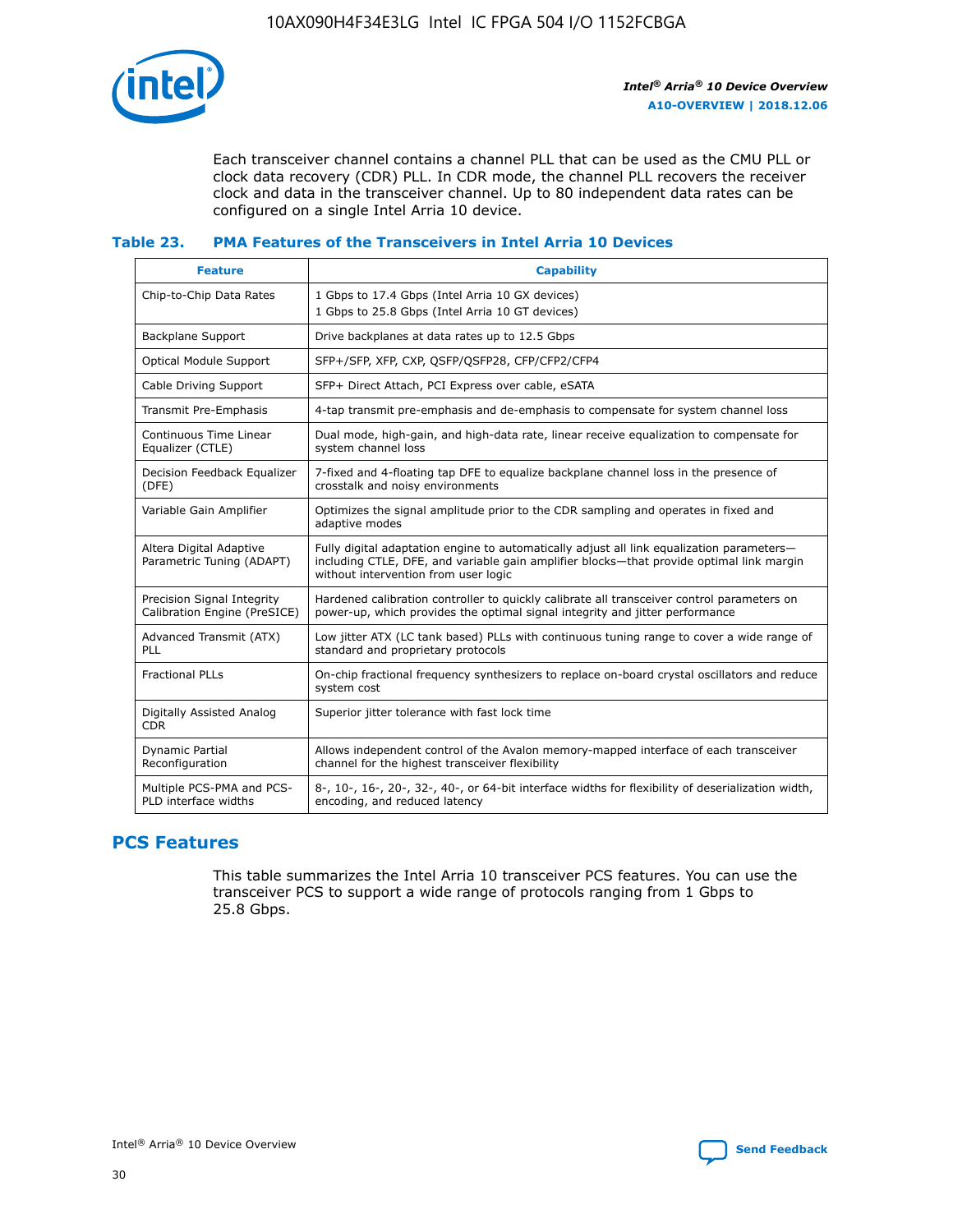

| <b>PCS</b>    | <b>Description</b>                                                                                                                                                                                                                                                                                                                                                                                             |
|---------------|----------------------------------------------------------------------------------------------------------------------------------------------------------------------------------------------------------------------------------------------------------------------------------------------------------------------------------------------------------------------------------------------------------------|
| Standard PCS  | Operates at a data rate up to 12 Gbps<br>Supports protocols such as PCI-Express, CPRI 4.2+, GigE, IEEE 1588 in Hard PCS<br>Implements other protocols using Basic/Custom (Standard PCS) transceiver<br>configuration rules.                                                                                                                                                                                    |
| Enhanced PCS  | Performs functions common to most serial data industry standards, such as word<br>alignment, encoding/decoding, and framing, before data is sent or received off-chip<br>through the PMA<br>• Handles data transfer to and from the FPGA fabric<br>Handles data transfer internally to and from the PMA<br>Provides frequency compensation<br>Performs channel bonding for multi-channel low skew applications |
| PCIe Gen3 PCS | Supports the seamless switching of Data and Clock between the Gen1, Gen2, and Gen3<br>data rates<br>Provides support for PIPE 3.0 features<br>Supports the PIPE interface with the Hard IP enabled, as well as with the Hard IP<br>bypassed                                                                                                                                                                    |

#### **Related Information**

- PCIe Gen1, Gen2, and Gen3 Hard IP on page 26
- Interlaken Support on page 26
- 10 Gbps Ethernet Support on page 26

# **PCS Protocol Support**

This table lists some of the protocols supported by the Intel Arria 10 transceiver PCS. For more information about the blocks in the transmitter and receiver data paths, refer to the related information.

| <b>Protocol</b>                                 | <b>Data Rate</b><br>(Gbps) | <b>Transceiver IP</b>       | <b>PCS Support</b>                      |
|-------------------------------------------------|----------------------------|-----------------------------|-----------------------------------------|
| PCIe Gen3 x1, x2, x4, x8                        | 8.0                        | Native PHY (PIPE)           | Standard PCS and PCIe<br>Gen3 PCS       |
| PCIe Gen2 x1, x2, x4, x8                        | 5.0                        | Native PHY (PIPE)           | <b>Standard PCS</b>                     |
| PCIe Gen1 x1, x2, x4, x8                        | 2.5                        | Native PHY (PIPE)           | Standard PCS                            |
| 1000BASE-X Gigabit Ethernet                     | 1.25                       | Native PHY                  | <b>Standard PCS</b>                     |
| 1000BASE-X Gigabit Ethernet with<br>IEEE 1588v2 | 1.25                       | Native PHY                  | Standard PCS                            |
| 10GBASE-R                                       | 10.3125                    | Native PHY                  | <b>Enhanced PCS</b>                     |
| 10GBASE-R with IEEE 1588v2                      | 10.3125                    | Native PHY                  | <b>Enhanced PCS</b>                     |
| 10GBASE-R with KR FEC                           | 10.3125                    | Native PHY                  | <b>Enhanced PCS</b>                     |
| 10GBASE-KR and 1000BASE-X                       | 10.3125                    | 1G/10GbE and 10GBASE-KR PHY | Standard PCS and<br><b>Enhanced PCS</b> |
| Interlaken (CEI-6G/11G)                         | 3.125 to 17.4              | Native PHY                  | <b>Enhanced PCS</b>                     |
| SFI-S/SFI-5.2                                   | 11.2                       | Native PHY                  | <b>Enhanced PCS</b>                     |
| $10G$ SDI                                       | 10.692                     | Native PHY                  | <b>Enhanced PCS</b>                     |
|                                                 |                            |                             | continued                               |

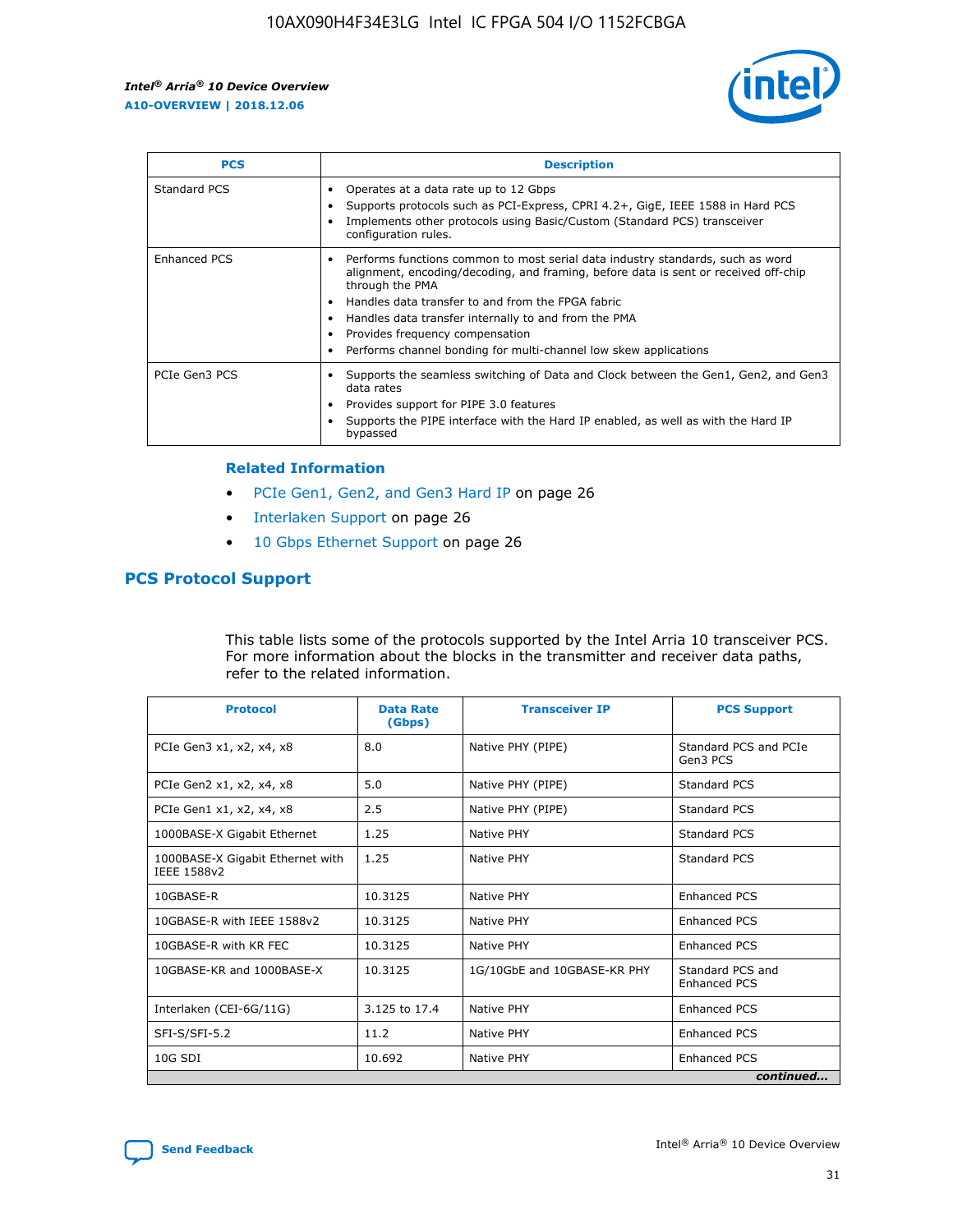

| <b>Protocol</b>      | <b>Data Rate</b><br>(Gbps) | <b>Transceiver IP</b> | <b>PCS Support</b> |
|----------------------|----------------------------|-----------------------|--------------------|
| CPRI 6.0 (64B/66B)   | 0.6144 to<br>10.1376       | Native PHY            | Enhanced PCS       |
| CPRI 4.2 (8B/10B)    | $0.6144$ to<br>9.8304      | Native PHY            | Standard PCS       |
| OBSAI RP3 v4.2       | 0.6144 to 6.144            | Native PHY            | Standard PCS       |
| SD-SDI/HD-SDI/3G-SDI | $0.143(12)$ to<br>2.97     | Native PHY            | Standard PCS       |

## **Related Information**

#### [Intel Arria 10 Transceiver PHY User Guide](https://www.intel.com/content/www/us/en/programmable/documentation/nik1398707230472.html#nik1398707091164)

Provides more information about the supported transceiver protocols and PHY IP, the PMA architecture, and the standard, enhanced, and PCIe Gen3 PCS architecture.

# **SoC with Hard Processor System**

Each SoC device combines an FPGA fabric and a hard processor system (HPS) in a single device. This combination delivers the flexibility of programmable logic with the power and cost savings of hard IP in these ways:

- Reduces board space, system power, and bill of materials cost by eliminating a discrete embedded processor
- Allows you to differentiate the end product in both hardware and software, and to support virtually any interface standard
- Extends the product life and revenue through in-field hardware and software updates

<sup>(12)</sup> The 0.143 Gbps data rate is supported using oversampling of user logic that you must implement in the FPGA fabric.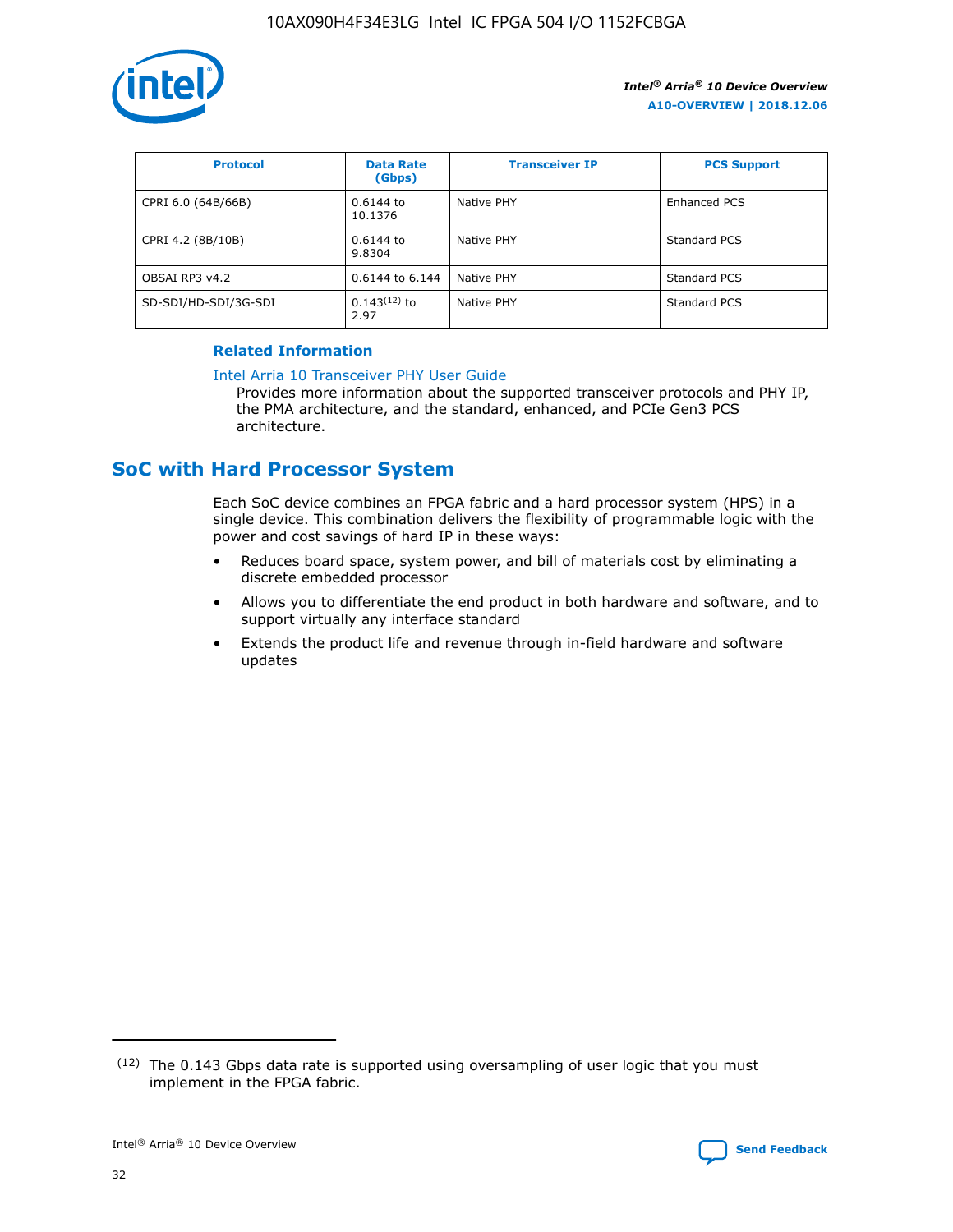

#### **Figure 9. HPS Block Diagram**

This figure shows a block diagram of the HPS with the dual ARM Cortex-A9 MPCore processor.



# **Key Advantages of 20-nm HPS**

The 20-nm HPS strikes a balance between enabling maximum software compatibility with 28-nm SoCs while still improving upon the 28-nm HPS architecture. These improvements address the requirements of the next generation target markets such as wireless and wireline communications, compute and storage equipment, broadcast and military in terms of performance, memory bandwidth, connectivity via backplane and security.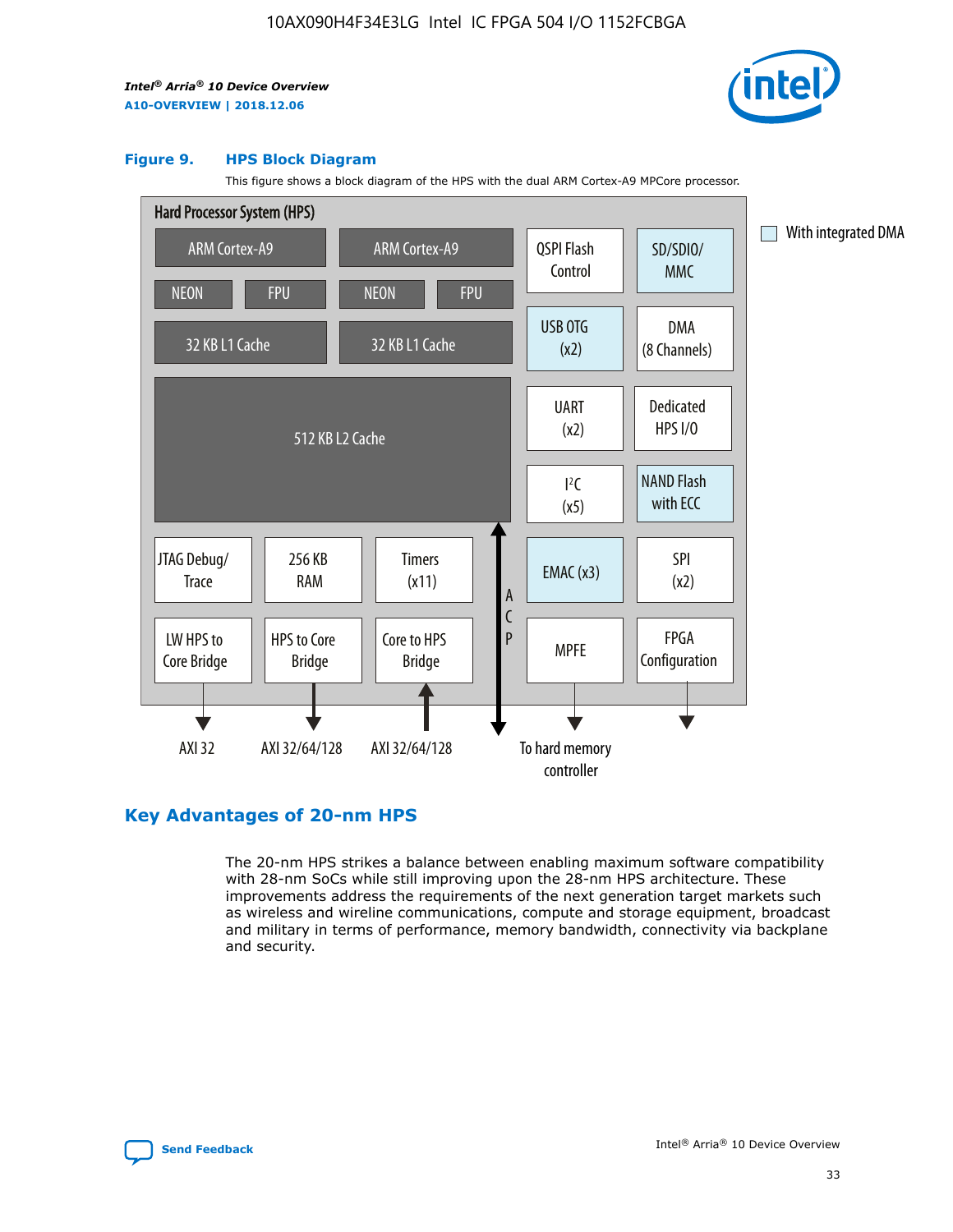

## **Table 24. Improvements in 20 nm HPS**

This table lists the key improvements of the 20 nm HPS compared to the 28 nm HPS.

| Advantages/<br><b>Improvements</b>                          | <b>Description</b>                                                                                                                                                                                                                                                                                                                                                                                                                                                                                                                                                                                                                                                                                                                                                                                                                                                                                                      |
|-------------------------------------------------------------|-------------------------------------------------------------------------------------------------------------------------------------------------------------------------------------------------------------------------------------------------------------------------------------------------------------------------------------------------------------------------------------------------------------------------------------------------------------------------------------------------------------------------------------------------------------------------------------------------------------------------------------------------------------------------------------------------------------------------------------------------------------------------------------------------------------------------------------------------------------------------------------------------------------------------|
| Increased performance and<br>overdrive capability           | While the nominal processor frequency is 1.2 GHz, the 20 nm HPS offers an "overdrive"<br>feature which enables a higher processor operating frequency. This requires a higher supply<br>voltage value that is unique to the HPS and may require a separate regulator.                                                                                                                                                                                                                                                                                                                                                                                                                                                                                                                                                                                                                                                   |
| Increased processor memory<br>bandwidth and DDR4<br>support | Up to 64-bit DDR4 memory at 2,400 Mbps support is available for the processor. The hard<br>memory controller for the HPS comprises a multi-port front end that manages connections<br>to a single port memory controller. The multi-port front end allows logic core and the HPS<br>to share ports and thereby the available bandwidth of the memory controller.                                                                                                                                                                                                                                                                                                                                                                                                                                                                                                                                                        |
| Flexible I/O sharing                                        | An advanced I/O pin muxing scheme allows improved sharing of I/O between the HPS and<br>the core logic. The following types of I/O are available for SoC:<br>17 dedicated I/Os-physically located inside the HPS block and are not accessible to<br>logic within the core. The 17 dedicated I/Os are used for HPS clock, resets, and<br>interfacing with boot devices, QSPI, and SD/MMC.<br>48 direct shared I/O-located closest to the HPS block and are ideal for high speed HPS<br>peripherals such as EMAC, USB, and others. There is one bank of 48 I/Os that supports<br>direct sharing where the 48 I/Os can be shared 12 I/Os at a time.<br>Standard (shared) I/O-all standard I/Os can be shared by the HPS peripherals and any<br>logic within the core. For designs where more than 48 I/Os are reguired to fully use all<br>the peripherals in the HPS, these I/Os can be connected through the core logic. |
| <b>EMAC</b> core                                            | Three EMAC cores are available in the HPS. The EMAC cores enable an application to<br>support two redundant Ethernet connections; for example, backplane, or two EMAC cores<br>for managing IEEE 1588 time stamp information while allowing a third EMAC core for debug<br>and configuration. All three EMACs can potentially share the same time stamps, simplifying<br>the 1588 time stamping implementation. A new serial time stamp interface allows core<br>logic to access and read the time stamp values. The integrated EMAC controllers can be<br>connected to external Ethernet PHY through the provided MDIO or I <sup>2</sup> C interface.                                                                                                                                                                                                                                                                  |
| On-chip memory                                              | The on-chip memory is updated to 256 KB support and can support larger data sets and<br>real time algorithms.                                                                                                                                                                                                                                                                                                                                                                                                                                                                                                                                                                                                                                                                                                                                                                                                           |
| <b>ECC</b> enhancements                                     | Improvements in L2 Cache ECC management allow identification of errors down to the<br>address level. ECC enhancements also enable improved error injection and status reporting<br>via the introduction of new memory mapped access to syndrome and data signals.                                                                                                                                                                                                                                                                                                                                                                                                                                                                                                                                                                                                                                                       |
| HPS to FPGA Interconnect<br>Backbone                        | Although the HPS and the Logic Core can operate independently, they are tightly coupled<br>via a high-bandwidth system interconnect built from high-performance ARM AMBA AXI bus<br>bridges. IP bus masters in the FPGA fabric have access to HPS bus slaves via the FPGA-to-<br>HPS interconnect. Similarly, HPS bus masters have access to bus slaves in the core fabric<br>via the HPS-to-FPGA bridge. Both bridges are AMBA AXI-3 compliant and support<br>simultaneous read and write transactions. Up to three masters within the core fabric can<br>share the HPS SDRAM controller with the processor. Additionally, the processor can be used<br>to configure the core fabric under program control via a dedicated 32-bit configuration port.                                                                                                                                                                  |
| FPGA configuration and HPS<br>booting                       | The FPGA fabric and HPS in the SoCs are powered independently. You can reduce the clock<br>frequencies or gate the clocks to reduce dynamic power.<br>You can configure the FPGA fabric and boot the HPS independently, in any order, providing<br>you with more design flexibility.                                                                                                                                                                                                                                                                                                                                                                                                                                                                                                                                                                                                                                    |
| Security                                                    | New security features have been introduced for anti-tamper management, secure boot,<br>encryption (AES), and authentication (SHA).                                                                                                                                                                                                                                                                                                                                                                                                                                                                                                                                                                                                                                                                                                                                                                                      |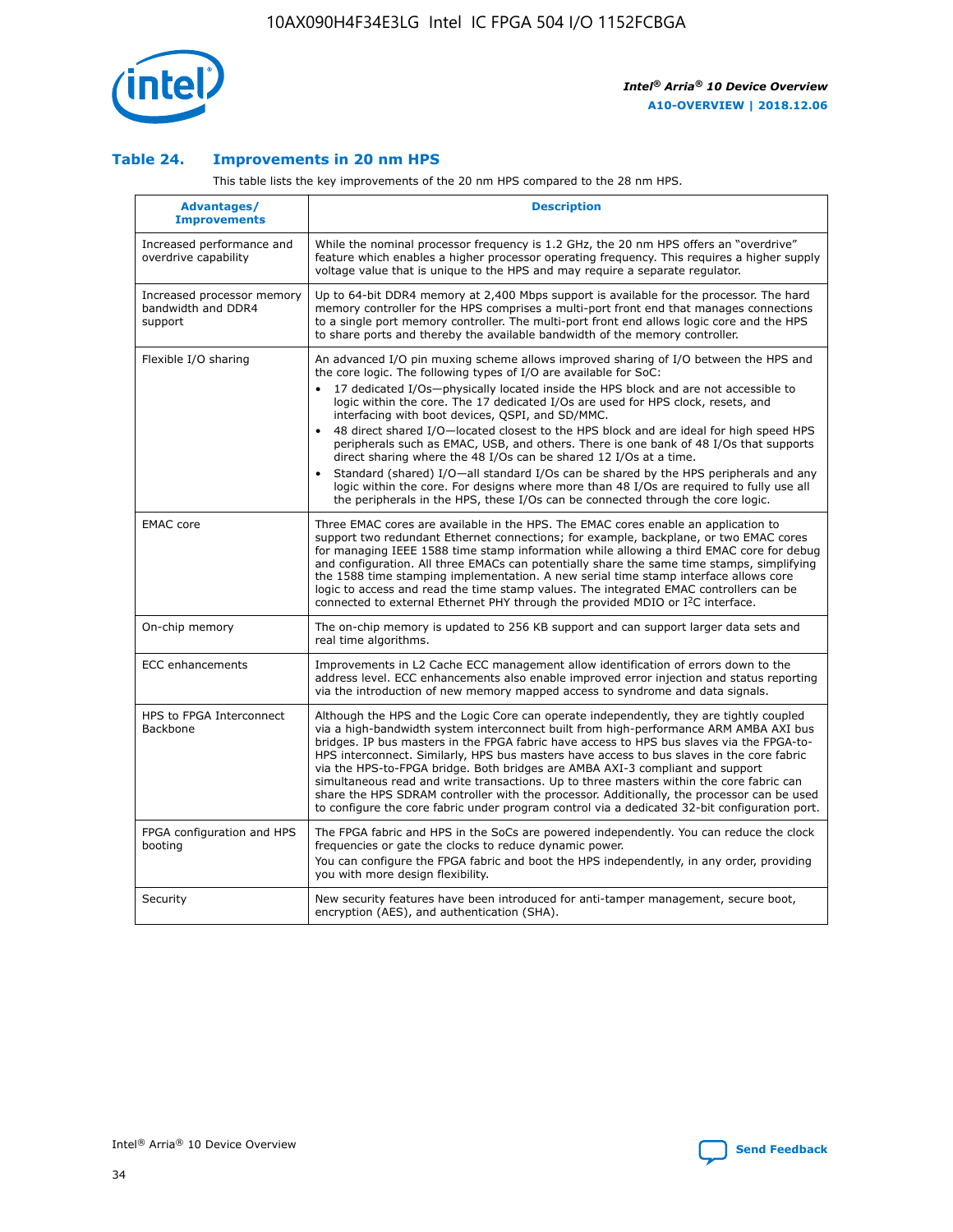

# **Features of the HPS**

The HPS has the following features:

- 1.2-GHz, dual-core ARM Cortex-A9 MPCore processor with up to 1.5-GHz via overdrive
	- ARMv7-A architecture that runs 32-bit ARM instructions, 16-bit and 32-bit Thumb instructions, and 8-bit Java byte codes in Jazelle style
	- Superscalar, variable length, out-of-order pipeline with dynamic branch prediction
	- Instruction Efficiency 2.5 MIPS/MHz, which provides total performance of 7500 MIPS at 1.5 GHz
- Each processor core includes:
	- 32 KB of L1 instruction cache, 32 KB of L1 data cache
	- Single- and double-precision floating-point unit and NEON media engine
	- CoreSight debug and trace technology
	- Snoop Control Unit (SCU) and Acceleration Coherency Port (ACP)
- 512 KB of shared L2 cache
- 256 KB of scratch RAM
- Hard memory controller with support for DDR3, DDR4 and optional error correction code (ECC) support
- Multiport Front End (MPFE) Scheduler interface to the hard memory controller
- 8-channel direct memory access (DMA) controller
- QSPI flash controller with SIO, DIO, QIO SPI Flash support
- NAND flash controller (ONFI 1.0 or later) with DMA and ECC support, updated to support 8 and 16-bit Flash devices and new command DMA to offload CPU for fast power down recovery
- Updated SD/SDIO/MMC controller to eMMC 4.5 with DMA with CE-ATA digital command support
- 3 10/100/1000 Ethernet media access control (MAC) with DMA
- 2 USB On-the-Go (OTG) controllers with DMA
- $\bullet$  5 I<sup>2</sup>C controllers (3 can be used by EMAC for MIO to external PHY)
- 2 UART 16550 Compatible controllers
- 4 serial peripheral interfaces (SPI) (2 Master, 2 Slaves)
- 62 programmable general-purpose I/Os, which includes 48 direct share I/Os that allows the HPS peripherals to connect directly to the FPGA I/Os
- 7 general-purpose timers
- 4 watchdog timers
- Anti-tamper, Secure Boot, Encryption (AES) and Authentication (SHA)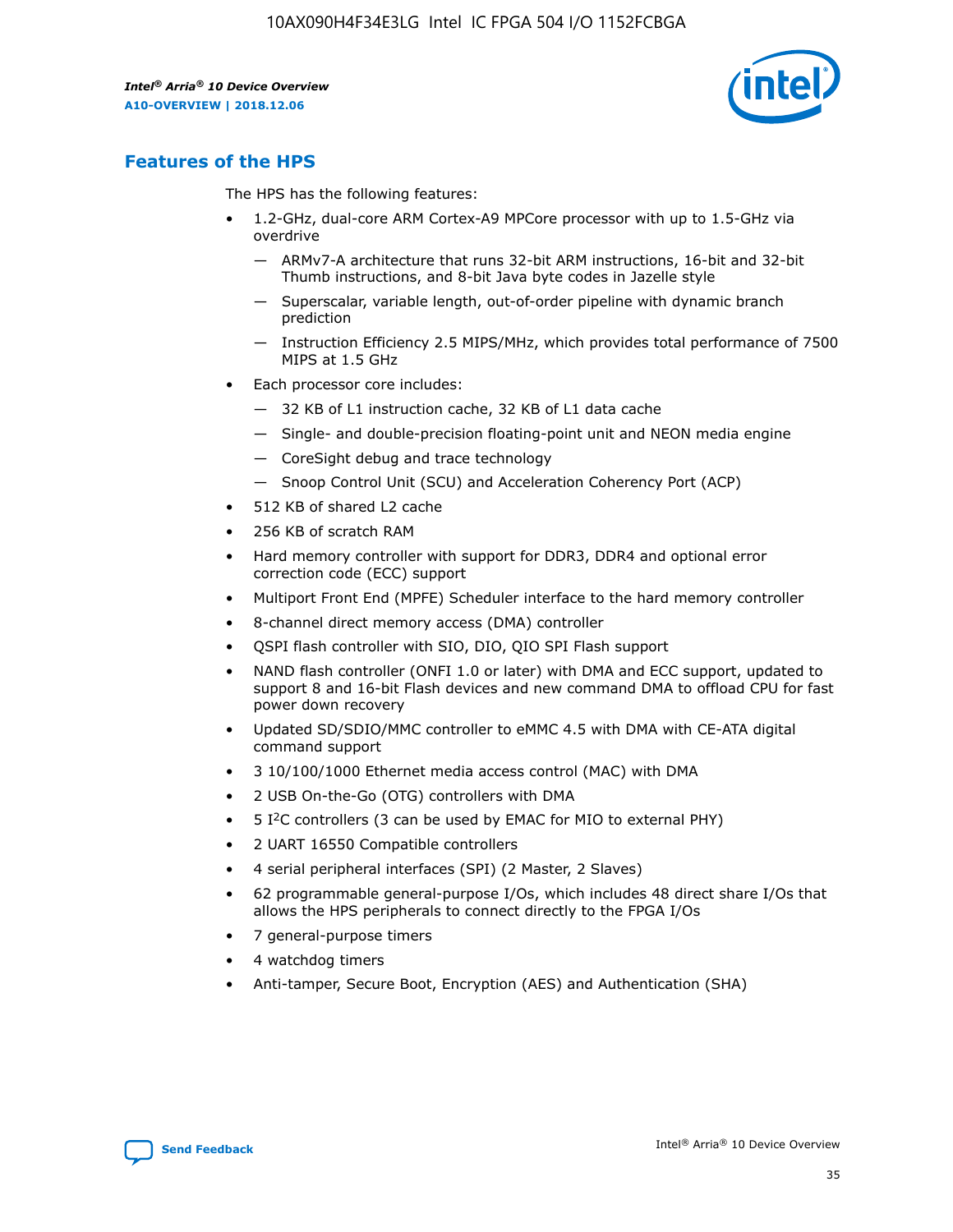

## **System Peripherals and Debug Access Port**

Each Ethernet MAC, USB OTG, NAND flash controller, and SD/MMC controller module has an integrated DMA controller. For modules without an integrated DMA controller, an additional DMA controller module provides up to eight channels of high-bandwidth data transfers. Peripherals that communicate off-chip are multiplexed with other peripherals at the HPS pin level. This allows you to choose which peripherals interface with other devices on your PCB.

The debug access port provides interfaces to industry standard JTAG debug probes and supports ARM CoreSight debug and core traces to facilitate software development.

## **HPS–FPGA AXI Bridges**

The HPS–FPGA bridges, which support the Advanced Microcontroller Bus Architecture (AMBA) Advanced eXtensible Interface (AXI™) specifications, consist of the following bridges:

- FPGA-to-HPS AMBA AXI bridge—a high-performance bus supporting 32, 64, and 128 bit data widths that allows the FPGA fabric to issue transactions to slaves in the HPS.
- HPS-to-FPGA Avalon/AMBA AXI bridge—a high-performance bus supporting 32, 64, and 128 bit data widths that allows the HPS to issue transactions to slaves in the FPGA fabric.
- Lightweight HPS-to-FPGA AXI bridge—a lower latency 32 bit width bus that allows the HPS to issue transactions to soft peripherals in the FPGA fabric. This bridge is primarily used for control and status register (CSR) accesses to peripherals in the FPGA fabric.

The HPS–FPGA AXI bridges allow masters in the FPGA fabric to communicate with slaves in the HPS logic, and vice versa. For example, the HPS-to-FPGA AXI bridge allows you to share memories instantiated in the FPGA fabric with one or both microprocessors in the HPS, while the FPGA-to-HPS AXI bridge allows logic in the FPGA fabric to access the memory and peripherals in the HPS.

Each HPS–FPGA bridge also provides asynchronous clock crossing for data transferred between the FPGA fabric and the HPS.

#### **HPS SDRAM Controller Subsystem**

The HPS SDRAM controller subsystem contains a multiport SDRAM controller and DDR PHY that are shared between the FPGA fabric (through the FPGA-to-HPS SDRAM interface), the level 2 (L2) cache, and the level 3 (L3) system interconnect. The FPGA-to-HPS SDRAM interface supports AMBA AXI and Avalon® Memory-Mapped (Avalon-MM) interface standards, and provides up to six individual ports for access by masters implemented in the FPGA fabric.

The HPS SDRAM controller supports up to 3 masters (command ports), 3x 64-bit read data ports and 3x 64-bit write data ports.

To maximize memory performance, the SDRAM controller subsystem supports command and data reordering, deficit round-robin arbitration with aging, and high-priority bypass features.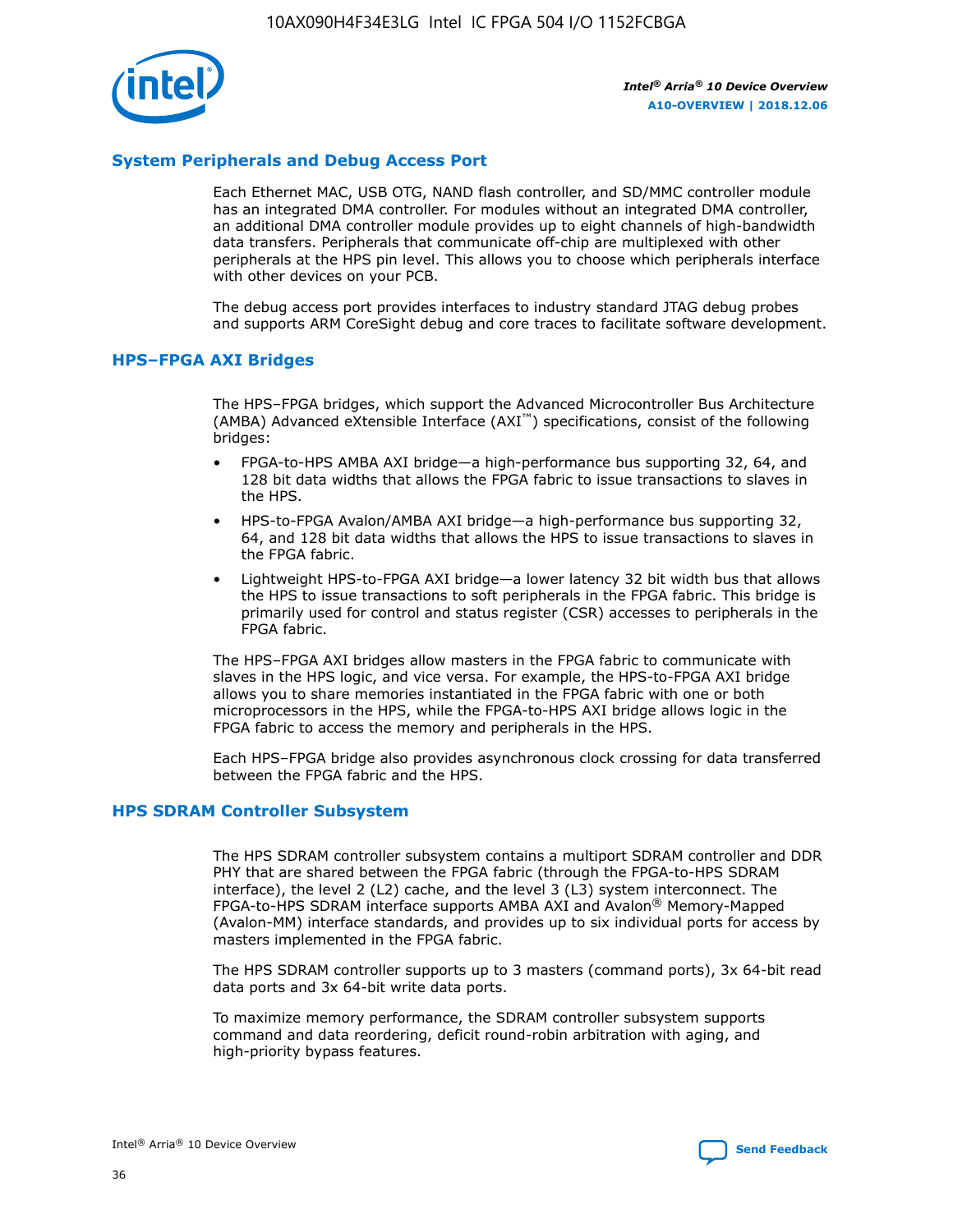

# **FPGA Configuration and HPS Booting**

The FPGA fabric and HPS in the SoC FPGA must be powered at the same time. You can reduce the clock frequencies or gate the clocks to reduce dynamic power.

Once powered, the FPGA fabric and HPS can be configured independently thus providing you with more design flexibility:

- You can boot the HPS independently. After the HPS is running, the HPS can fully or partially reconfigure the FPGA fabric at any time under software control. The HPS can also configure other FPGAs on the board through the FPGA configuration controller.
- Configure the FPGA fabric first, and then boot the HPS from memory accessible to the FPGA fabric.

## **Hardware and Software Development**

For hardware development, you can configure the HPS and connect your soft logic in the FPGA fabric to the HPS interfaces using the Platform Designer system integration tool in the Intel Quartus Prime software.

For software development, the ARM-based SoC FPGA devices inherit the rich software development ecosystem available for the ARM Cortex-A9 MPCore processor. The software development process for Intel SoC FPGAs follows the same steps as those for other SoC devices from other manufacturers. Support for Linux\*, VxWorks\*, and other operating systems are available for the SoC FPGAs. For more information on the operating systems support availability, contact the Intel FPGA sales team.

You can begin device-specific firmware and software development on the Intel SoC FPGA Virtual Target. The Virtual Target is a fast PC-based functional simulation of a target development system—a model of a complete development board. The Virtual Target enables the development of device-specific production software that can run unmodified on actual hardware.

# **Dynamic and Partial Reconfiguration**

The Intel Arria 10 devices support dynamic and partial reconfiguration. You can use dynamic and partial reconfiguration simultaneously to enable seamless reconfiguration of both the device core and transceivers.

# **Dynamic Reconfiguration**

You can reconfigure the PMA and PCS blocks while the device continues to operate. This feature allows you to change the data rates, protocol, and analog settings of a channel in a transceiver bank without affecting on-going data transfer in other transceiver banks. This feature is ideal for applications that require dynamic multiprotocol or multirate support.

# **Partial Reconfiguration**

Using partial reconfiguration, you can reconfigure some parts of the device while keeping the device in operation.

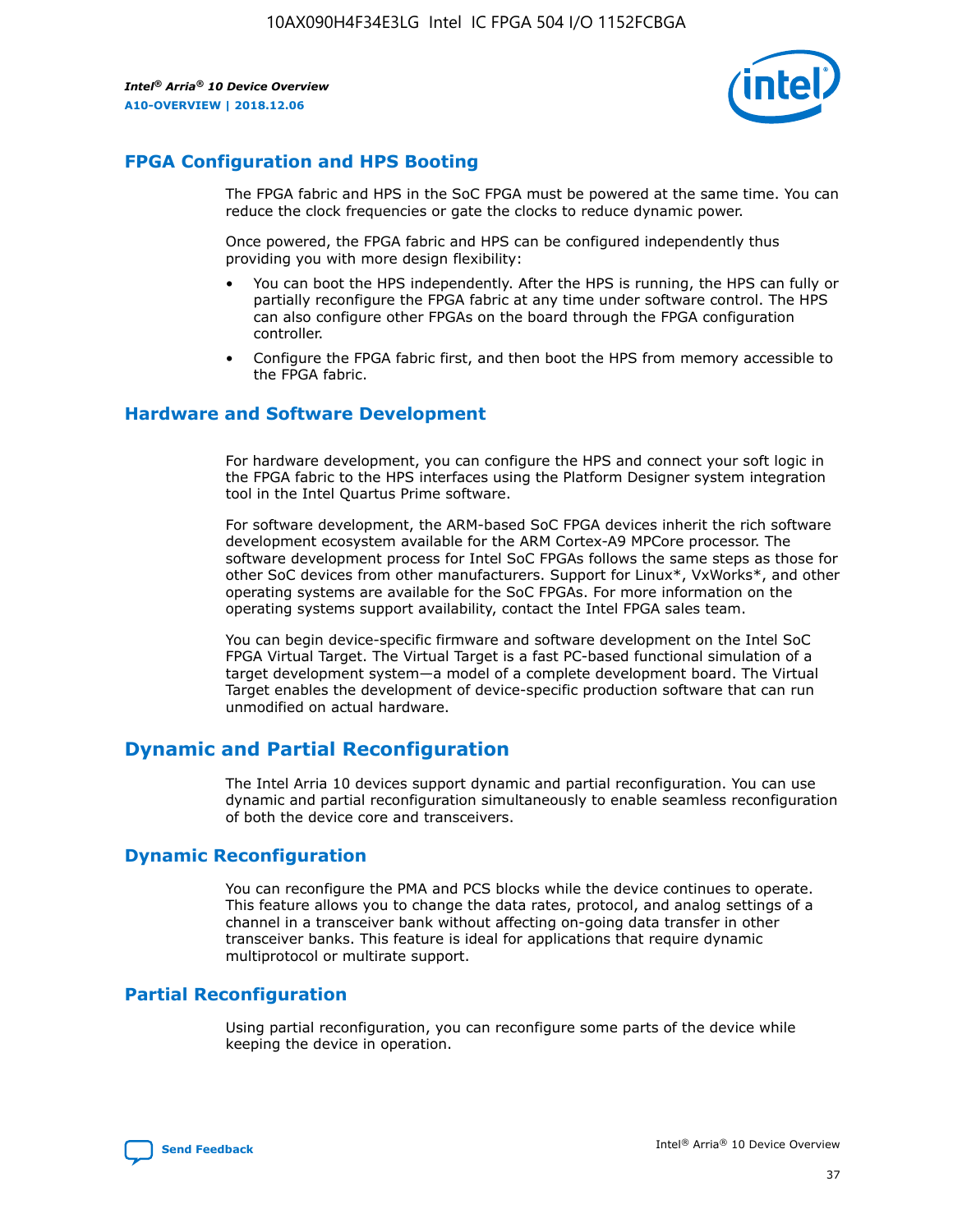

Instead of placing all device functions in the FPGA fabric, you can store some functions that do not run simultaneously in external memory and load them only when required. This capability increases the effective logic density of the device, and lowers cost and power consumption.

In the Intel solution, you do not have to worry about intricate device architecture to perform a partial reconfiguration. The partial reconfiguration capability is built into the Intel Quartus Prime design software, making such time-intensive task simple.

Intel Arria 10 devices support partial reconfiguration in the following configuration options:

- Using an internal host:
	- All supported configuration modes where the FPGA has access to external memory devices such as serial and parallel flash memory.
	- Configuration via Protocol [CvP (PCIe)]
- Using an external host—passive serial (PS), fast passive parallel (FPP) x8, FPP x16, and FPP x32 I/O interface.

# **Enhanced Configuration and Configuration via Protocol**

## **Table 25. Configuration Schemes and Features of Intel Arria 10 Devices**

Intel Arria 10 devices support 1.8 V programming voltage and several configuration schemes.

| <b>Scheme</b>                                                          | <b>Data</b><br><b>Width</b> | <b>Max Clock</b><br>Rate<br>(MHz) | <b>Max Data</b><br>Rate<br>(Mbps)<br>(13) | <b>Decompression</b> | <b>Design</b><br>Security <sup>(1</sup><br>4) | <b>Partial</b><br>Reconfiguration<br>(15) | <b>Remote</b><br><b>System</b><br><b>Update</b> |
|------------------------------------------------------------------------|-----------------------------|-----------------------------------|-------------------------------------------|----------------------|-----------------------------------------------|-------------------------------------------|-------------------------------------------------|
| <b>JTAG</b>                                                            | 1 bit                       | 33                                | 33                                        |                      |                                               | Yes <sup>(16)</sup>                       |                                                 |
| Active Serial (AS)<br>through the<br>EPCO-L<br>configuration<br>device | 1 bit,<br>4 bits            | 100                               | 400                                       | Yes                  | Yes                                           | $Y_{PS}(16)$                              | Yes                                             |
| Passive serial (PS)<br>through CPLD or<br>external<br>microcontroller  | 1 bit                       | 100                               | 100                                       | Yes                  | Yes                                           | Yes(16)                                   | Parallel<br>Flash<br>Loader<br>(PFL) IP<br>core |
|                                                                        | continued                   |                                   |                                           |                      |                                               |                                           |                                                 |

<sup>(13)</sup> Enabling either compression or design security features affects the maximum data rate. Refer to the Intel Arria 10 Device Datasheet for more information.

<sup>(14)</sup> Encryption and compression cannot be used simultaneously.

 $(15)$  Partial reconfiguration is an advanced feature of the device family. If you are interested in using partial reconfiguration, contact Intel for support.

 $(16)$  Partial configuration can be performed only when it is configured as internal host.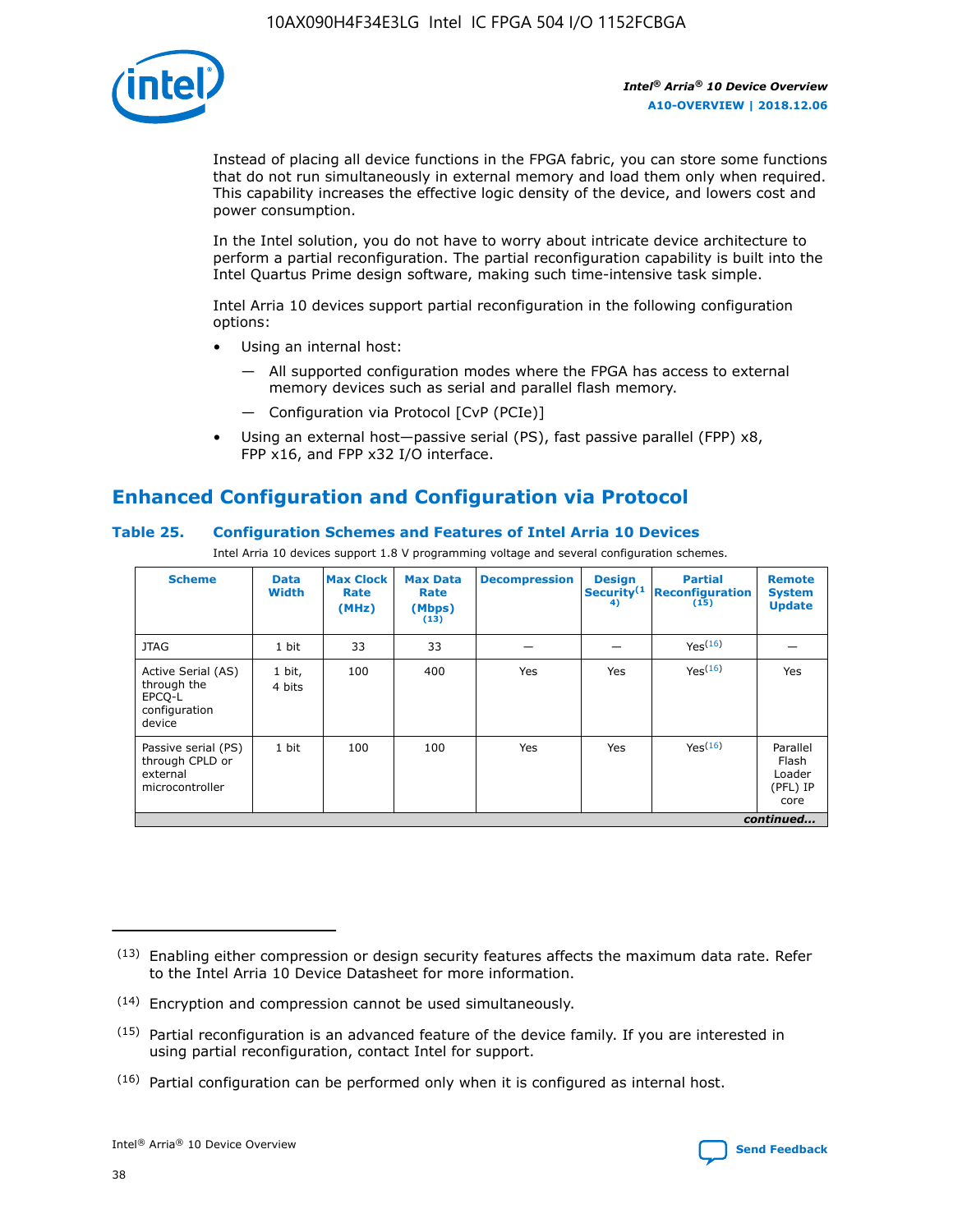

| <b>Scheme</b>                                   | <b>Data</b><br><b>Width</b> | <b>Max Clock</b><br>Rate<br>(MHz) | <b>Max Data</b><br>Rate<br>(Mbps)<br>(13) | <b>Decompression</b> | <b>Design</b><br>Security <sup>(1</sup><br>4) | <b>Partial</b><br><b>Reconfiguration</b><br>(15) | <b>Remote</b><br><b>System</b><br><b>Update</b> |
|-------------------------------------------------|-----------------------------|-----------------------------------|-------------------------------------------|----------------------|-----------------------------------------------|--------------------------------------------------|-------------------------------------------------|
| Fast passive                                    | 8 bits                      | 100                               | 3200                                      | Yes                  | Yes                                           | Yes(17)                                          | PFL IP                                          |
| parallel (FPP)<br>through CPLD or               | 16 bits                     |                                   |                                           | Yes                  | Yes                                           |                                                  | core                                            |
| external<br>microcontroller                     | 32 bits                     |                                   |                                           | Yes                  | Yes                                           |                                                  |                                                 |
| Configuration via                               | 16 bits                     | 100                               | 3200                                      | Yes                  | Yes                                           | Yes <sup>(17)</sup>                              |                                                 |
| <b>HPS</b>                                      | 32 bits                     |                                   |                                           | Yes                  | Yes                                           |                                                  |                                                 |
| Configuration via<br>Protocol [CvP<br>$(PCIe*)$ | x1, x2,<br>x4, x8<br>lanes  |                                   | 8000                                      | Yes                  | Yes                                           | Yes <sup>(16)</sup>                              |                                                 |

You can configure Intel Arria 10 devices through PCIe using Configuration via Protocol (CvP). The Intel Arria 10 CvP implementation conforms to the PCIe 100 ms power-up-to-active time requirement.

#### **Related Information**

[Configuration via Protocol \(CvP\) Implementation in Intel FPGAs User Guide](https://www.intel.com/content/www/us/en/programmable/documentation/dsu1441819344145.html#dsu1442269728522) Provides more information about the CvP configuration scheme.

# **SEU Error Detection and Correction**

Intel Arria 10 devices offer robust and easy-to-use single-event upset (SEU) error detection and correction circuitry.

The detection and correction circuitry includes protection for Configuration RAM (CRAM) programming bits and user memories. The CRAM is protected by a continuously running CRC error detection circuit with integrated ECC that automatically corrects one or two errors and detects higher order multi-bit errors. When more than two errors occur, correction is available through reloading of the core programming file, providing a complete design refresh while the FPGA continues to operate.

The physical layout of the Intel Arria 10 CRAM array is optimized to make the majority of multi-bit upsets appear as independent single-bit or double-bit errors which are automatically corrected by the integrated CRAM ECC circuitry. In addition to the CRAM protection, the M20K memory blocks also include integrated ECC circuitry and are layout-optimized for error detection and correction. The MLAB does not have ECC.

<sup>(17)</sup> Supported at a maximum clock rate of 100 MHz.



 $(13)$  Enabling either compression or design security features affects the maximum data rate. Refer to the Intel Arria 10 Device Datasheet for more information.

<sup>(14)</sup> Encryption and compression cannot be used simultaneously.

 $(15)$  Partial reconfiguration is an advanced feature of the device family. If you are interested in using partial reconfiguration, contact Intel for support.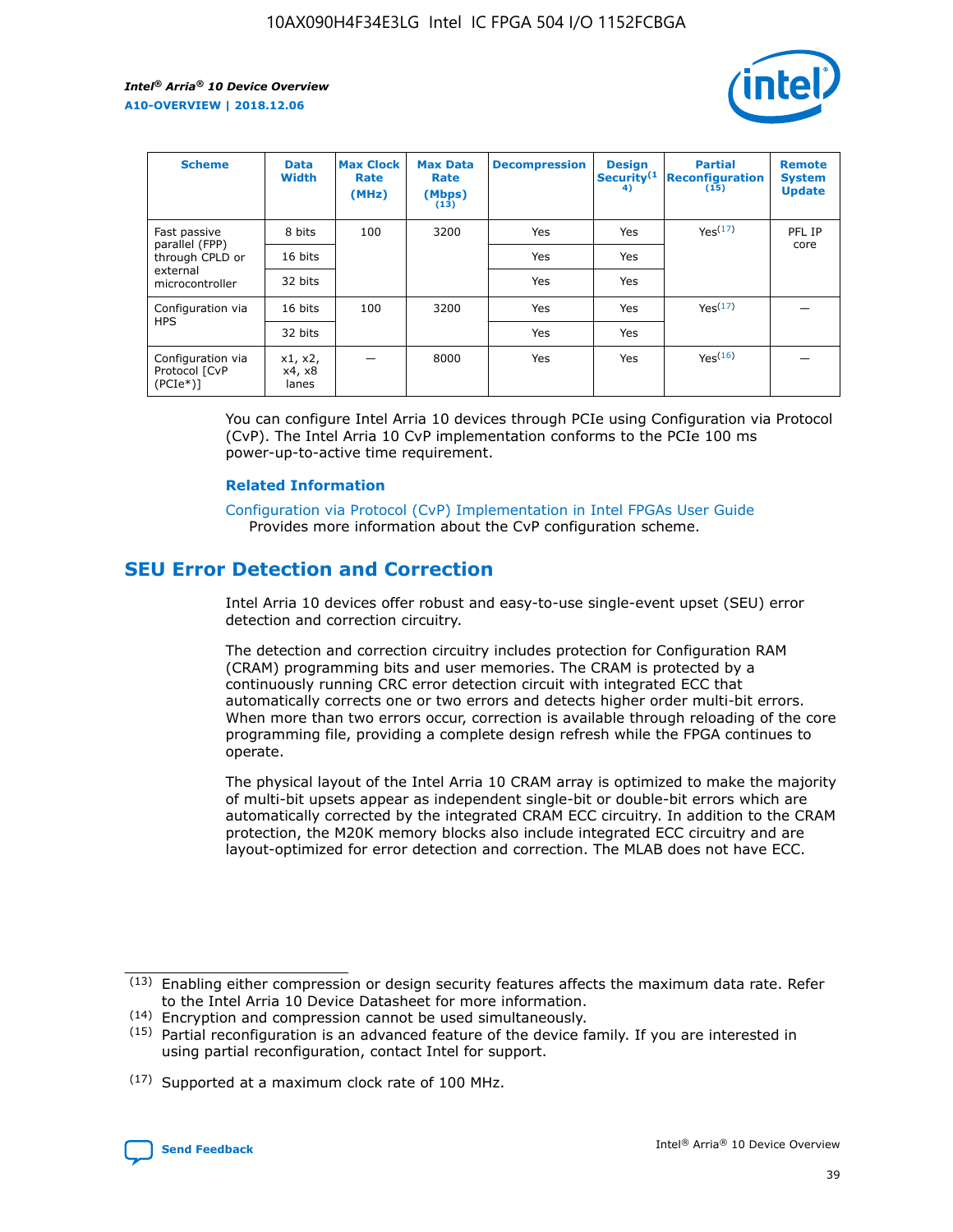

# **Power Management**

Intel Arria 10 devices leverage the advanced 20 nm process technology, a low 0.9 V core power supply, an enhanced core architecture, and several optional power reduction techniques to reduce total power consumption by as much as 40% compared to Arria V devices and as much as 60% compared to Stratix V devices.

The optional power reduction techniques in Intel Arria 10 devices include:

- **SmartVID**—a code is programmed into each device during manufacturing that allows a smart regulator to operate the device at lower core  $V_{CC}$  while maintaining performance
- **Programmable Power Technology**—non-critical timing paths are identified by the Intel Quartus Prime software and the logic in these paths is biased for low power instead of high performance
- **Low Static Power Options**—devices are available with either standard static power or low static power while maintaining performance

Furthermore, Intel Arria 10 devices feature Intel's industry-leading low power transceivers and include a number of hard IP blocks that not only reduce logic resources but also deliver substantial power savings compared to soft implementations. In general, hard IP blocks consume up to 90% less power than the equivalent soft logic implementations.

# **Incremental Compilation**

The Intel Quartus Prime software incremental compilation feature reduces compilation time and helps preserve performance to ease timing closure. The incremental compilation feature enables the partial reconfiguration flow for Intel Arria 10 devices.

Incremental compilation supports top-down, bottom-up, and team-based design flows. This feature facilitates modular, hierarchical, and team-based design flows where different designers compile their respective design sections in parallel. Furthermore, different designers or IP providers can develop and optimize different blocks of the design independently. These blocks can then be imported into the top level project.

# **Document Revision History for Intel Arria 10 Device Overview**

| <b>Document</b><br><b>Version</b> | <b>Changes</b>                                                                                                                                                                                                                                                              |
|-----------------------------------|-----------------------------------------------------------------------------------------------------------------------------------------------------------------------------------------------------------------------------------------------------------------------------|
| 2018.12.06                        | Added links to Intel Arria 10 device errata documents.<br>Removed automotive temperature option from the Intel Arria 10 GX devices.<br>Removed -3 fabric speed grade from the Intel Arria 10 GT devices.<br>Updated power options for the Intel Arria 10 GX and GT devices. |
| 2018.04.09                        | Updated the lowest $V_{CC}$ from 0.83 V to 0.82 V in the topic listing a summary of the device features.                                                                                                                                                                    |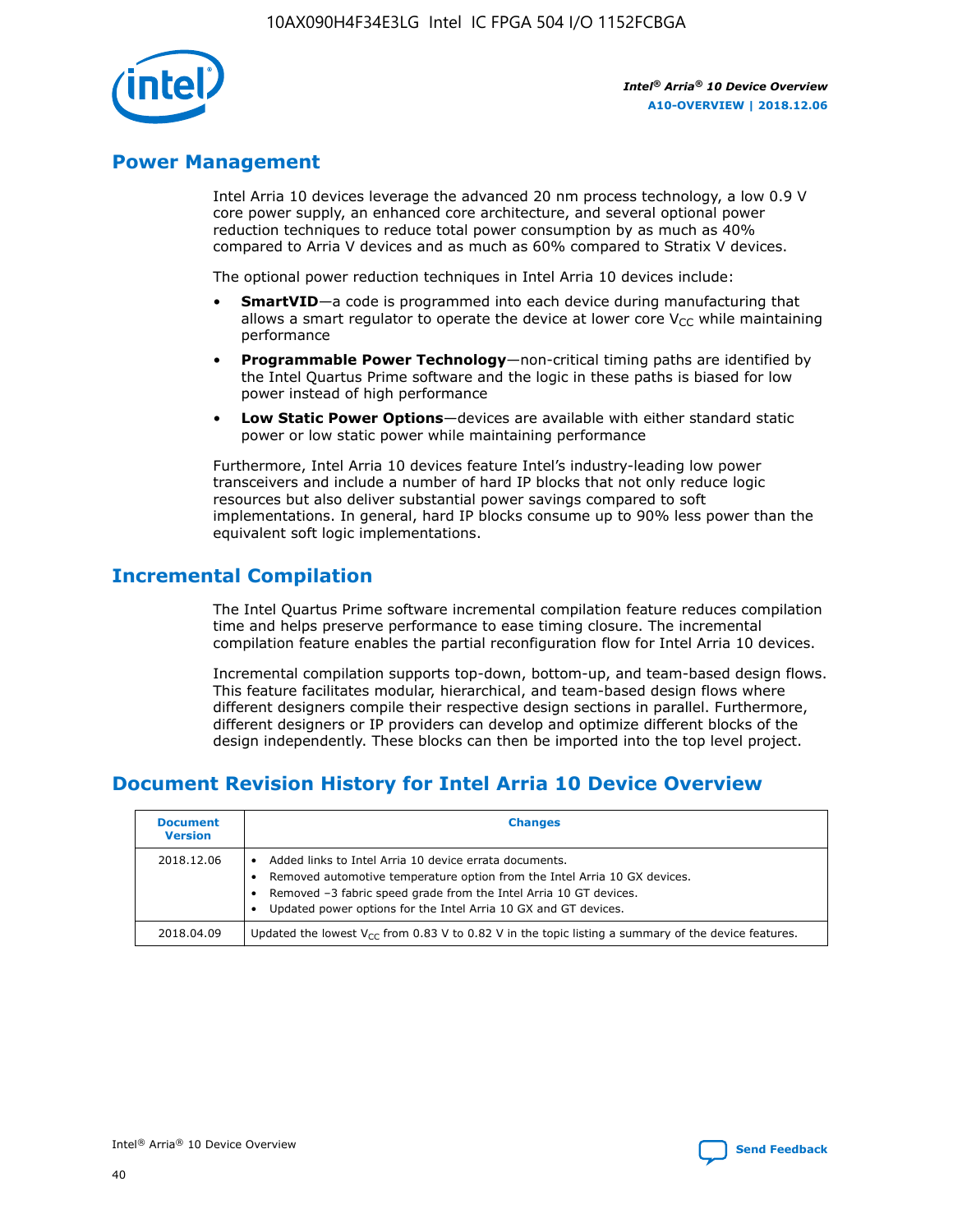*Intel® Arria® 10 Device Overview* **A10-OVERVIEW | 2018.12.06**



| <b>Date</b>    | <b>Version</b> | <b>Changes</b>                                                                                                                                                                                                                                                                                                                                                                                                                                                                                                                                                                                                                                                                                                                                                                                                                                                                                                                                                                         |
|----------------|----------------|----------------------------------------------------------------------------------------------------------------------------------------------------------------------------------------------------------------------------------------------------------------------------------------------------------------------------------------------------------------------------------------------------------------------------------------------------------------------------------------------------------------------------------------------------------------------------------------------------------------------------------------------------------------------------------------------------------------------------------------------------------------------------------------------------------------------------------------------------------------------------------------------------------------------------------------------------------------------------------------|
| January 2018   | 2018.01.17     | Updated the maximum data rate for HPS (Intel Arria 10 SX devices<br>external memory interface DDR3 controller from 2,166 Mbps to 2,133<br>Mbps.<br>Updated maximum frequency supported for half rate QDRII and QDRII<br>+ SRAM to 633 MHz in Memory Standards Supported by the Soft<br>Memory Controller table.<br>Updated transceiver backplane capability to 12.5 Gbps.<br>$\bullet$<br>Removed transceiver speed grade 5 in Sample Ordering Core and<br>$\bullet$<br>Available Options for Intel Arria 10 GX Devices figure.<br>Removed package code 40, low static power, SmartVID, industrial, and<br>military operating temperature support from Sample Ordering Core and<br>Available Options for Intel Arria 10 GT Devices figure.<br>Updated short reach transceiver rate for Intel Arria 10 GT devices to<br>25.8 Gbps.<br>Removed On-Die Instrumentation - EyeQ and Jitter Margin Tool<br>support from PMA Features of the Transceivers in Intel Arria 10 Devices<br>table. |
| September 2017 | 2017.09.20     | Updated the maximum speed of the DDR4 external memory interface from<br>1,333 MHz/2,666 Mbps to 1,200 MHz/2,400 Mbps.                                                                                                                                                                                                                                                                                                                                                                                                                                                                                                                                                                                                                                                                                                                                                                                                                                                                  |
| July 2017      | 2017.07.13     | Corrected the automotive temperature range in the figure showing the<br>available options for the Intel Arria 10 GX devices from "-40°C to 100°C"<br>to "-40°C to 125°C".                                                                                                                                                                                                                                                                                                                                                                                                                                                                                                                                                                                                                                                                                                                                                                                                              |
| July 2017      | 2017.07.06     | Added automotive temperature option to Intel Arria 10 GX device family.                                                                                                                                                                                                                                                                                                                                                                                                                                                                                                                                                                                                                                                                                                                                                                                                                                                                                                                |
| May 2017       | 2017.05.08     | Corrected protocol names with "1588" to "IEEE 1588v2".<br>$\bullet$<br>Updated the vertical migration table to remove vertical migration<br>$\bullet$<br>between Intel Arria 10 GX and Intel Arria 10 SX device variants.<br>Removed all "Preliminary" marks.<br>$\bullet$                                                                                                                                                                                                                                                                                                                                                                                                                                                                                                                                                                                                                                                                                                             |
| March 2017     | 2017.03.15     | Removed the topic about migration from Intel Arria 10 to Intel Stratix<br>$\bullet$<br>10 devices.<br>Rebranded as Intel.<br>$\bullet$                                                                                                                                                                                                                                                                                                                                                                                                                                                                                                                                                                                                                                                                                                                                                                                                                                                 |
| October 2016   | 2016.10.31     | Removed package F36 from Intel Arria 10 GX devices.<br>Updated Intel Arria 10 GT sample ordering code and maximum GX<br>$\bullet$<br>transceiver count. Intel Arria 10 GT devices are available only in the<br>SF45 package option with a maximum of 72 transceivers.                                                                                                                                                                                                                                                                                                                                                                                                                                                                                                                                                                                                                                                                                                                  |
| May 2016       | 2016.05.02     | Updated the FPGA Configuration and HPS Booting topic.<br>$\bullet$<br>Remove V <sub>CC</sub> PowerManager from the Summary of Features, Power<br>Management and Arria 10 Device Variants and packages topics. This<br>feature is no longer supported in Arria 10 devices.<br>Removed LPDDR3 from the Memory Standards Supported by the HPS<br>Hard Memory Controller table in the Memory Standards Supported by<br>Intel Arria 10 Devices topic. This standard is only supported by the<br>FPGA.<br>Removed transceiver speed grade 5 from the Device Variants and<br>Packages topic for Arria 10 GX and SX devices.                                                                                                                                                                                                                                                                                                                                                                   |
| February 2016  | 2016.02.11     | Changed the maximum Arria 10 GT datarate to 25.8 Gbps and the<br>minimum datarate to 1 Gbps globally.<br>Revised the state for Core clock networks in the Summary of Features<br>$\bullet$<br>topic.<br>Changed the transceiver parameters in the "Summary of Features for<br>$\bullet$<br>Arria 10 Devices" table.<br>• Changed the transceiver parameters in the "Maximum Resource Counts<br>for Arria 10 GT Devices" table.<br>Changed the package availability for GT devices in the "Package Plan<br>for Arria 10 GT Devices" table.<br>Changed the package configurations for GT devices in the "Migration"<br>Capability Across Arria 10 Product Lines" figure.<br>continued                                                                                                                                                                                                                                                                                                    |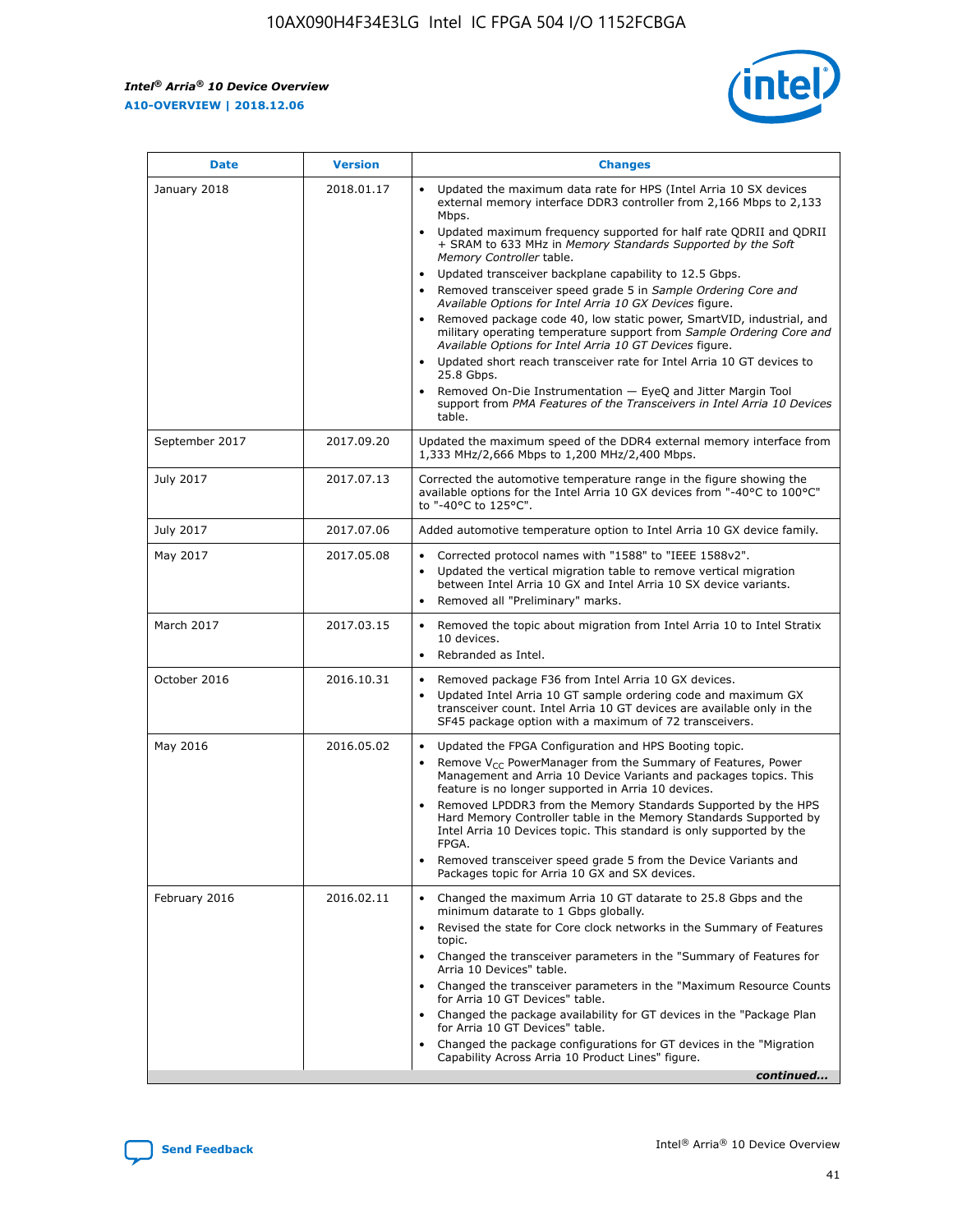

| <b>Date</b>   | <b>Version</b> | <b>Changes</b>                                                                                                                                                               |
|---------------|----------------|------------------------------------------------------------------------------------------------------------------------------------------------------------------------------|
|               |                | Changed transceiver parameters in the "Low Power Serial Transceivers"<br>section.                                                                                            |
|               |                | • Changed the transceiver descriptions in the "Device Variants for the<br>Arria 10 Device Family" table.                                                                     |
|               |                | Changed the "Sample Ordering Code and Available Options for Arria 10<br>GT Devices" figure.                                                                                  |
|               |                | Changed the datarates for GT devices in the "PMA Features" section.                                                                                                          |
|               |                | Changed the datarates for GT devices in the "PCS Features" section.<br>$\bullet$                                                                                             |
| December 2015 | 2015.12.14     | Updated the number of M20K memory blocks for Arria 10 GX 660 from<br>2133 to 2131 and corrected the total RAM bit from 48,448 Kb to<br>48,408 Kb.                            |
|               |                | Corrected the number of DSP blocks for Arria 10 GX 660 from 1688 to<br>$\bullet$<br>1687 in the table listing floating-point arithmetic resources.                           |
| November 2015 | 2015.11.02     | Updated the maximum resources for Arria 10 GX 220, GX 320, GX 480,<br>GX 660, SX 220, SX 320, SX 480, and SX 660.                                                            |
|               |                | Updated resource count for Arria 10 GX 320, GX 480, GX 660, SX 320,<br>SX 480, a SX 660 devices in Number of Multipliers in Intel Arria 10<br><b>Devices</b> table.          |
|               |                | Updated the available options for Arria 10 GX, GT, and SX.<br>$\bullet$                                                                                                      |
|               |                | Changed instances of Quartus II to Quartus Prime.<br>$\bullet$                                                                                                               |
| June 2015     | 2015.06.15     | Corrected label for Intel Arria 10 GT product lines in the vertical migration<br>figure.                                                                                     |
| May 2015      | 2015.05.15     | Corrected the DDR3 half rate and quarter rate maximum frequencies in the<br>table that lists the memory standards supported by the Intel Arria 10 hard<br>memory controller. |
| May 2015      | 2015.05.04     | Added support for 13.5G JESD204b in the Summary of Features table.<br>Added a link to Arria 10 GT Channel Usage in the Arria 10 GT Package                                   |
|               |                | Plan topic.                                                                                                                                                                  |
|               |                | • Added a note to the table, Maximum Resource Counts for Arria 10 GT<br>devices.                                                                                             |
|               |                | Updated the power requirements of the transceivers in the Low Power<br>Serial Transceivers topic.                                                                            |
| January 2015  | 2015.01.23     | • Added floating point arithmetic features in the Summary of Features<br>table.                                                                                              |
|               |                | Updated the total embedded memory from 38.38 megabits (Mb) to<br>$\bullet$<br>65.6 Mb.                                                                                       |
|               |                | • Updated the table that lists the memory standards supported by Intel<br>Arria 10 devices.                                                                                  |
|               |                | Removed support for DDR3U, LPDDR3 SDRAM, RLDRAM 2, and DDR2.                                                                                                                 |
|               |                | Moved RLDRAM 3 support from hard memory controller to soft memory<br>controller. RLDRAM 3 support uses hard PHY with soft memory<br>controller.                              |
|               |                | Added soft memory controller support for QDR IV.                                                                                                                             |
|               |                | Updated the maximum resource count table to include the number of<br>$\bullet$<br>hard memory controllers available in each device variant.                                  |
|               |                | Updated the transceiver PCS data rate from 12.5 Gbps to 12 Gbps.                                                                                                             |
|               |                | Updated the max clock rate of PS, FPP x8, FPP x16, and Configuration<br>via HPS from 125 MHz to 100 MHz.                                                                     |
|               |                | Added a feature for fractional synthesis PLLs: PLL cascading.                                                                                                                |
|               |                | Updated the HPS programmable general-purpose I/Os from 54 to 62.<br>$\bullet$                                                                                                |
|               |                | continued                                                                                                                                                                    |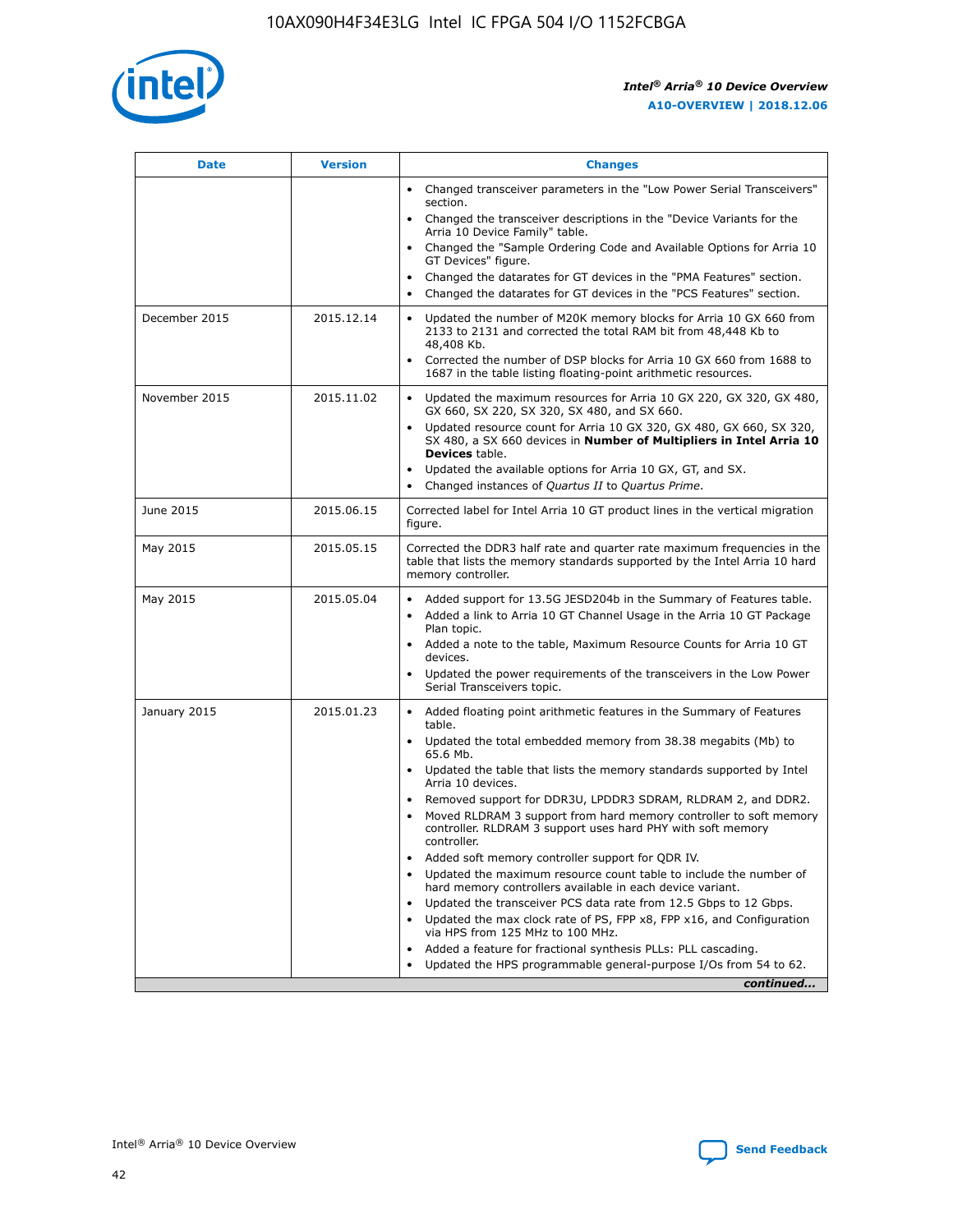r



| <b>Date</b>    | <b>Version</b> | <b>Changes</b>                                                                                                                                                                                                                                                                                                                                                                                                                                                                                                                                      |
|----------------|----------------|-----------------------------------------------------------------------------------------------------------------------------------------------------------------------------------------------------------------------------------------------------------------------------------------------------------------------------------------------------------------------------------------------------------------------------------------------------------------------------------------------------------------------------------------------------|
| September 2014 | 2014.09.30     | Corrected the 3 V I/O and LVDS I/O counts for F35 and F36 packages<br>$\bullet$<br>of Arria 10 GX.<br>Corrected the 3 V I/O, LVDS I/O, and transceiver counts for the NF40<br>$\bullet$<br>package of the Arria GX 570 and 660.<br>Removed 3 V I/O, LVDS I/O, and transceiver counts for the NF40<br>$\bullet$<br>package of the Arria GX 900 and 1150. The NF40 package is not<br>available for Arria 10 GX 900 and 1150.                                                                                                                          |
| August 2014    | 2014.08.18     | Updated Memory (Kb) M20K maximum resources for Arria 10 GX 660<br>devices from 42,660 to 42,620.<br>Added GPIO columns consisting of LVDS I/O Bank and 3V I/O Bank in<br>$\bullet$<br>the Package Plan table.<br>Added how to use memory interface clock frequency higher than 533<br>$\bullet$<br>MHz in the I/O vertical migration.<br>Added information to clarify that RLDRAM3 support uses hard PHY with<br>$\bullet$<br>soft memory controller.<br>Added variable precision DSP blocks support for floating-point<br>$\bullet$<br>arithmetic. |
| June 2014      | 2014.06.19     | Updated number of dedicated I/Os in the HPS block to 17.                                                                                                                                                                                                                                                                                                                                                                                                                                                                                            |
| February 2014  | 2014.02.21     | Updated transceiver speed grade options for GT devices in Figure 2.                                                                                                                                                                                                                                                                                                                                                                                                                                                                                 |
| February 2014  | 2014.02.06     | Updated data rate for Arria 10 GT devices from 28.1 Gbps to 28.3 Gbps.                                                                                                                                                                                                                                                                                                                                                                                                                                                                              |
| December 2013  | 2013.12.10     | Updated the HPS memory standards support from LPDDR2 to LPDDR3.<br>Updated HPS block diagram to include dedicated HPS I/O and FPGA<br>$\bullet$<br>Configuration blocks as well as repositioned SD/SDIO/MMC, DMA, SPI<br>and NAND Flash with ECC blocks.                                                                                                                                                                                                                                                                                            |
| December 2013  | 2013.12.02     | Initial release.                                                                                                                                                                                                                                                                                                                                                                                                                                                                                                                                    |